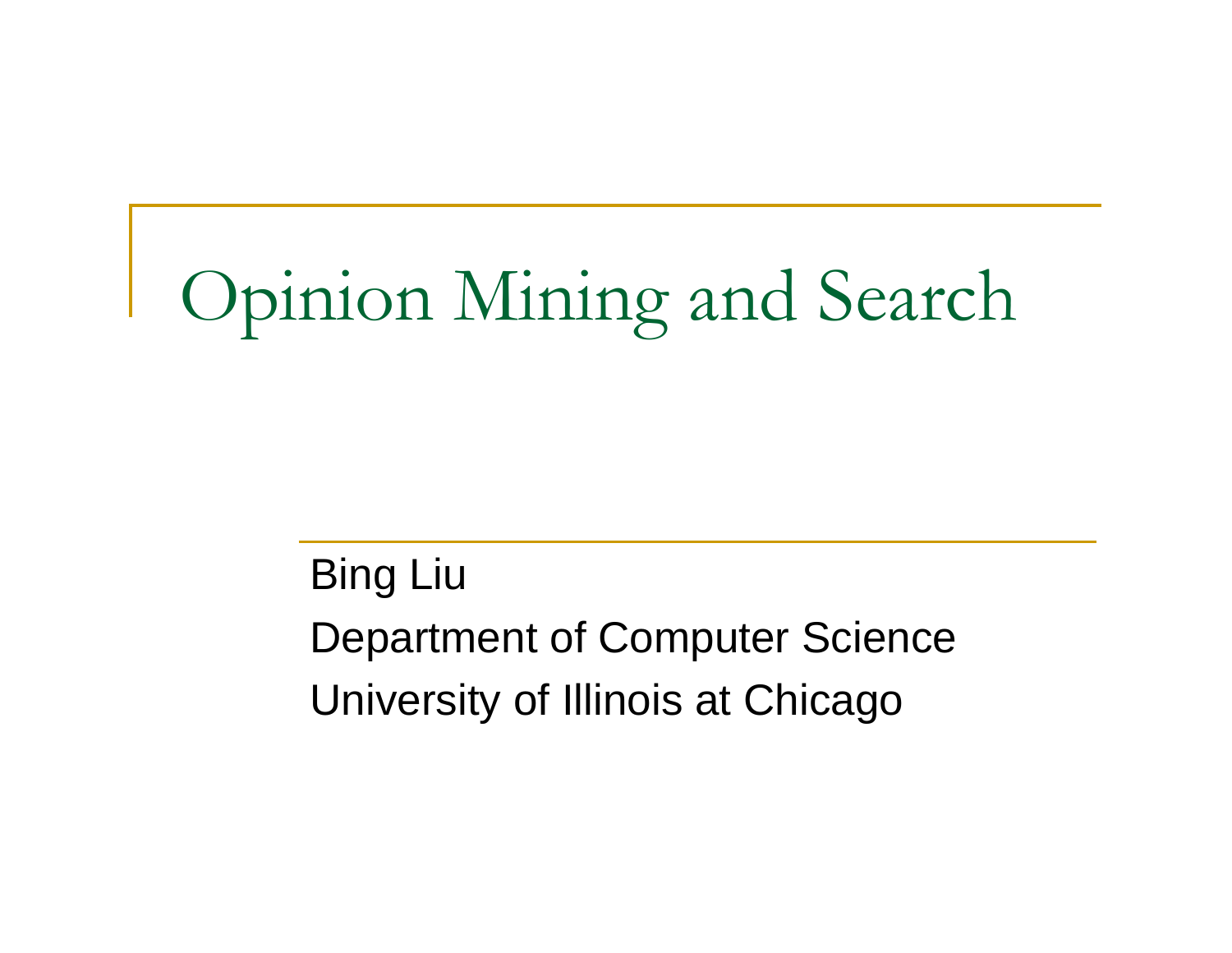# Introduction

- Two main types of information on the Web. □ Facts
	- □ Opinions
- Google searches for facts (currently)
	- □ Facts can be expressed with topic keywords
- **Google does not search for opinions** 
	- $\Box$ Opinions are hard to express with keywords
	- $\Box$  Current search ranking strategy is not appropriate for opinion search.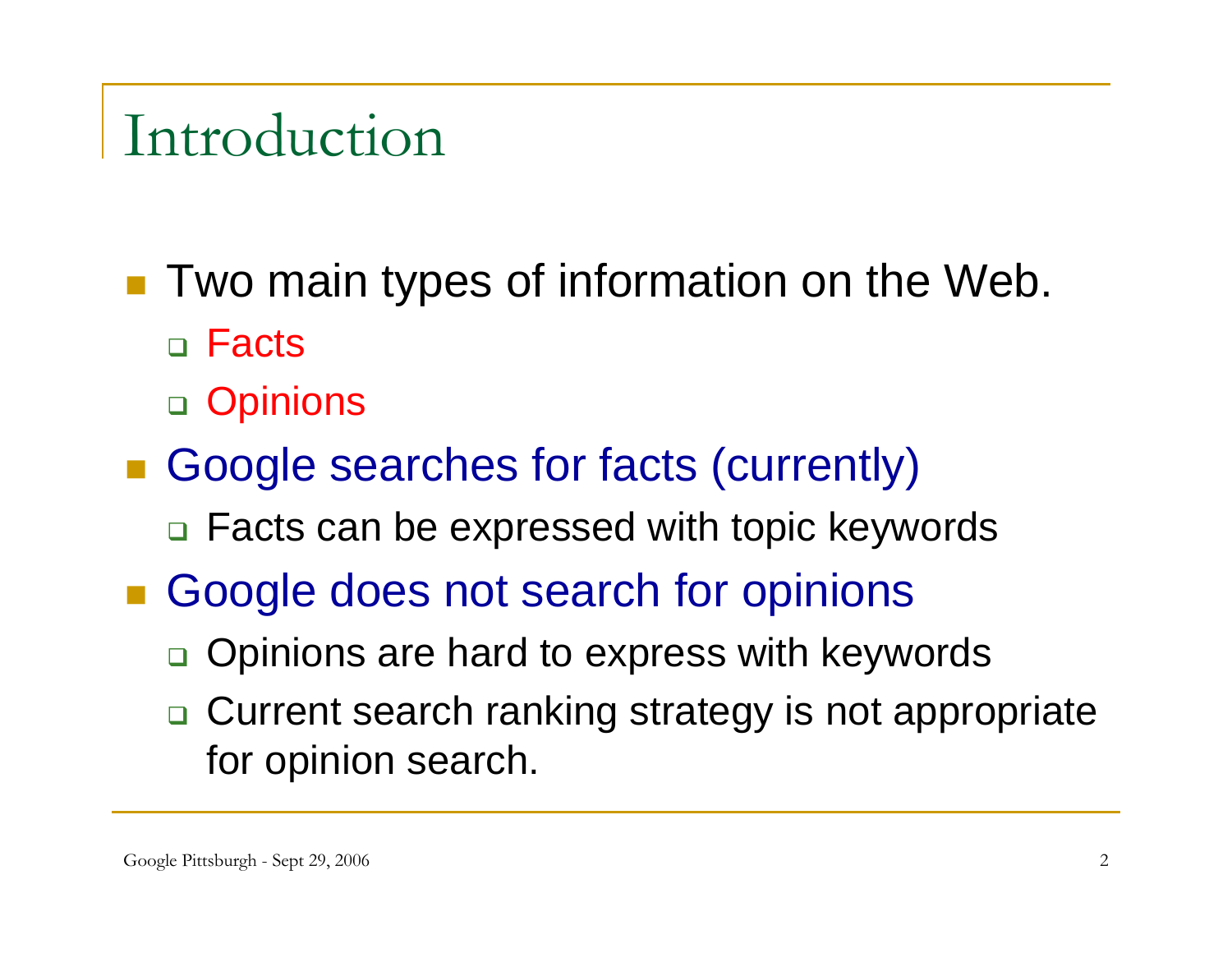## Introduction – User generated content

#### Word-of-mouth on the Web

- □ One can express opinions on almost anything, at review sites, forums, discussion groups, blogs ..., (called user generated content.)
- $\Box$ They contain valuable information
- **Dur interest: to mine opinions expressed in user**generated content
	- $\Box$ An intellectually very challenging problem.
	- □ Practically very useful.
- E Objective of the talk: to introduce this research area.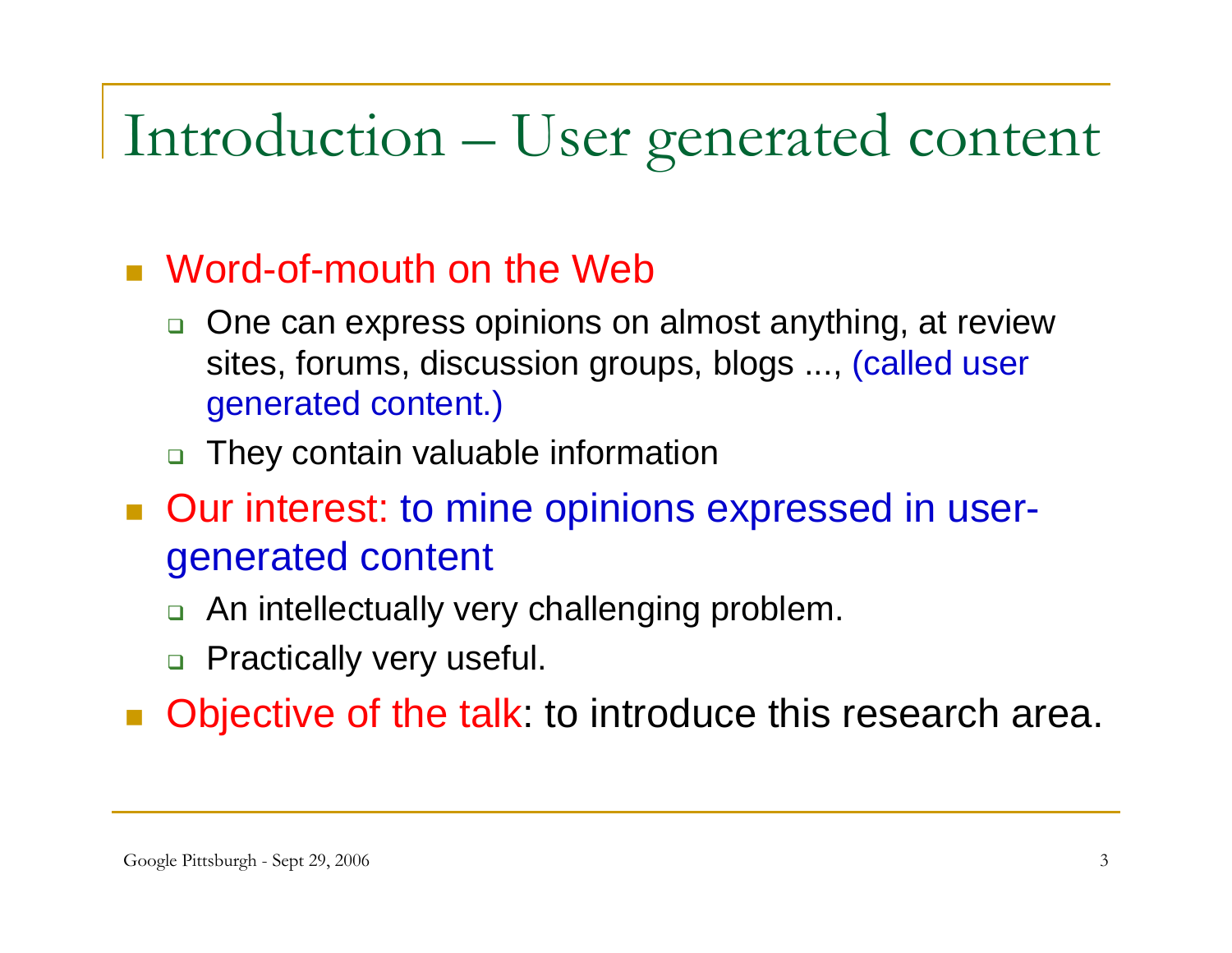# Introduction – Applications

- $\mathcal{C}$  Businesses and organizations: product and service benchmarking. Market intelligence.
	- $\Box$  Business spends a huge amount of money to find consumer sentiments and opinions.
		- × Consultants, surveys and focused groups, etc
- **Individuals: interested in other's opinions when** 
	- □ Purchasing a product,
	- $\Box$ Using a service,
	- $\Box$ Finding opinions on political topics,
	- $\Box$ Many other decision making tasks.
- **The Co**  Ads placements: Placing ads in user-generated content
	- $\Box$ Place an ad when one praises an product.
	- $\Box$ Place an ad from a competitor if one criticizes an product.
- $\mathcal{C}^{\mathcal{A}}$ Opinion search: providing general search for opinions.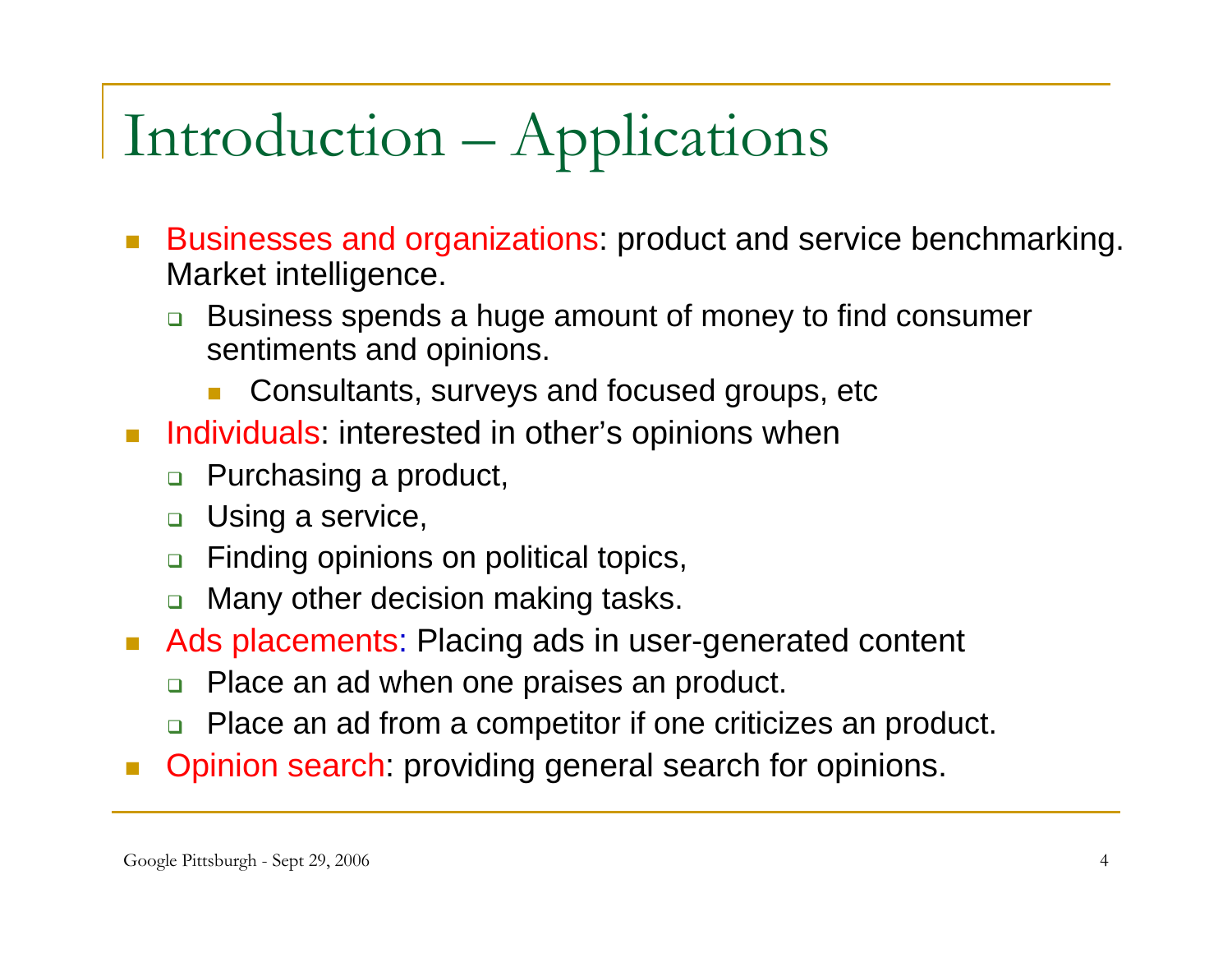# Two types of evaluation

- **Direct Opinions: sentiment expressions on** some objects, e.g., products, events, topics, persons
	- □ E.g., "the picture quality of this camera is great" □ Subjective
- **Comparisons: relations expressing** similarities or differences of more than one object. Usually expressing an ordering.
	- E.g., "car x is cheaper than car y."
	- **Q** Objective or subjective.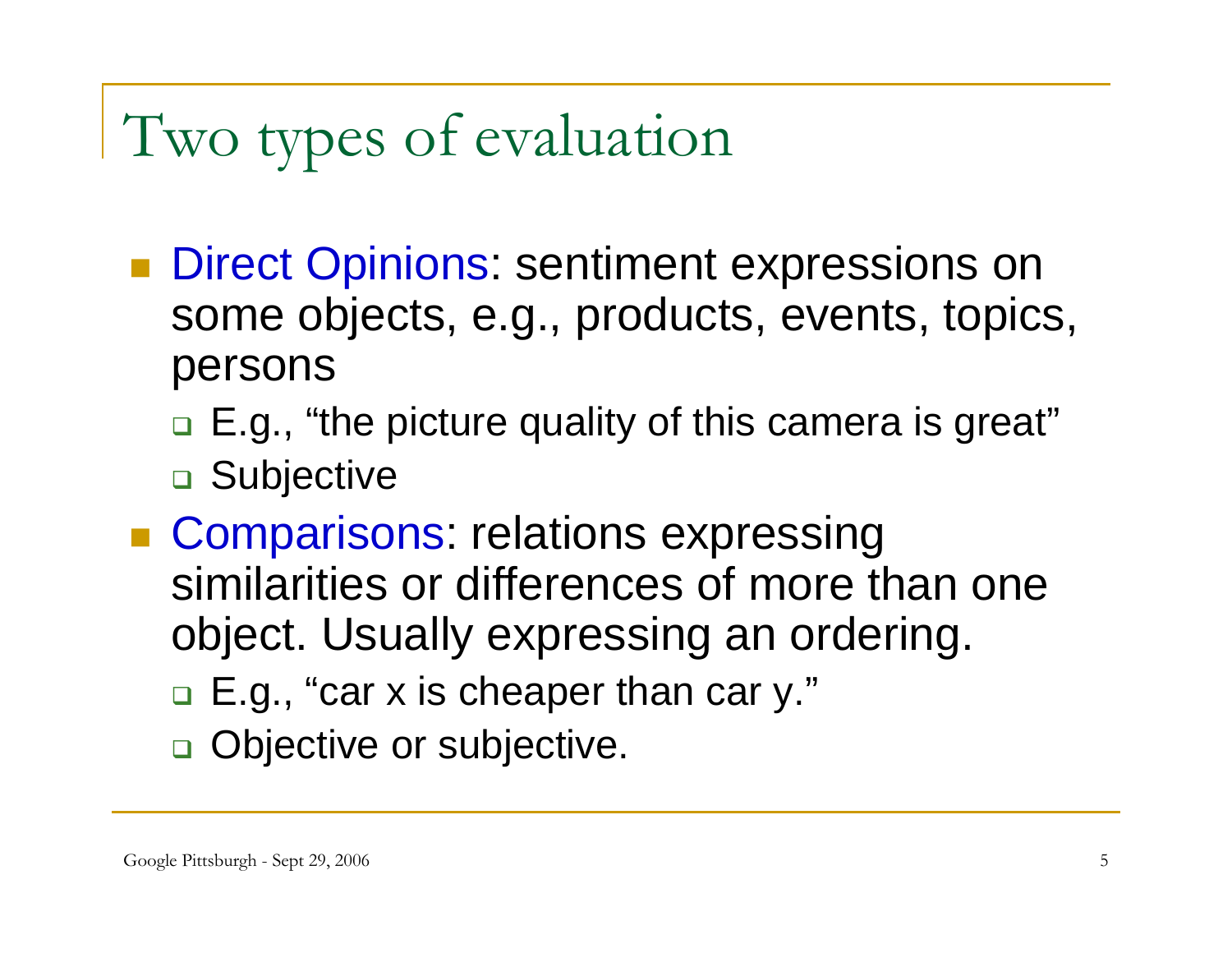# Opinion search

- Can you search for opinions as conveniently as general Web search?
- Whenever you need to make a decision and want some opinions,
	- □ Would don't it nice: you can find it on a search engine instantly, by issuing queries such as
	- □ Opinions: "gmail"
	- Comparisons: "gmail vs Yahoo mail"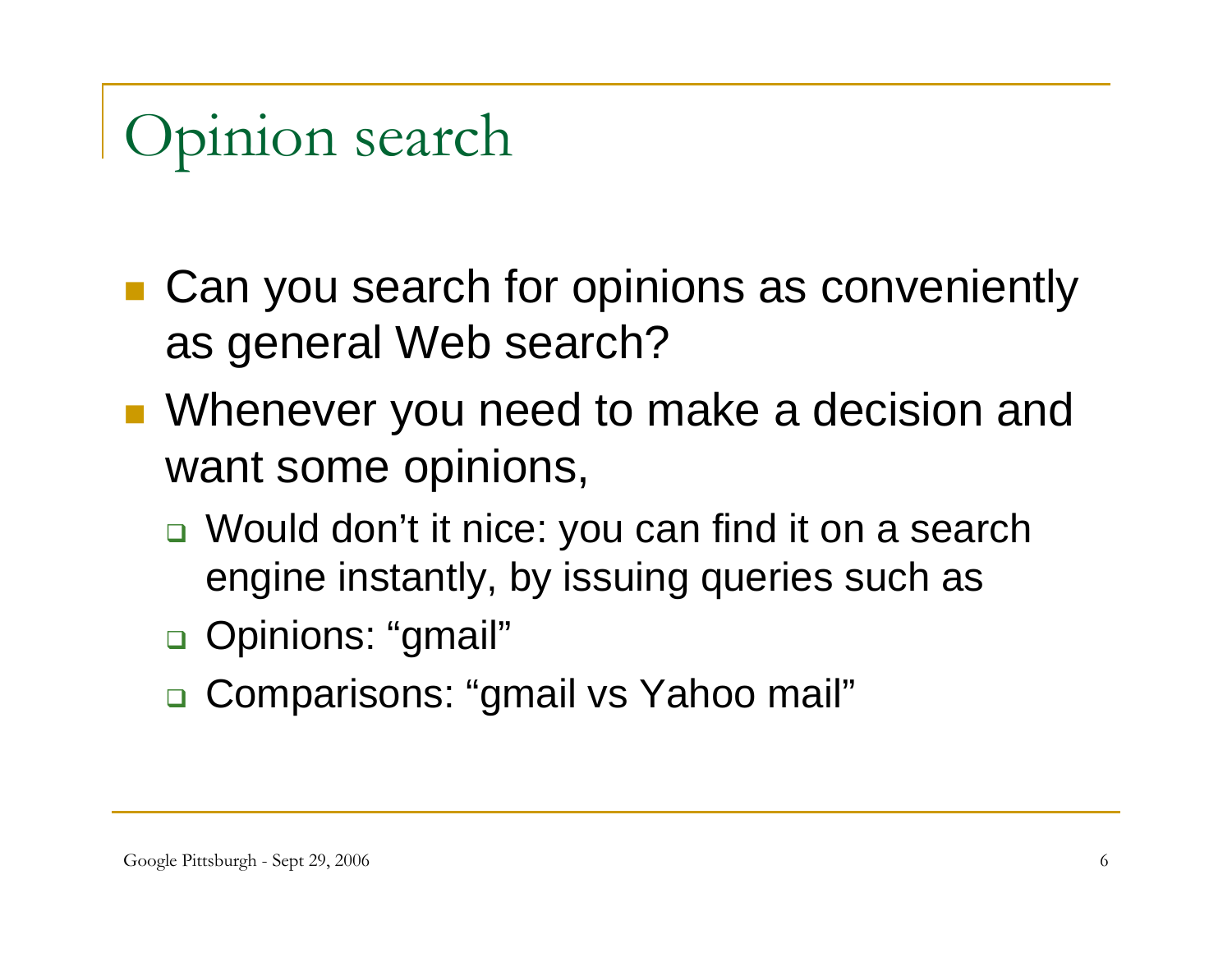# Typical opinion search queries

- p. Find the opinion of a person or organization (opinion holder) on a particular object or a feature of an object. □ E.g., what is Bill Clinton's opinion on abortion?
- Find positive and/or negative opinions on a particular object (or some features of the object), e.g.,
	- $\Box$ customer opinions on a digital camera,
	- ❏ public opinions on a political topic.
- Find how opinions on an object change with time.
- How object A compares with Object B?
	- ❏ Gmail vs. Yahoo mail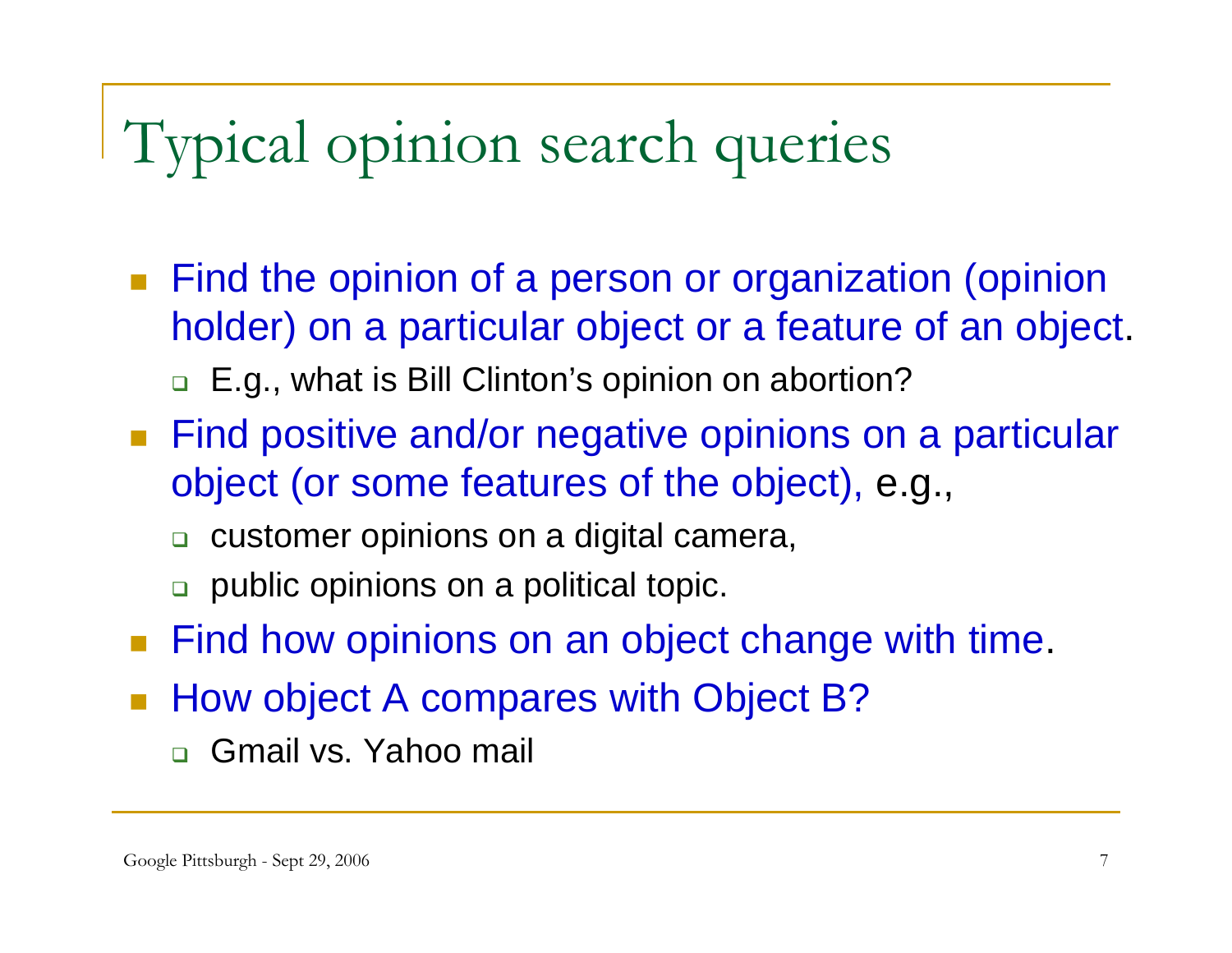# Find the opinion of a person on X

- **If** in some cases, the general search engine can handle it, i.e., using suitable keywords. □ Bill Clinton's opinion on abortion
- Reason:
	- □ One person or organization usually has only one opinion.
	- $\Box$  The opinion is likely contained in a single document.
	- □ Thus, a good keyword query may be sufficient.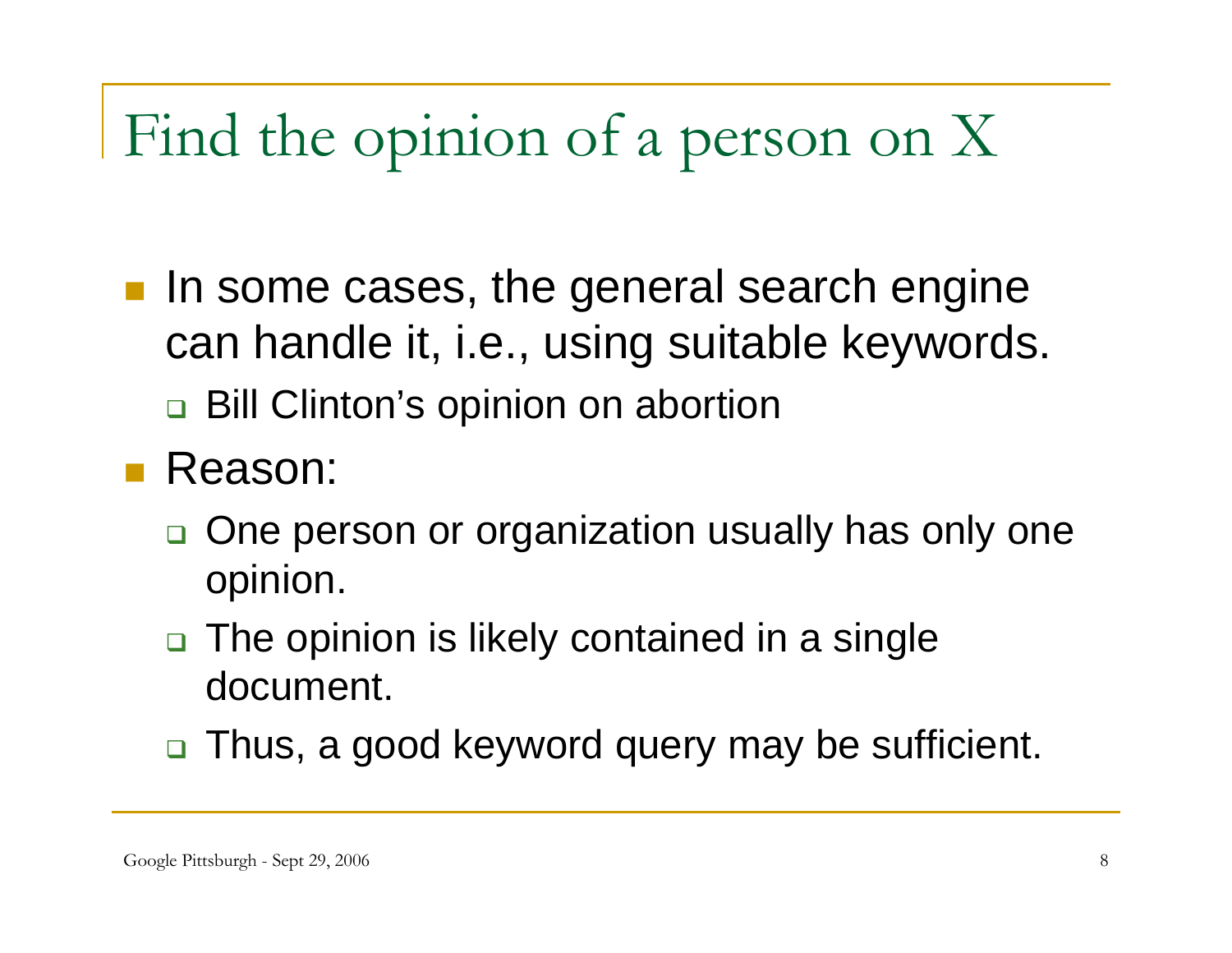## Find opinions on an object X

We use the product reviews as an example:

- Searching for opinions in product reviews is different from general Web search.
	- □ E.g., search for consumer opinions on a digital camera
- General Web search: rank pages according to some authority and relevance scores.
	- $\Box$ The user looks at the first page (if the search is perfect).
- **Opinion search: rank is desirable, however** 
	- $\Box$  reading only the review ranked at the top is dangerous because it is only the opinion of one person.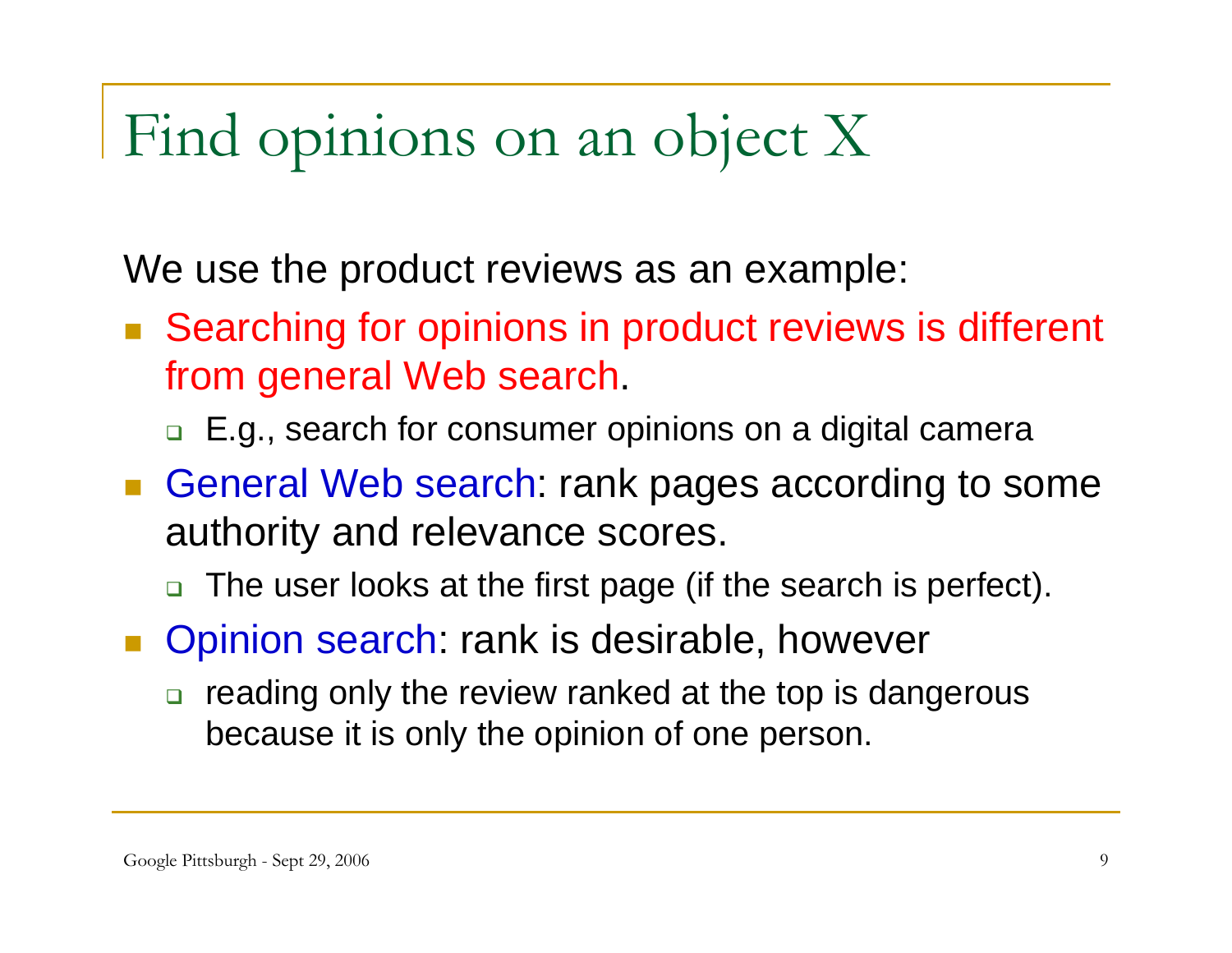# Search opinions (contd)

#### $\left\vert \cdot \right\rangle$ Ranking:

- □ produce two rankings
	- F. Positive opinions and negative opinions
	- T. Some kind of summary of both, e.g., # of each
- □ Or, one ranking but
	- T. The top (say 30) reviews should reflect the natural distribution of all reviews (assume that there is no spam), i.e., with the right balance of positive and negative reviews.

#### H Questions:

- □ Should the user reads all the top reviews?
- $\Box$ Or should the system prepare a summary of the reviews?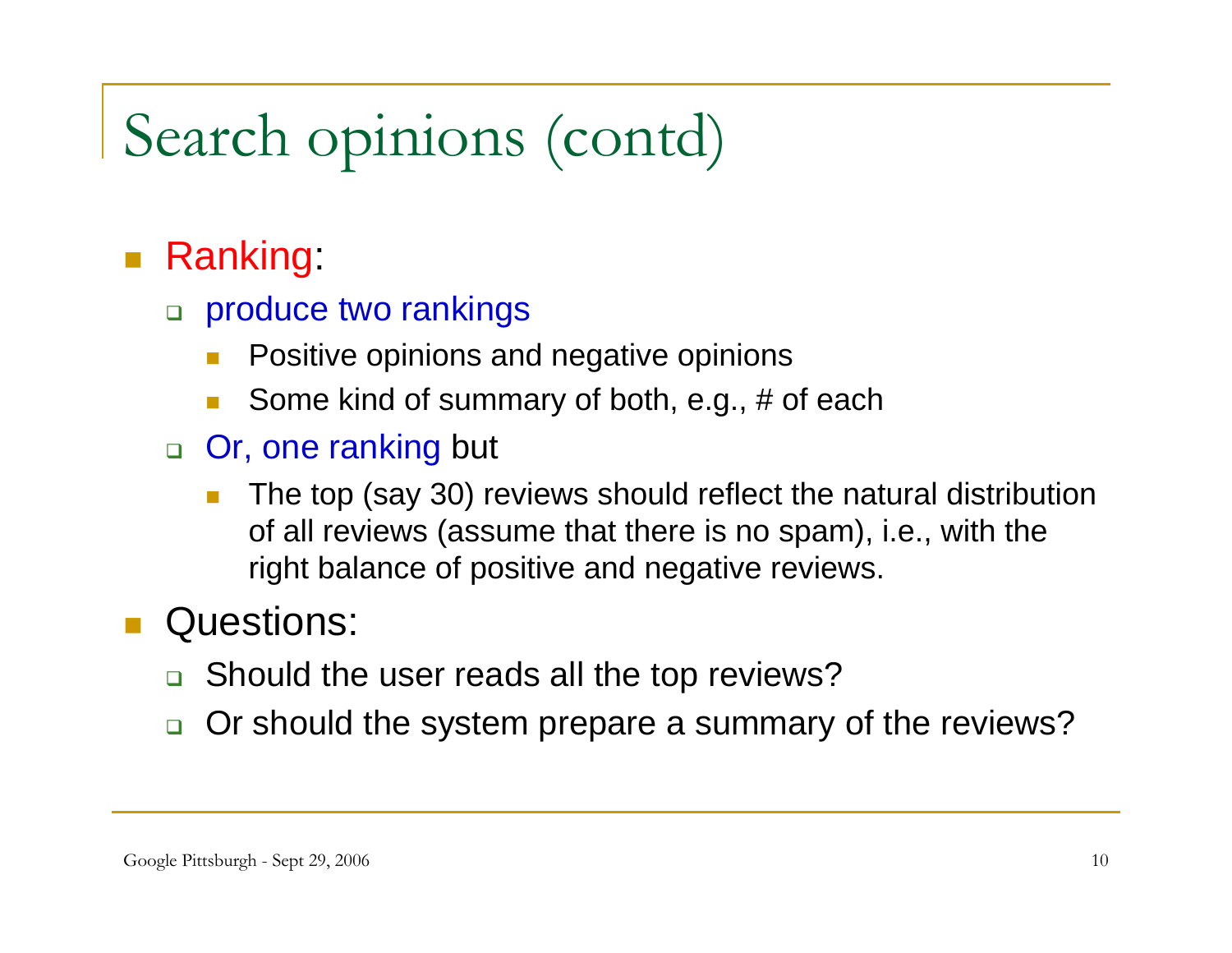## Reviews are similar to surveys

- Reviews can be regarded as traditional surveys.
	- □ In traditional survey, returned survey forms are treated as raw data.
	- □ Analysis is performed to summarize the survey results.
		- E.g., % against or for a particular issue, etc.
- **In opinion search,** 
	- □ Can a summary be produced?
	- What should the summary be?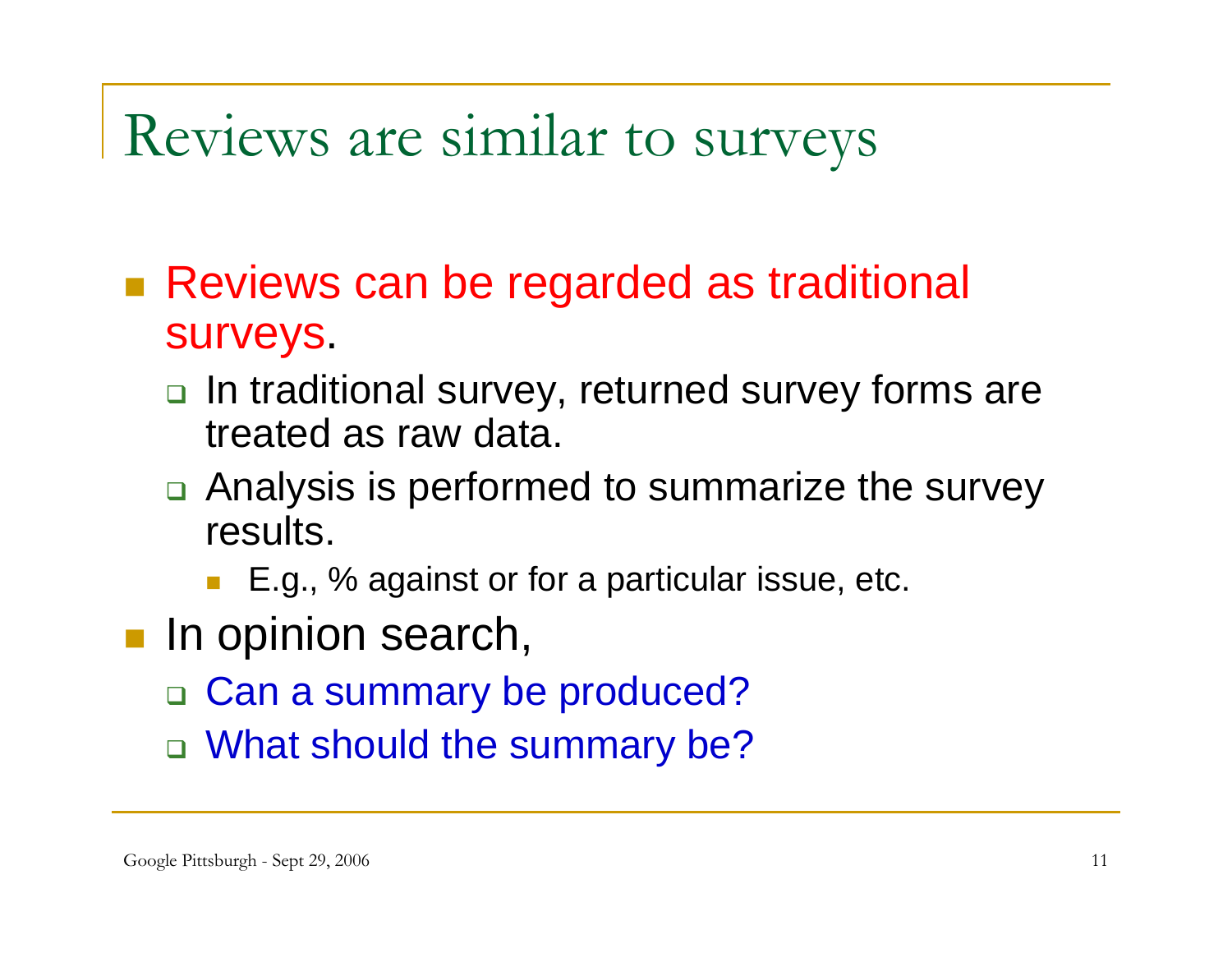# Roadmap

- **Sentiment classification**
- Feature-based opinion extraction and summarization
	- Problems
	- □ Some existing techniques
- **EXComparative sentence and relation extraction** 
	- Problems
	- □ Some existing techniques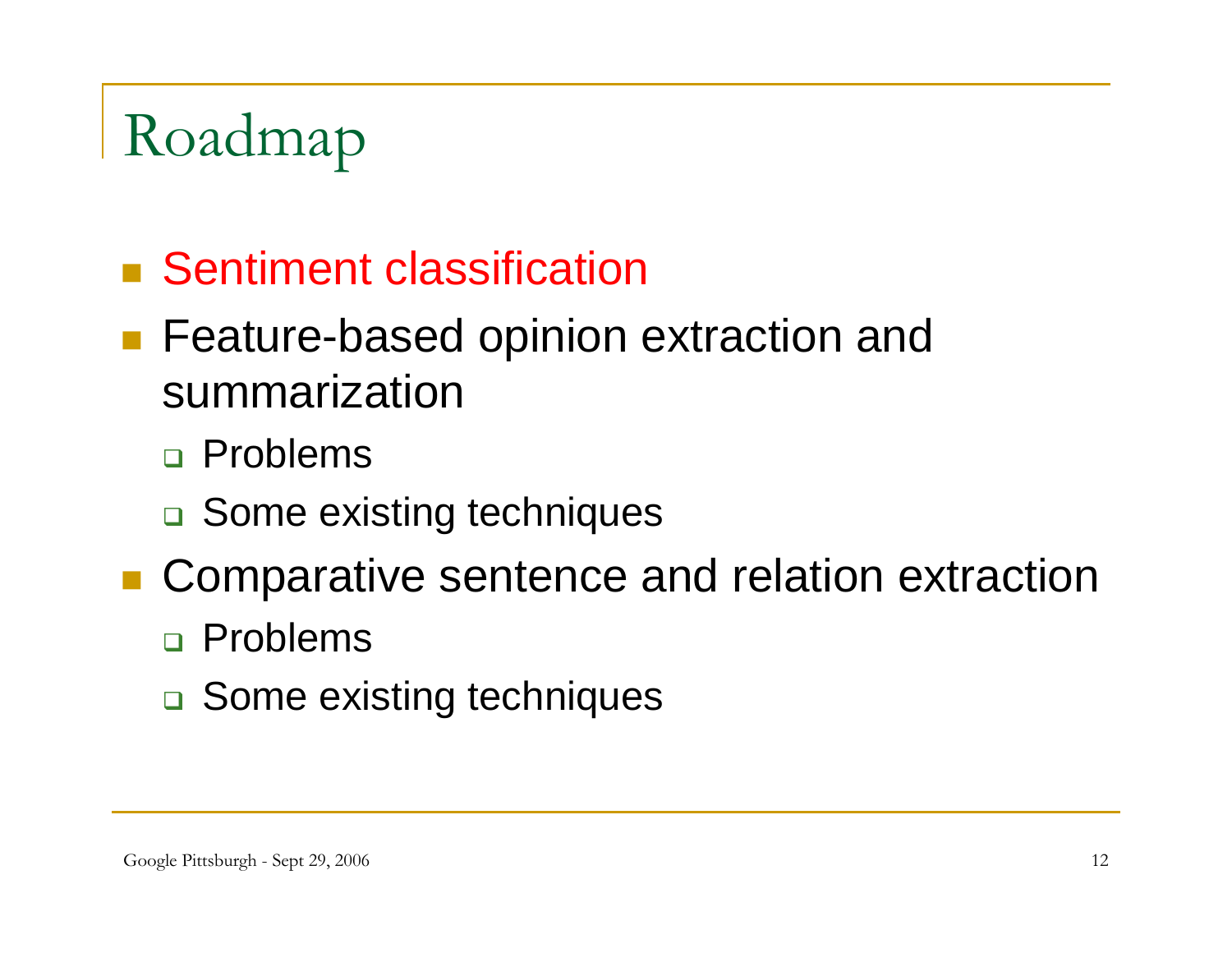## Sentiment classification

- Classify documents (e.g., reviews) based on the overall sentiments expressed by authors,
	- □ Positive, negative and (possibly) neutral
- Similar but also different from topic-based text classification.
	- □ In topic-based classification, topic words are important.
	- **□** In sentiment classification, sentiment words are more important, e.g., great, excellent, horrible, bad, worst, etc.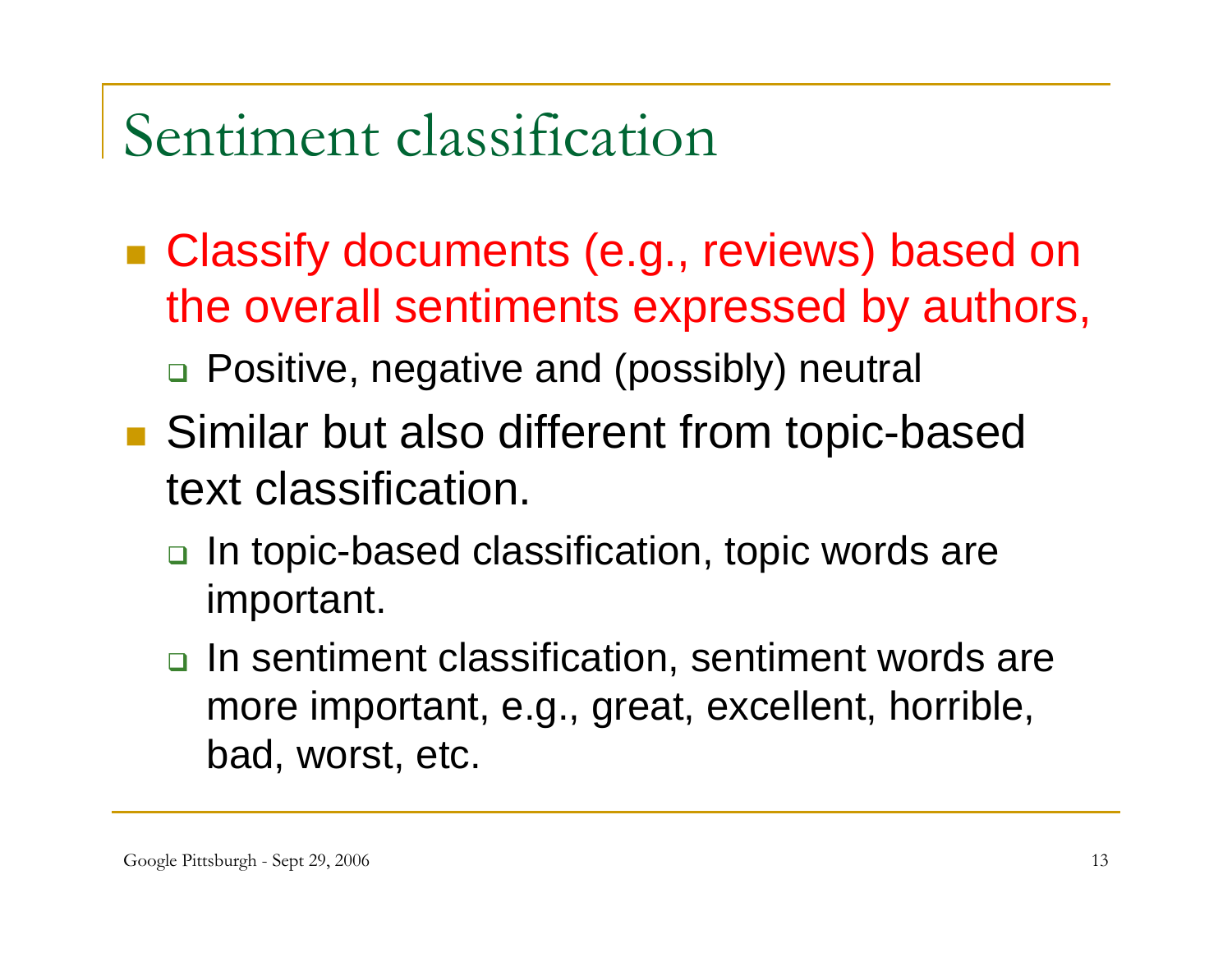## Sentiment classification

- **Nany researchers have studied the problem.**
- $\mathbb{R}^2$ ■ (Turney, 2002), (Pang, Lee and Vaithyanathan 2002), (Dave, Lawrence and Pennock, 2003), (Hatzivassiloglou and Wiebe 2000, (Wiebe and Riloff 2005) (Hearst 1992), (Tong, 2001), (Das and Chen, 2001), (Gamon 2004), (Riloff and Wiebe, 2003), (Wilson, Wiebe and Hwa, 2004), and many more in 2006 ...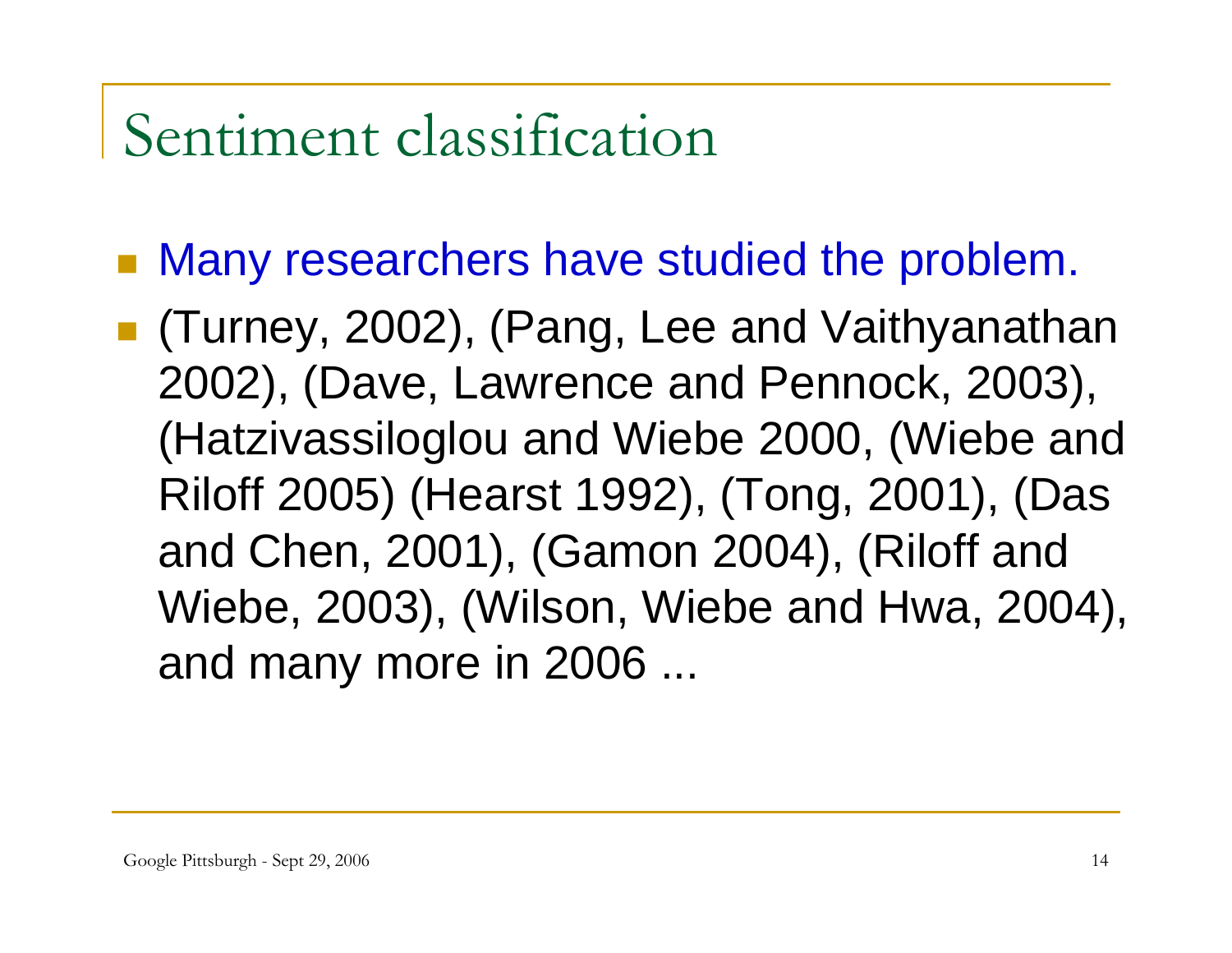# Can we go further?

- Sentiment classification is useful, but it does not find what the reviewer liked and disliked.
- **An negative sentiment on an object** □ does not mean that the reviewer dislike everything
- A positive sentiment on an object
	- □ does not mean that the reviewer likes everything.
- Go to the sentence level and also the feature level.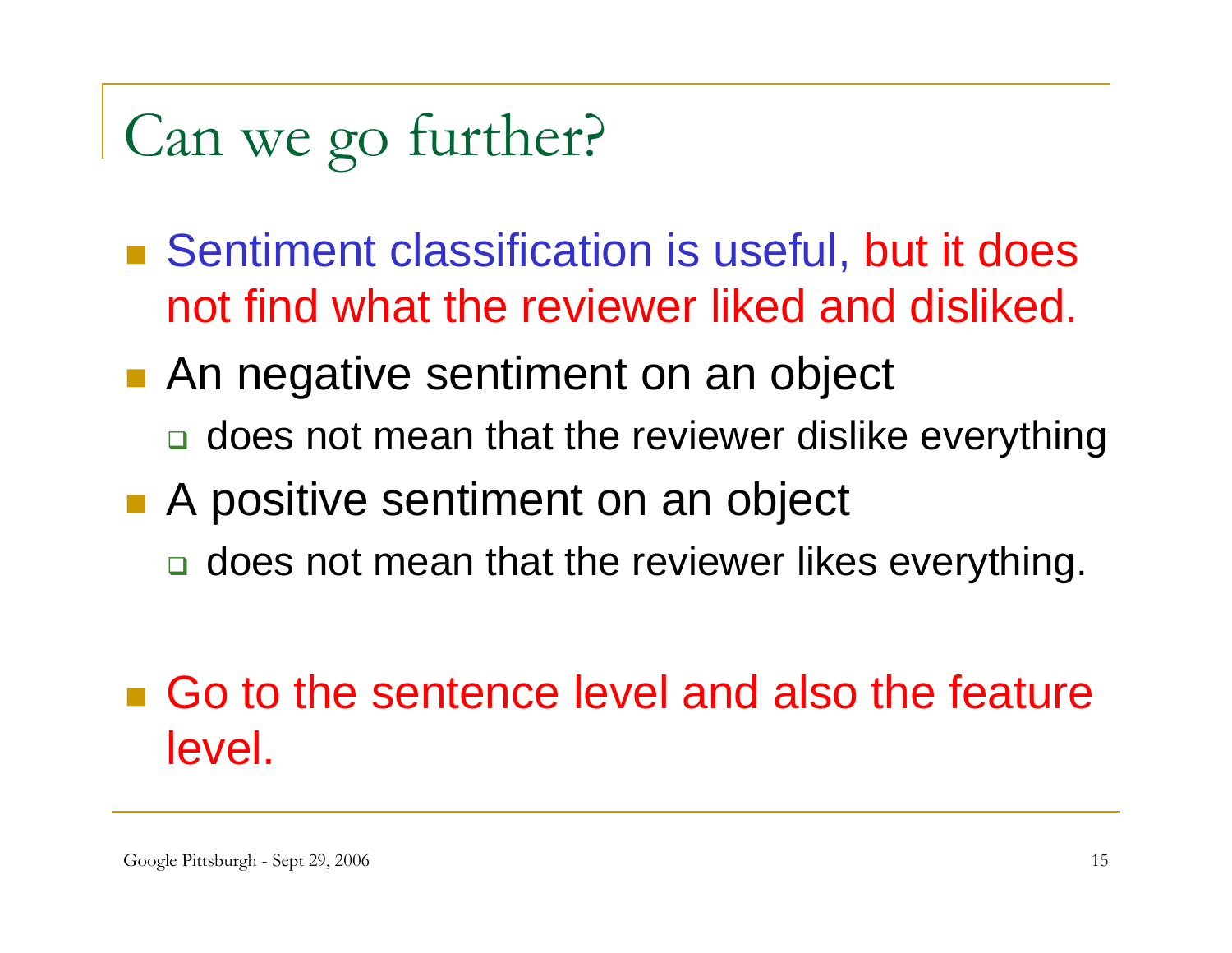# Roadmap

- **Sentiment classification**
- Feature-based opinion extraction and summarization
	- Problems
	- □ Some existing techniques
- **EXComparative sentence and relation extraction** 
	- Problems
	- □ Some existing techniques.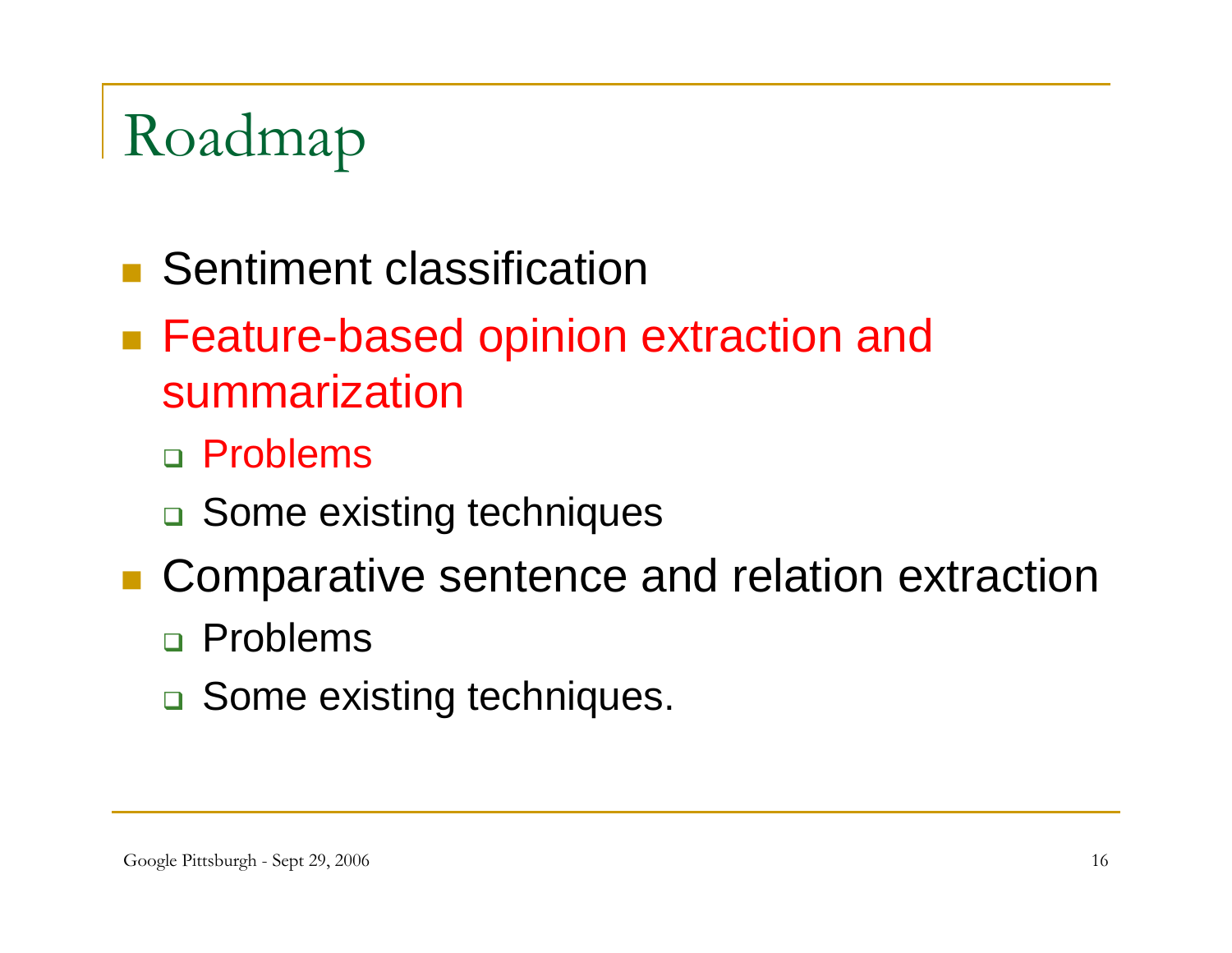Feature-based opinion extraction and summarization (Hu and Liu 2004)

- We are interesting in what reviewers liked and disliked,
	- □ features and components
- **Since the number of reviews for an object** can be large, we want to produce a simple summary of opinions.
- **The summary can be easily visualized and** compared.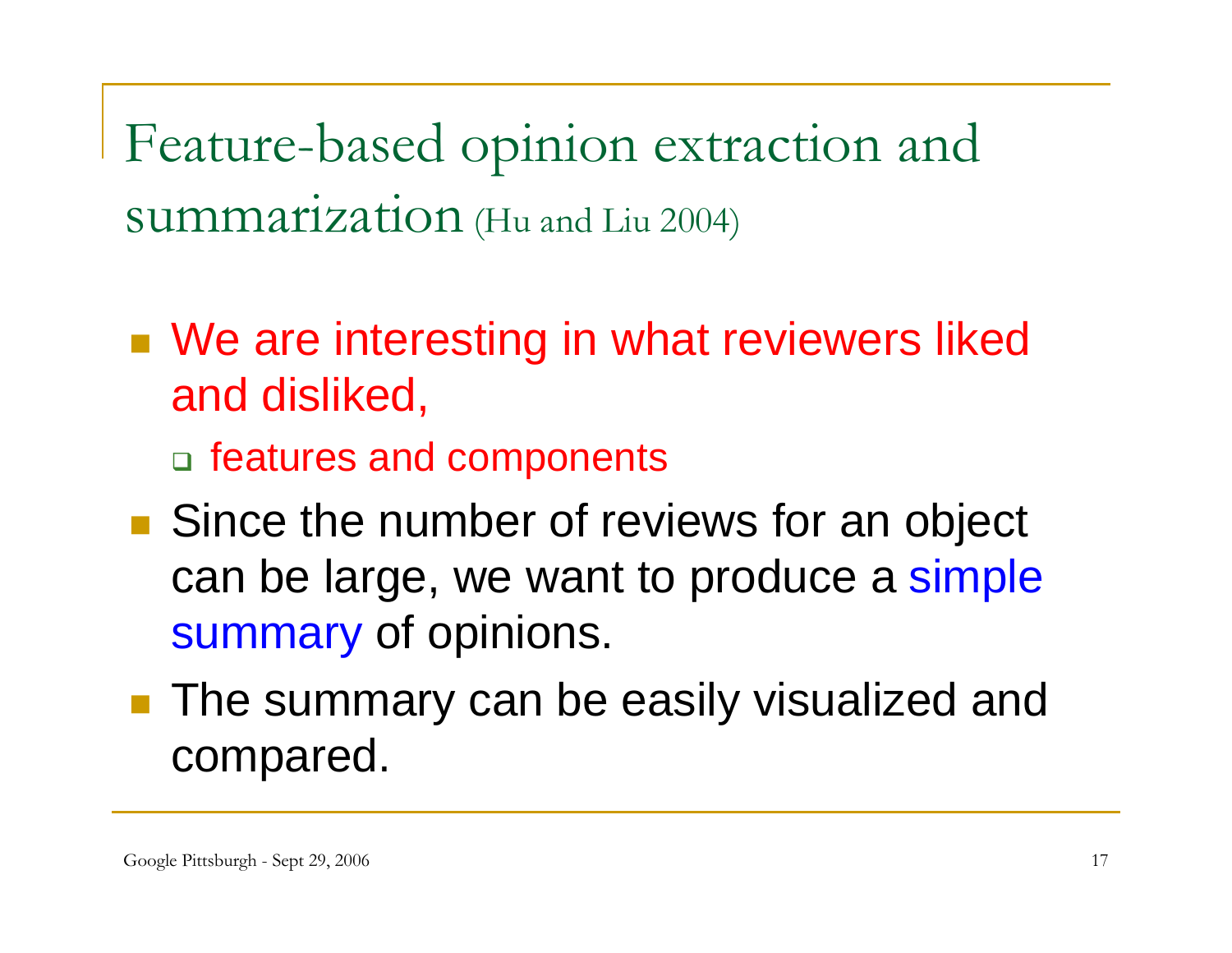# Object/entity

- **Definition** (**object**): An object *O* is an entity which can be a product, person, event, organization, or topic. *O* is represented as a tree or taxonomy of components (or parts), sub-components, and so on.
	- $\Box$  Each node represents a component and is associated with a set of **attributes**.
	- *O* is the root node (which also has a set of attributes)
- **An opinion can be expressed on any node or any** attribute of the node.
- To simplify our discussion, we use "**features**" to represent both components and attributes, i.e., we omit the hierarchy.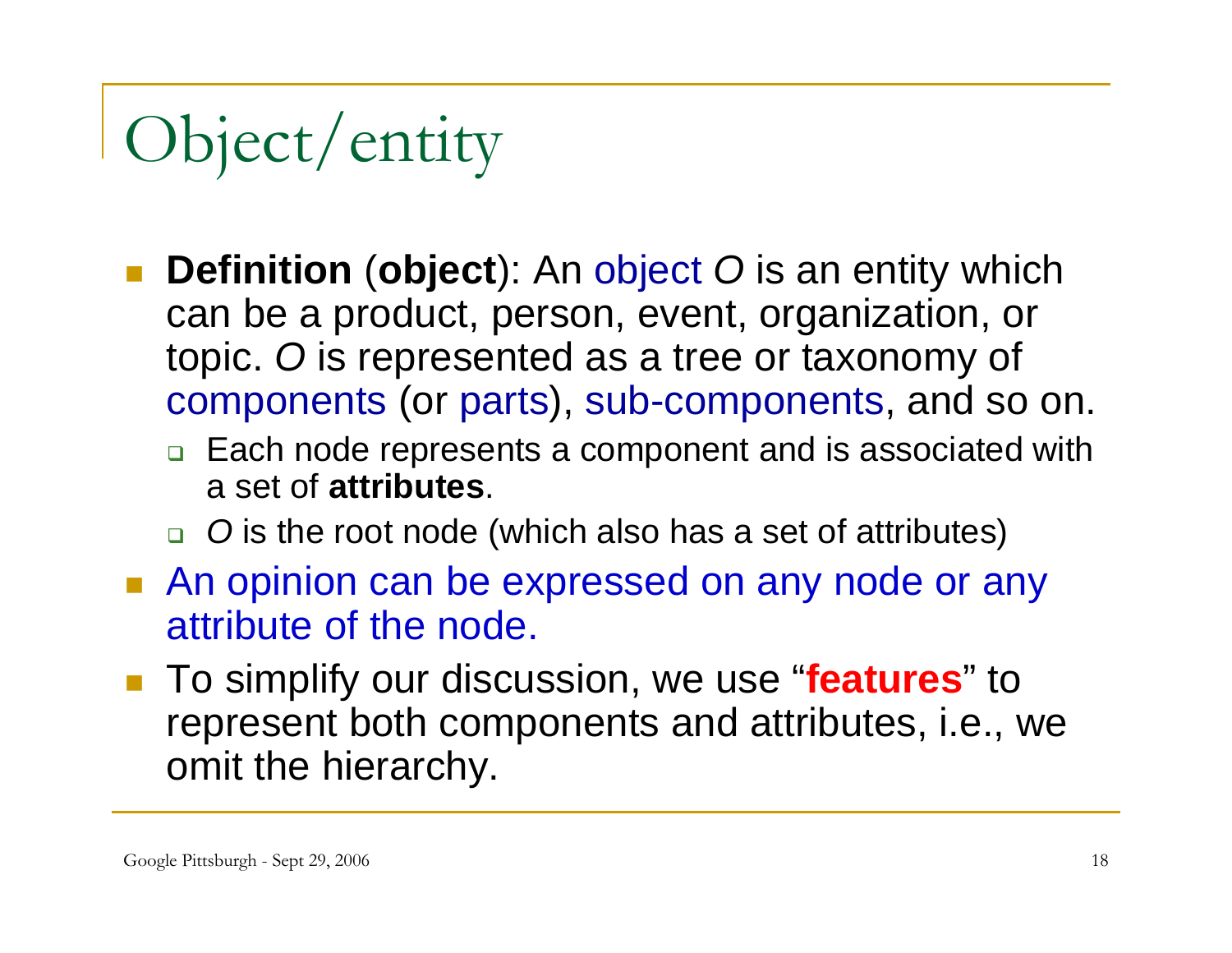# Model of user evaluation

- $\mathcal{L}^{\mathcal{L}}$  An object is represented with a finite set of features, *F*  $= \{f_1, f_2, \ldots, f_n\}.$ 
	- □ Each feature *f*<sub>i</sub> in *F* can be expressed with a finite set of words or phrases *W*i, which are **synonyms**.

That is to say:

- $\blacksquare$  we have a set of corresponding synonym sets  $W$  = { $W_1,~W_2,~$  $..., W_{n}$  for the features.
- Each **opinion holder** *j* comments on a subset of the features  $S_i \subseteq F$ .
- For each feature *f*<sup>k</sup> <sup>∈</sup> *<sup>S</sup>*<sup>j</sup> that opinion holder *<sup>j</sup>* comments on, he/she
	- П **chooses a word or a phrase from**  $W_k$  **to describe the** feature, and
	- $\sim$ expresses a positive, negative or neutral opinion on *f*k.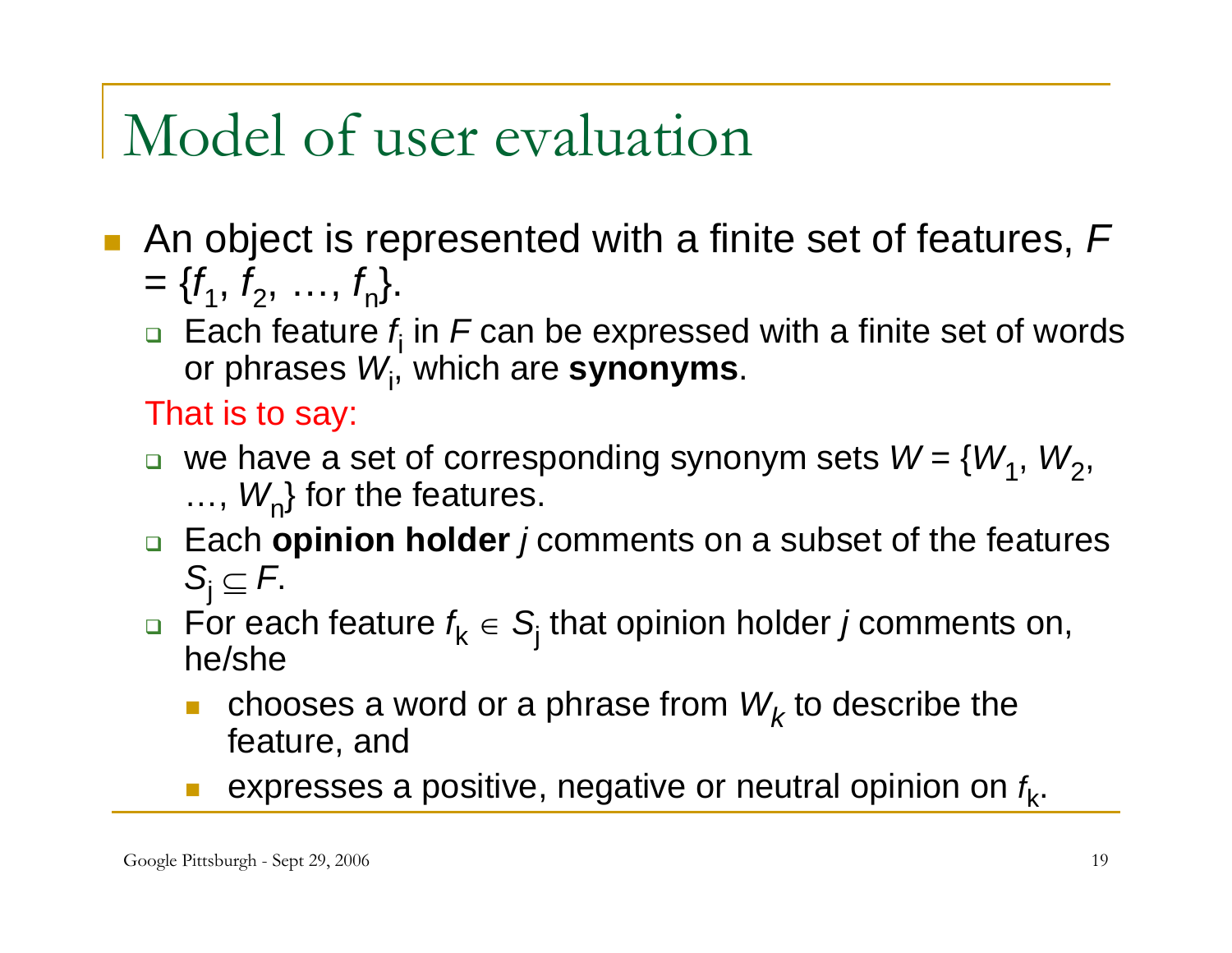### Three main tasks

*Task* 1: Identifying and extracting object features that have been commented on in each review.

*Task* 2: Determining whether the opinions on the features are positive, negative or neutral. *Task* 3: Grouping synonyms of features.

**Produce a feature-based opinion summary.**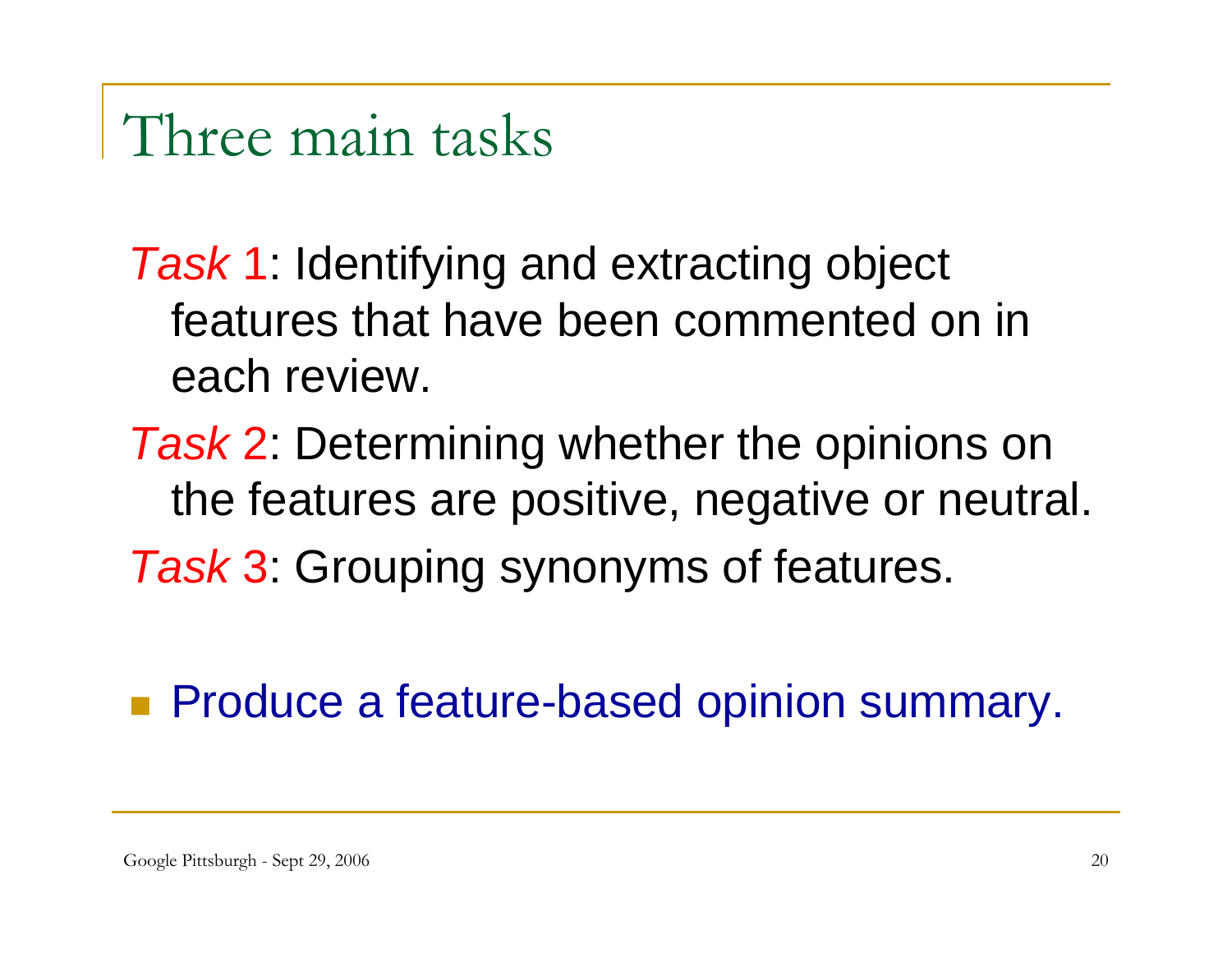## Three main problems

#### **Problem 1**: Both *F* and *W* are unknown.

□ We need to perform all three tasks:

■ Problem 2: *F* is known but *W* is unknown.

- □ All three tasks are needed. Task 3 is easier. It becomes the problem of matching discovered features with the set of given features *F*.
- Problem 3: *W* is known (F is known too).

□ Only task 2 is needed.

- **F:** the set of features
- **W:** synonyms of each feature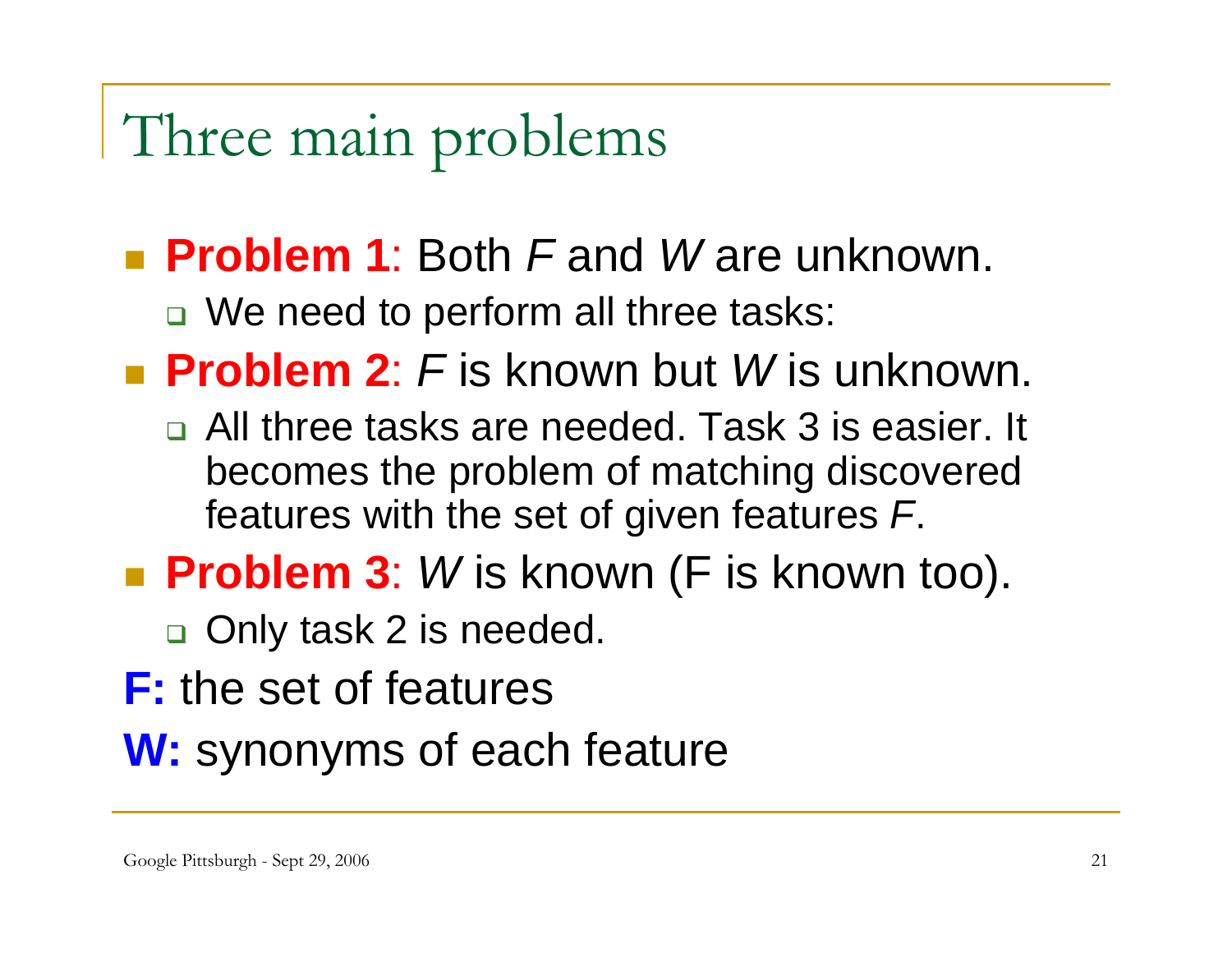## Is task 2 needed? (Liu et al WWW- 05)

#### **Depending on the review format:**

Format 1 - Pros, Cons and detailed review: The reviewer is asked to describe Pros and Cons separately and also write a detailed review. Epinions.com uses this format.

Format 2 - Pros and Cons: The reviewer is asked to describe Pros and Cons separately. C|net.com uses this format.

Format 3 - free format: The reviewer can write freely, i.e., no separation of Pros and Cons. Amazon.com uses this format.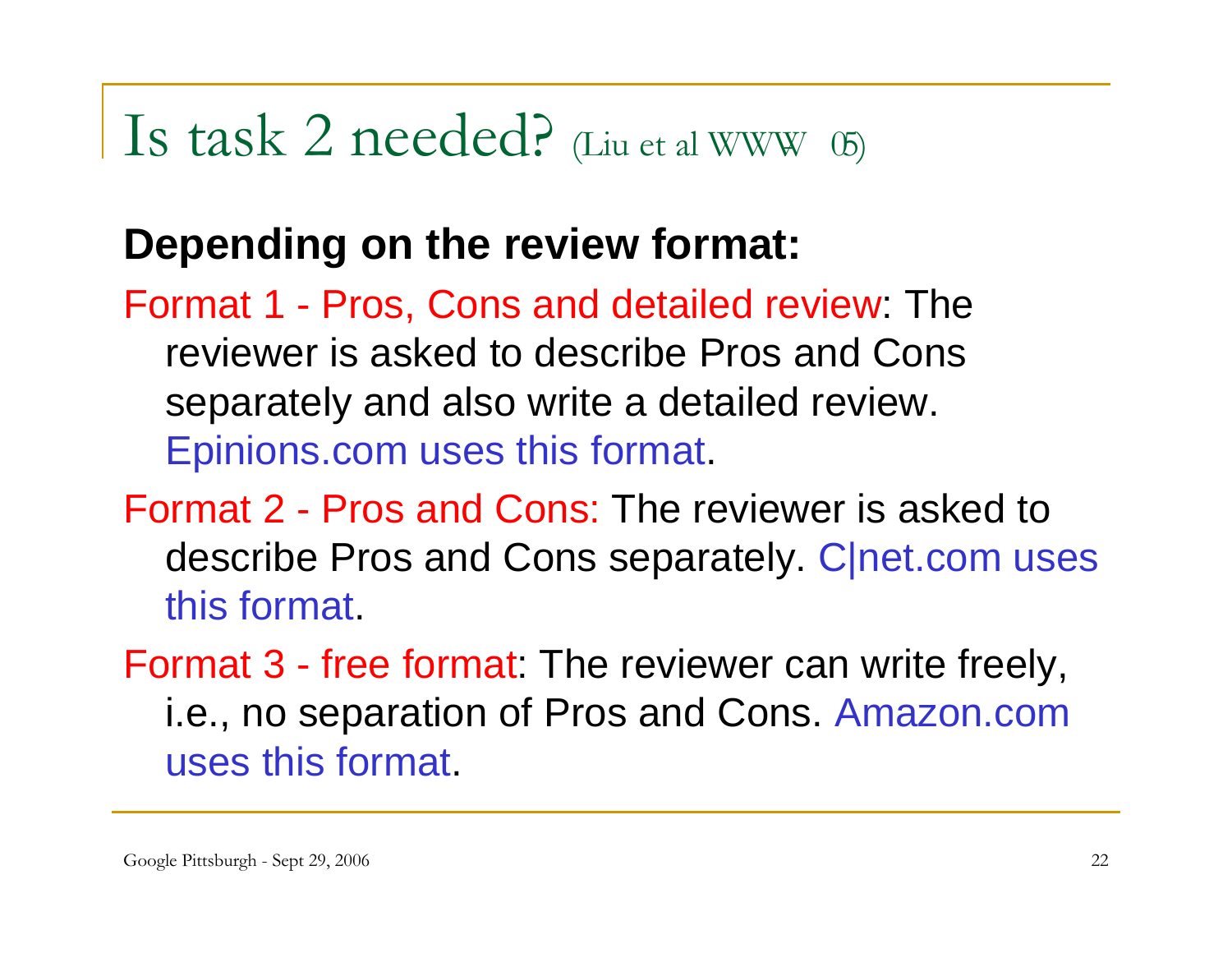# Example 1: Format 1

#### My SLR is on the shelf

by camerafun4. Aug 09 '04

**Pros:** Great photos, easy to use, very small

Cons: Battery usage; included memory is stingy.

I had never used a digital camera prior to purchasing this Cannon A70. I have always used a SLR ... Read the full review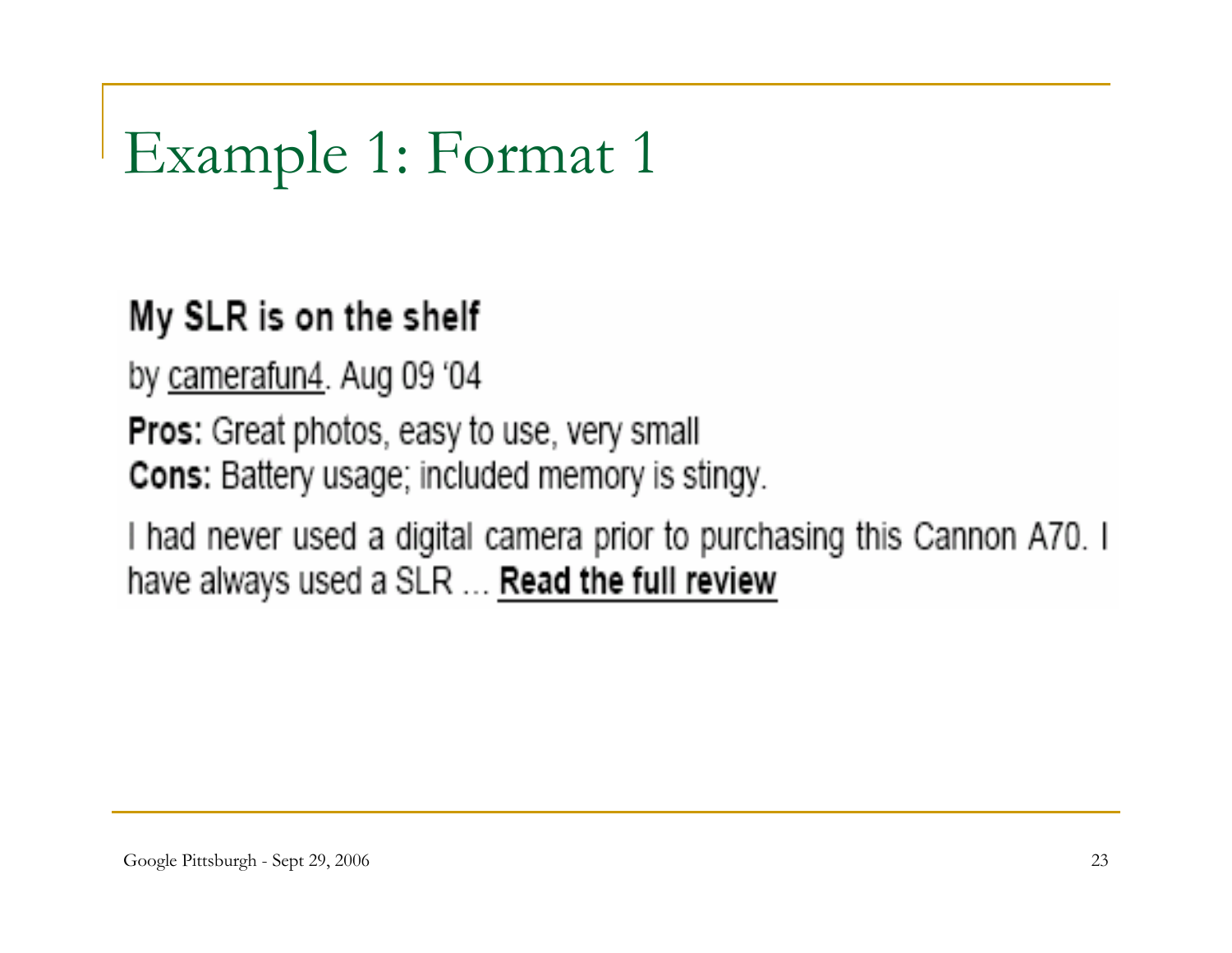## Example 2: Format 2

**User** rating Perfect 4Λ  $out of 10$ 

#### "It is a great digitbal still camera for this century"

September 1, 2004

#### **Pros:**

It's small in size, and the rotatable lens is great. It's very easy to use, and has fast response from the shutter. The LCD has increased from 1.5 in to 1.8, which gives bigger view. It has lots of modes to choose from in order to take better pictures.

#### Cons:

It almost has no cons, it would be better if the LCD is bigger and it's going to be best if the model is designed to a smaller size.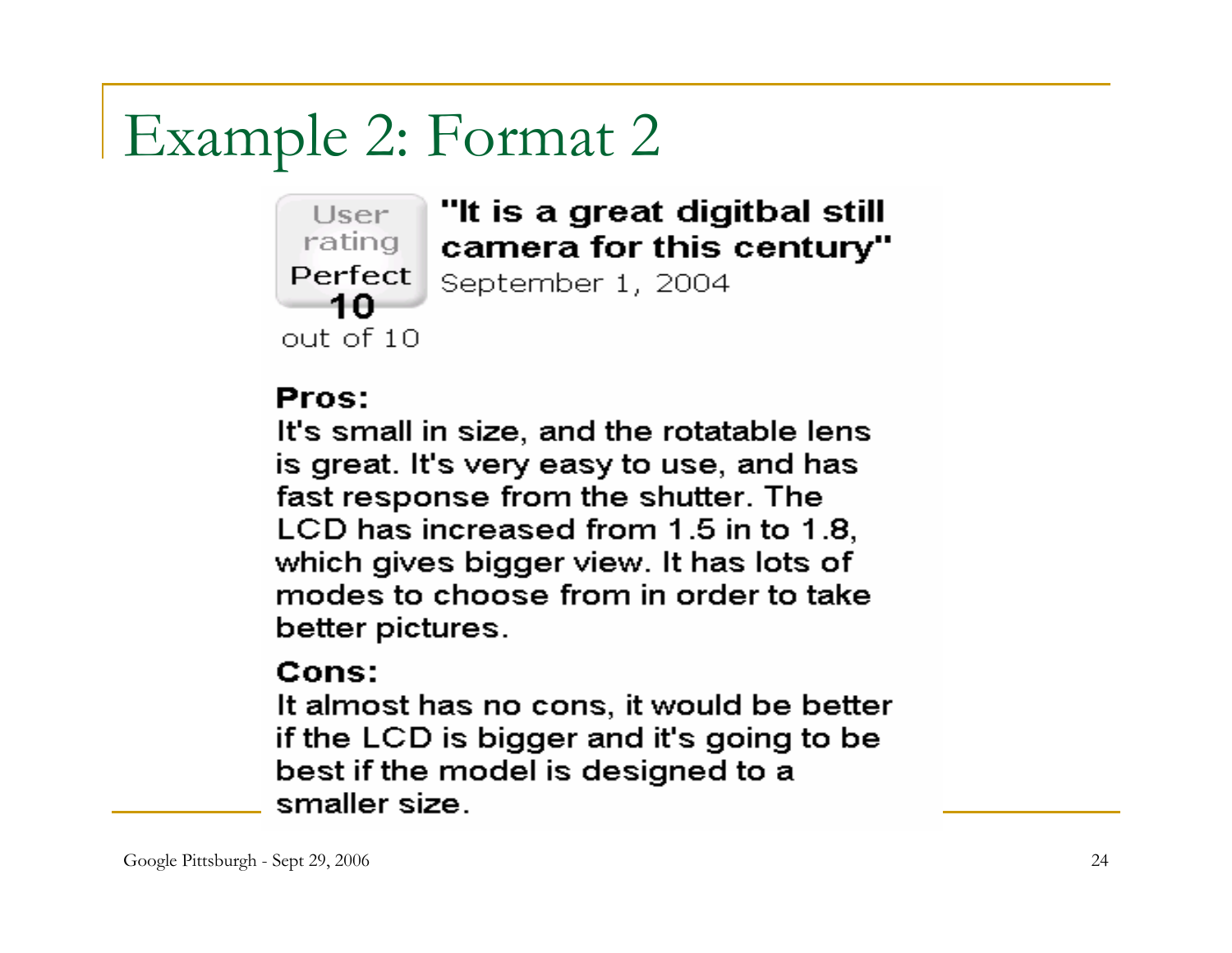# Example 3: Format 3 (Hu and Liu, KDD-04)

#### **GREAT Camera.**, Jun 3, 2004 Reviewer: **jprice174** from Atlanta, Ga.

I did a lot of research last year before I bought this camera... It kinda hurt to leave behind my beloved nikon 35mm SLR, but I was going to Italy, and I needed something smaller, and digital.

The pictures coming out of this camera are amazing. The 'auto' feature takes great pictures most of the time. And with digital, you're not wasting film if the picture doesn't come out. …

#### **Feature Based Summary:**

#### **Feature1**: **picture**

Positive: 12

- The pictures coming out of this camera are amazing.
- П Overall this is a good camera with a really good picture clarity.

**…**

**…**

#### Negative: 2

- П The pictures come out hazy if your hands shake even for a moment during the entire process of taking a picture.
- П Focusing on a display rack about 20 feet away in a brightly lit room during day time, pictures produced by this camera were blurry and in a shade of orange.

#### **Feature2**: **battery life**

….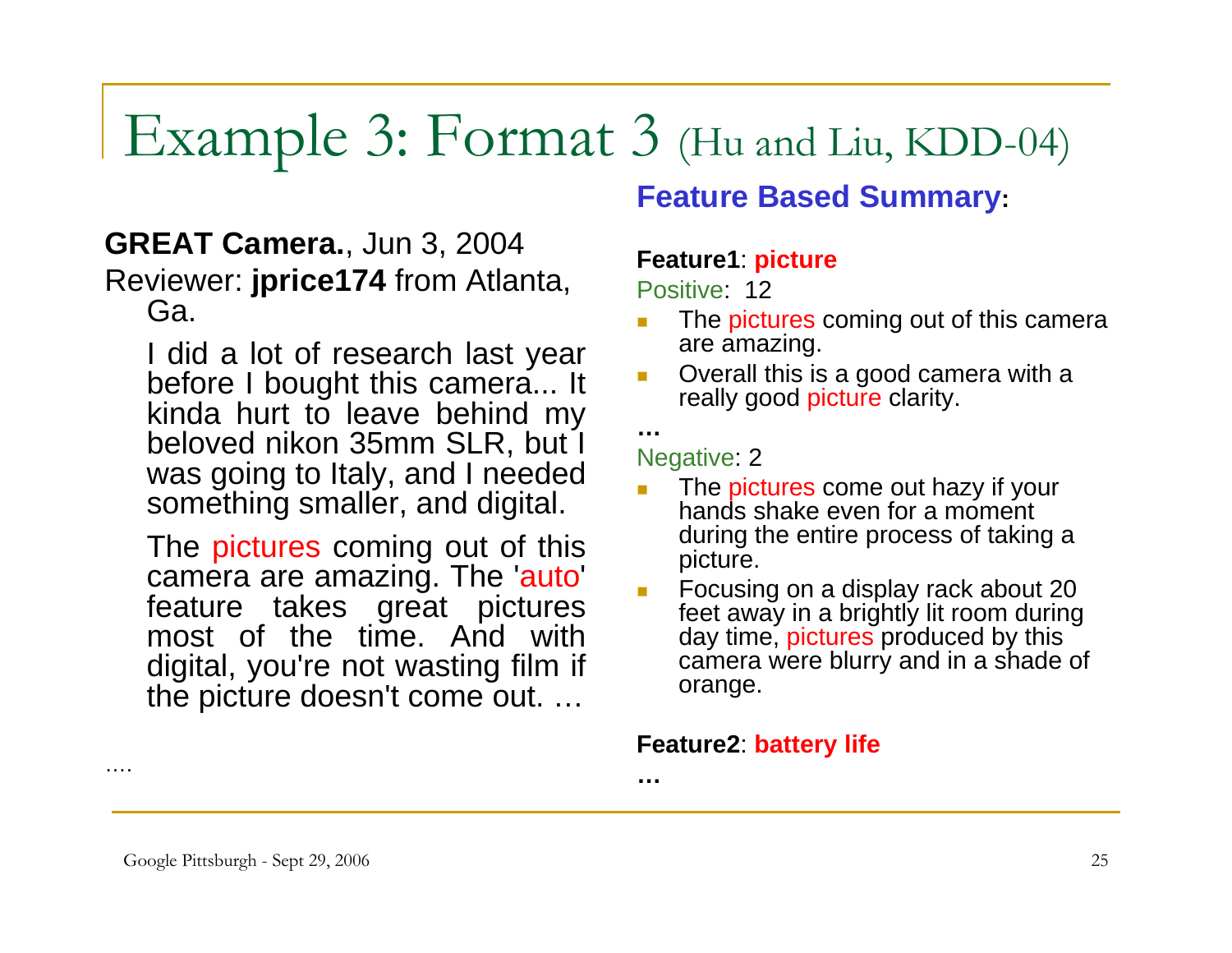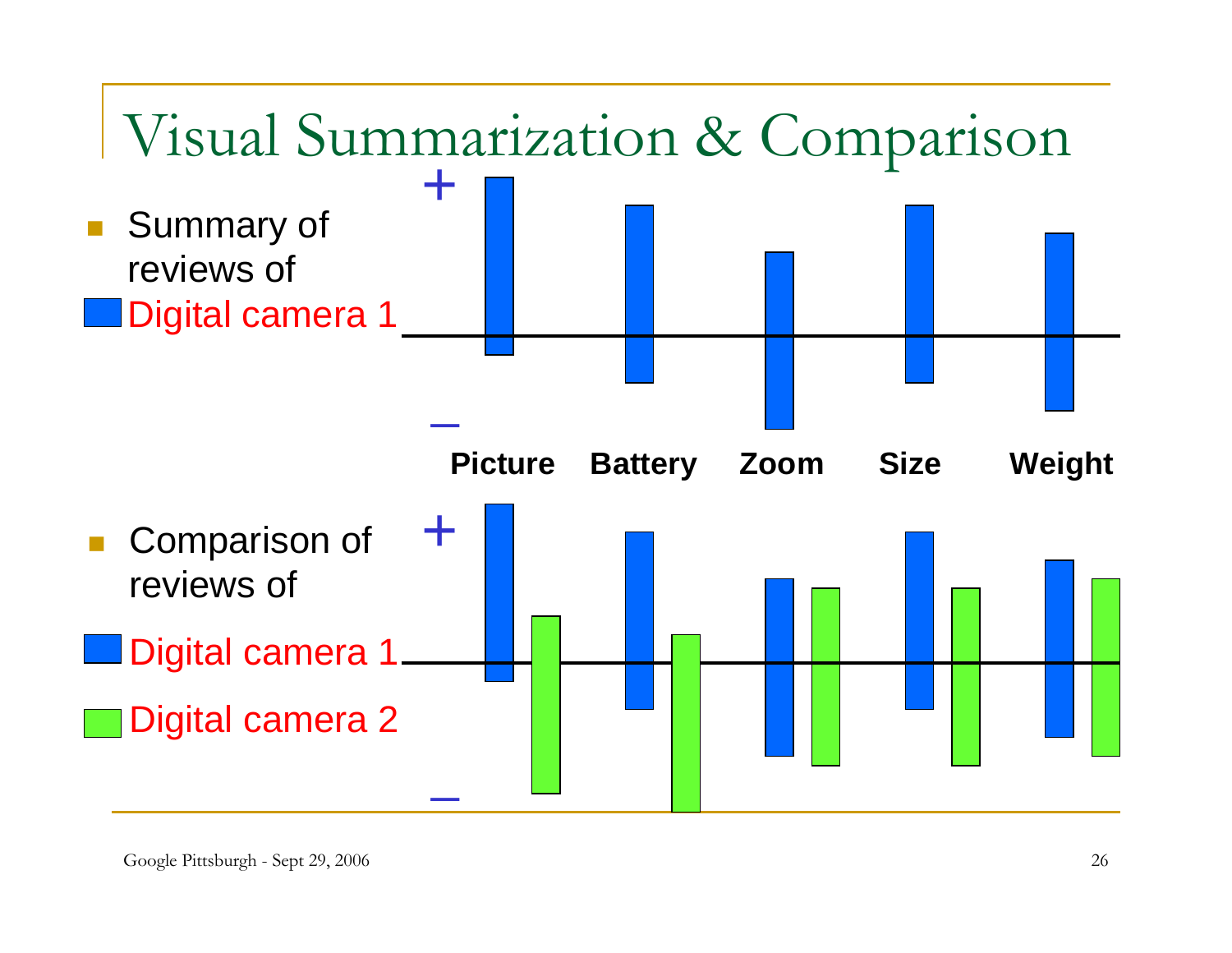# Roadmap

- **Sentiment classification**
- Feature-based opinion extraction
	- Problems
	- □ Some existing techniques
- **EXComparative sentence and relation extraction** 
	- Problems
	- □ Some existing techniques.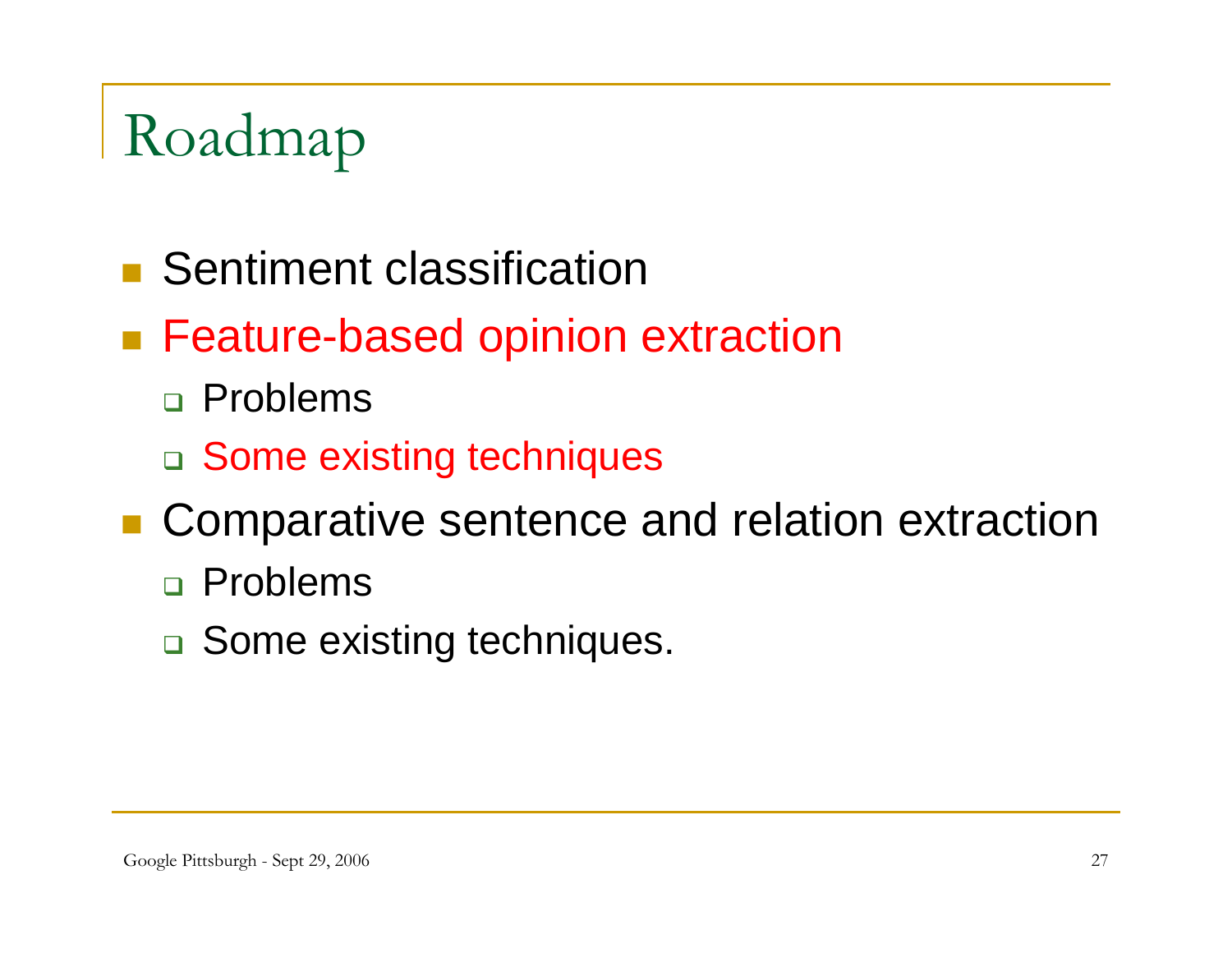Feature extraction from Pros and Cons of Format 1 (Liu et al WWW  $\,$  03, Hu and Liu 2005)

- **Dbservation**: Each sentence segment in Pros or Cons contains only one feature. Sentence segments can be separated by commas, periods, semi-colons, hyphens, '&''s, 'and''s, 'but''s, etc.
- **Pros in Example 1 can be separated into 3 segments:** 
	- great photos  $\leq$   $\leq$   $\leq$   $\leq$   $\leq$   $\leq$   $\leq$   $\leq$   $\leq$   $\leq$   $\leq$   $\leq$   $\leq$   $\leq$   $\leq$   $\leq$   $\leq$   $\leq$   $\leq$   $\leq$   $\leq$   $\leq$   $\leq$   $\leq$   $\leq$   $\leq$   $\leq$   $\leq$   $\leq$   $\leq$   $\leq$   $\leq$   $\leq$   $\leq$   $\leq$ easy to use  $\leq$   $\leq$   $\leq$   $\leq$   $\leq$   $\leq$   $\leq$   $\leq$   $\leq$   $\leq$   $\leq$   $\leq$   $\leq$   $\leq$   $\leq$   $\leq$   $\leq$   $\leq$   $\leq$   $\leq$   $\leq$   $\leq$   $\leq$   $\leq$   $\leq$   $\leq$   $\leq$   $\leq$   $\leq$   $\leq$   $\leq$   $\leq$   $\leq$   $\leq$   $\leq$  very small  $\le$   $\le$  small>  $\Rightarrow$   $\le$  size>
- **Cons can be separated into 2 segments:**

| battery usage             | <battery></battery> |
|---------------------------|---------------------|
| included memory is stingy | <memory></memory>   |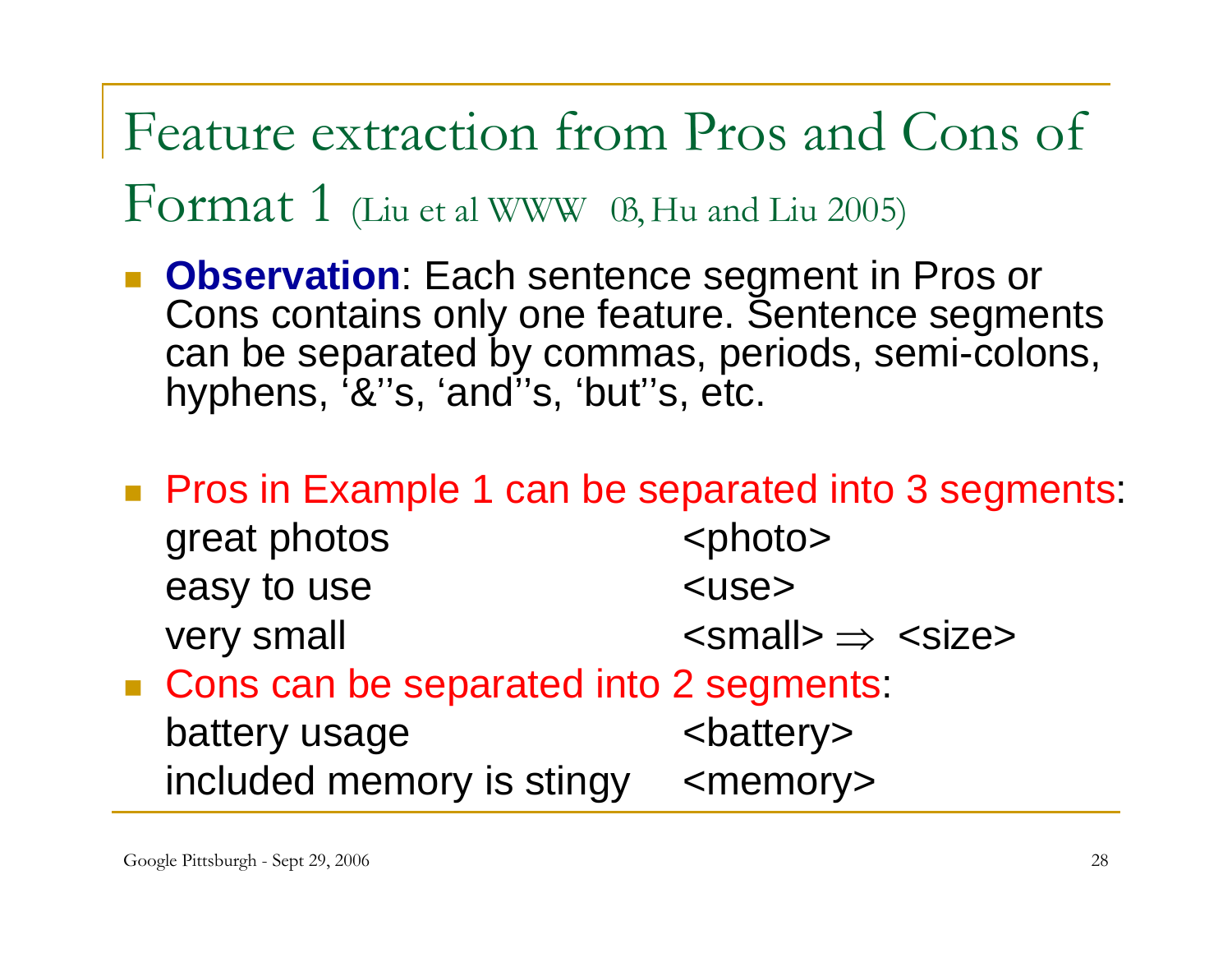## Extraction using label sequential rules

- Label sequential rules (LSR) are a special kind of sequential patterns, discovered from sequences.
- LSR Mining is supervised (Liu's Web mining book 2006).
- The training data set is a set of sequences, e.g., "*Included memory is stingy*"

is turned into a sequence with POS tags.

〈{included, VB}{memory, NN}{is, VB}{stingy, JJ}〉 then turned into

〈{included, VB}{\$feature, NN}{is, VB}{stingy, JJ}〉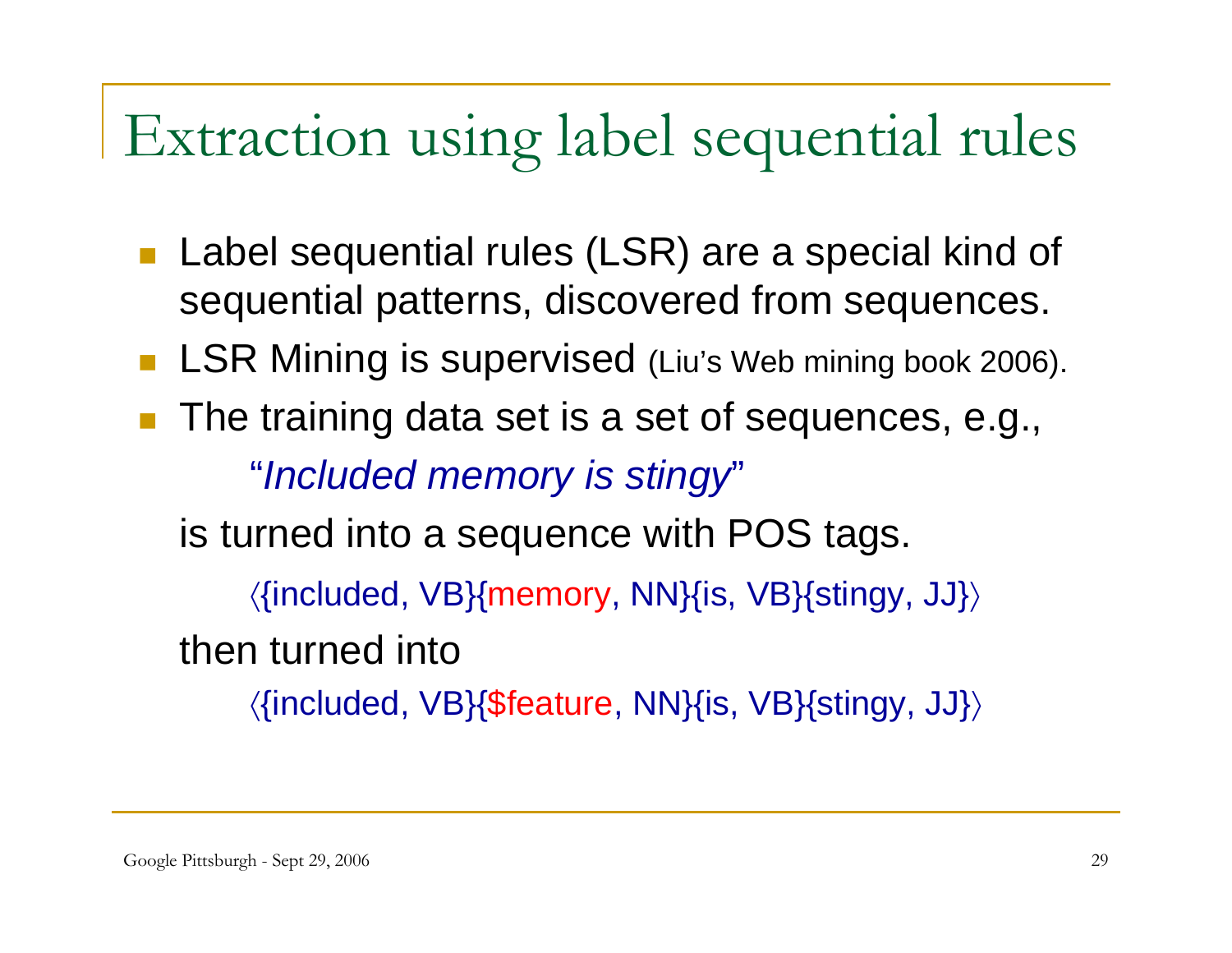# Using LSRs for extraction

**Based on a set of training sequences, we can** mine label sequential rules, e.g.,

 $\langle \{\text{easy}, \text{JJ}\ \} \{\text{to}\} \rangle \rightarrow \langle \{\text{easy}, \text{JJ}\} \{\text{to}\} \rangle$  $[sup = 10\%, cont = 95\%]$ 

#### Feature Extraction

- $\Box$ Only the right hand side of each rule is needed.
- $\Box$  The word in the sentence segment of a new review that matches \$feature is extracted.
- □ We need to deal with conflict resolution also (multiple rules are applicable.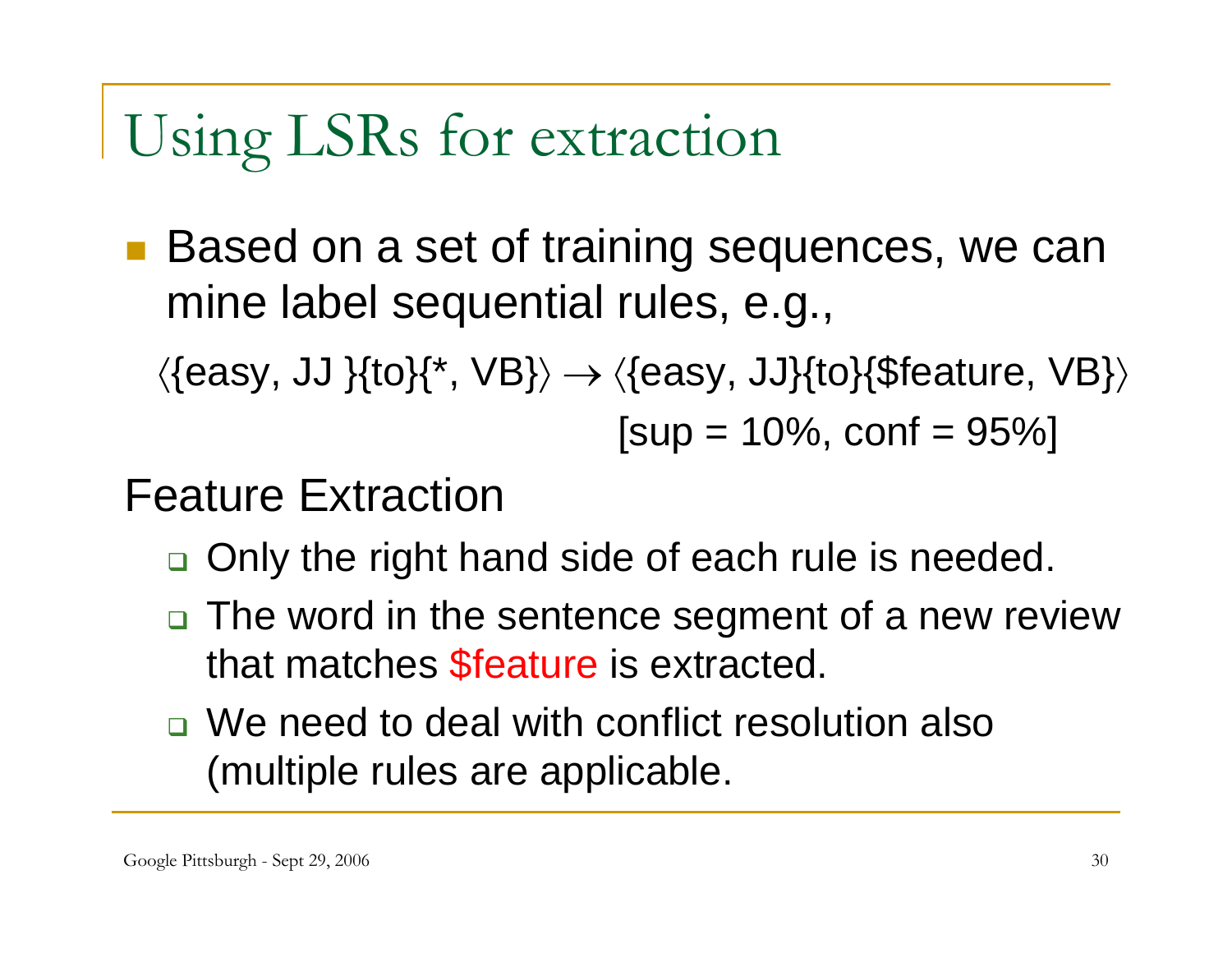# Some results

|       | Pros   |       | Cons   |       |
|-------|--------|-------|--------|-------|
|       | recall | prec  | Recall | prec  |
| data1 | 0.862  | 0.857 | 0.865  | 0.794 |
| data2 | 0.937  | 0.937 | 0.824  | 0.806 |
| data3 | 0.817  | 0.817 | 0.730  | 0.741 |
| data4 | 0.919  | 0.914 | 0.745  | 0.708 |
| data5 | 0.911  | 0.904 | 0.883  | 0.900 |
|       | 0.889  | 0.886 | 0.809  | 0.790 |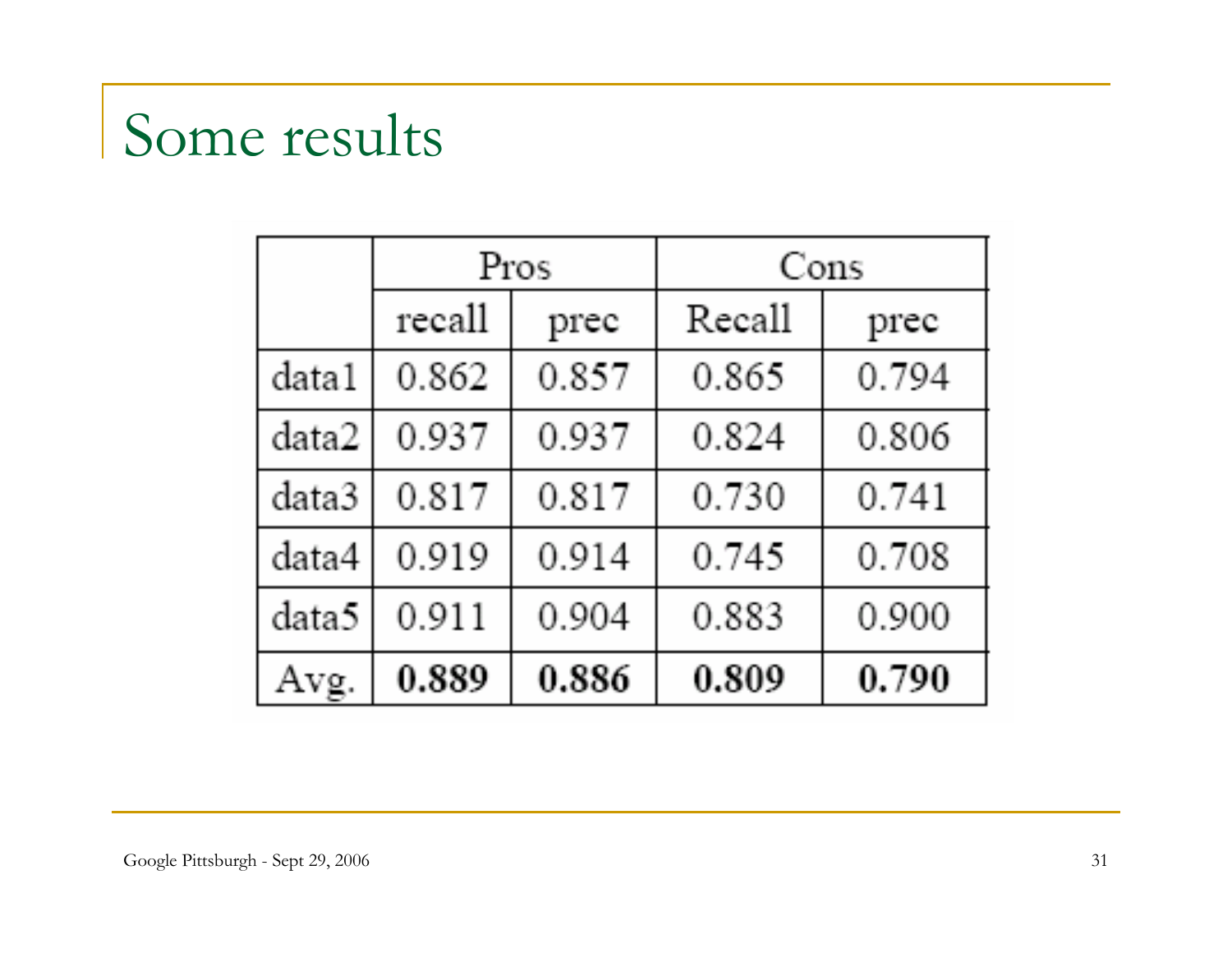### Extraction of features of formats 2 and 3

- Reviews of these formats are usually complete sentences
	- e.g., "the pictures are very clear."
	- □ Explicit feature: picture
- **If** "It is small enough to fit easily in a coat pocket or purse."

□ Implicit feature: size

- **Extraction: Frequency based approach** 
	- □ Frequent features
	- □ Infrequent features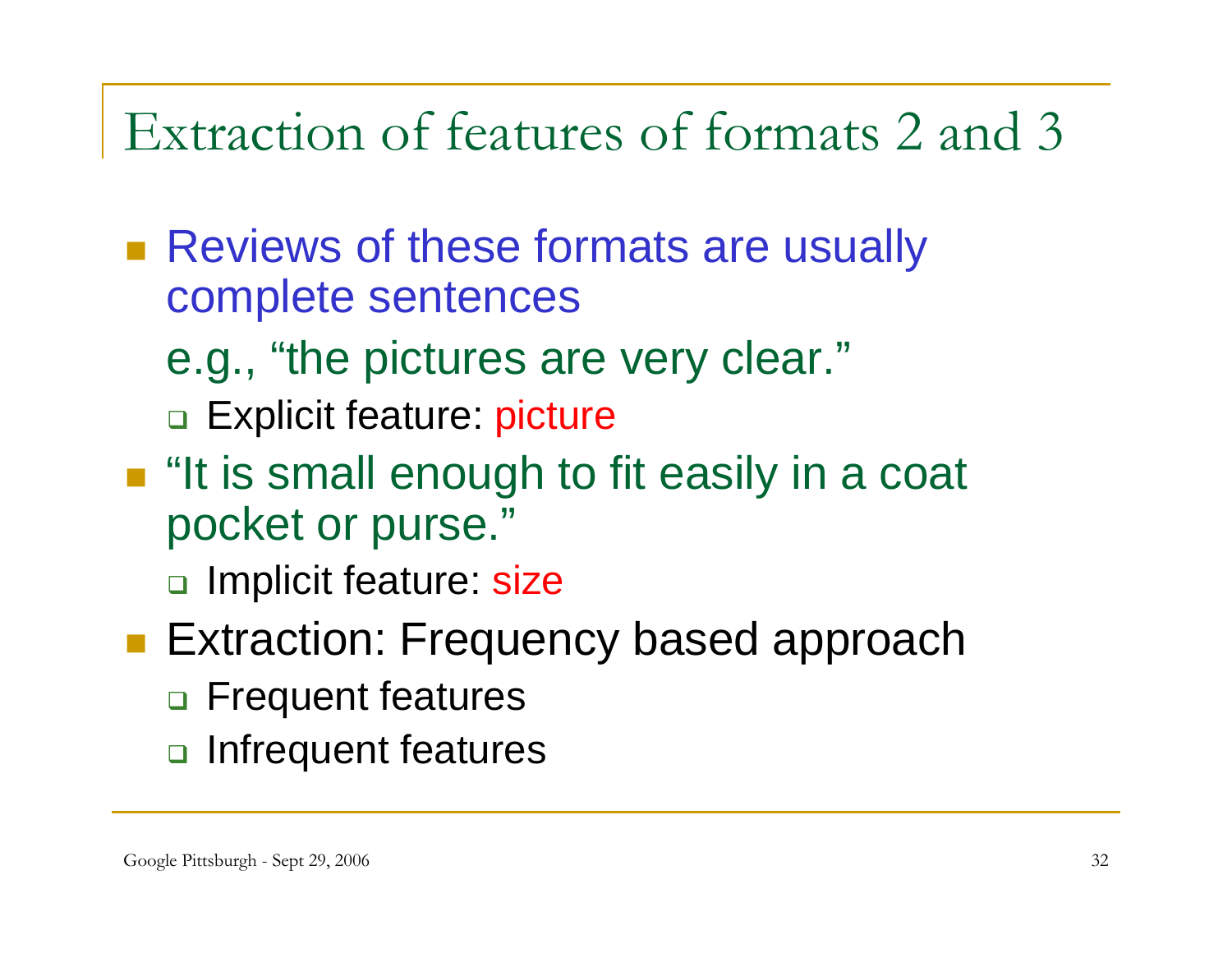Frequency based approach (Hu and Liu, KDD- 04; Liu's Web mining book 2006)

- $\overline{\mathbb{R}}$  Frequent features: those features that have been talked about by many reviewers.
- L. Use sequential pattern mining
- Why the frequency based approach?
	- □ Different reviewers tell different stories (irrelevant)
	- □ When product features are discussed, the words that they use converge.
	- $\Box$ They are main features.
- Sequential pattern mining finds frequent phrases.
- $\overline{\mathbb{R}}$  Froogle has an implementation of the approach (no POS restriction).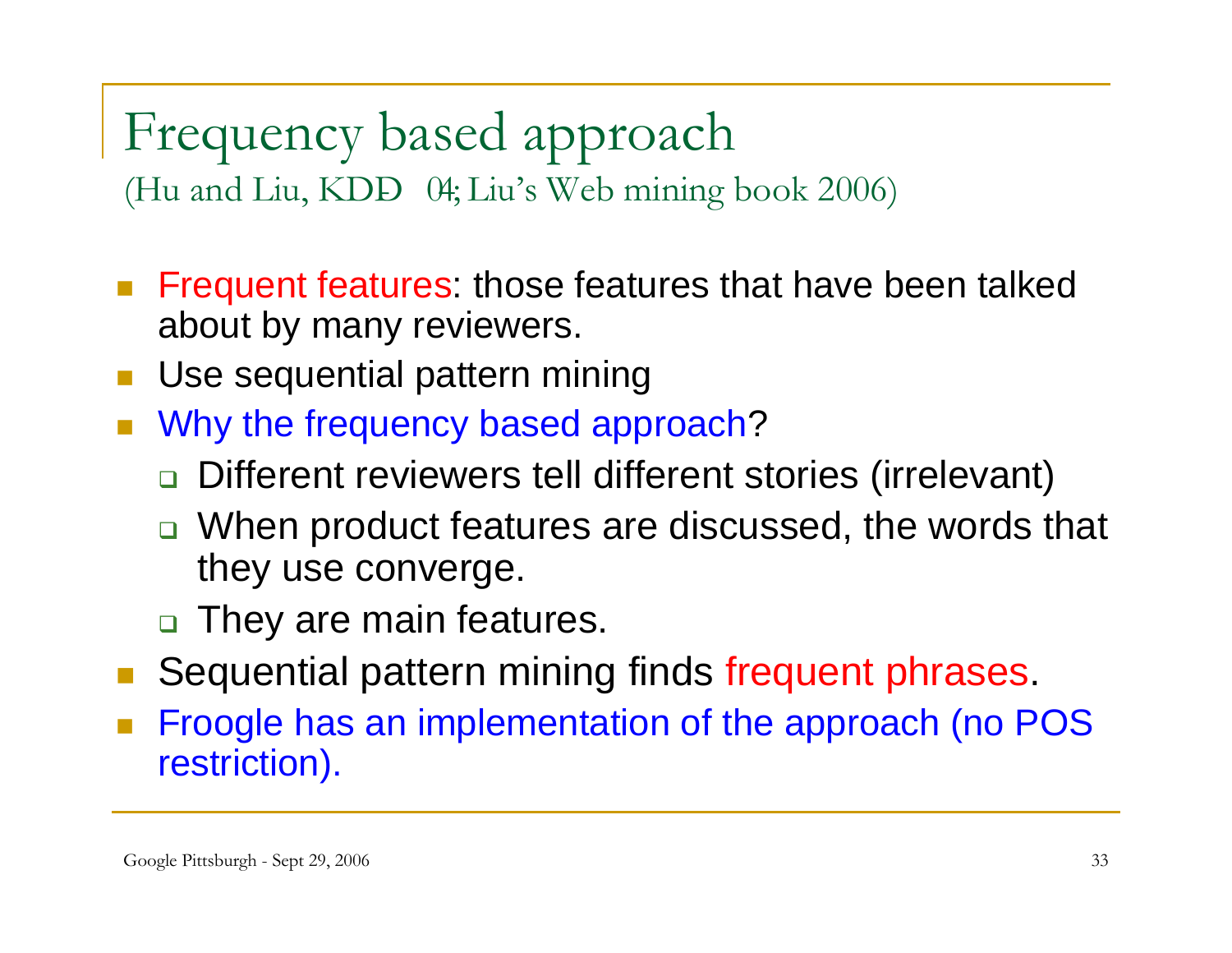### Improvement (Popescu and Etzioni, 2005)

- П They improved (Hu and Liu 2004) by removing those frequent noun phrases that may not be features: better precision (a small drop in recall).
- It tries to identify part-of relationship
	- □ Each noun phrase is given a pointwise mutual information score between the phrase and **part discriminators** associated with the product class, e.g., a scanner class.
	- $\Box$  The part discriminators for the scanner class are, "of scanner", "scanner has", "scanner comes with", etc, which are used to find components or parts of scanners by searching on the Web: the KnowItAll approach, (Etzioni et al 2004).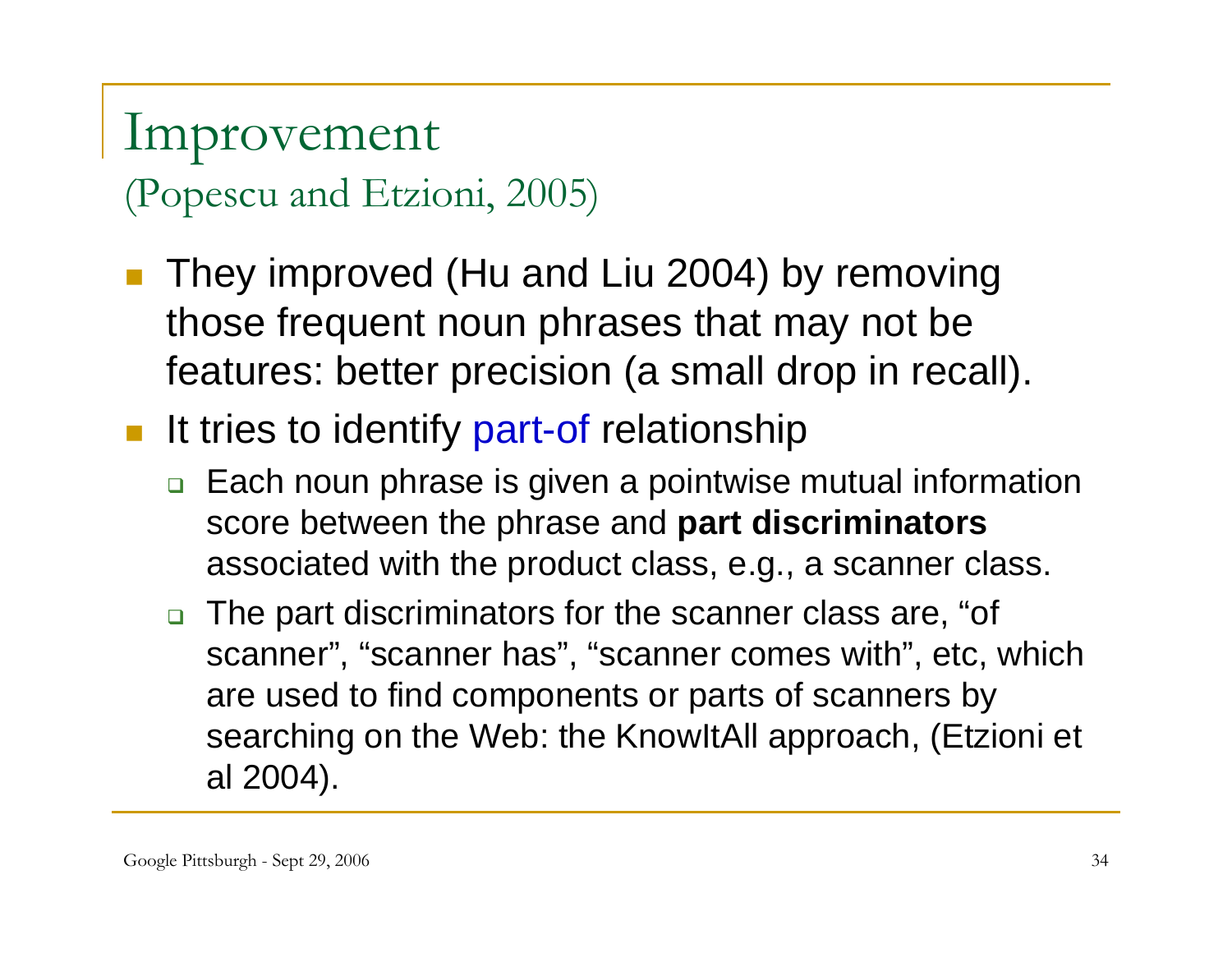## Infrequent features extraction

- $\mathcal{L}_{\mathcal{A}}$ How to find the infrequent features?
- $\mathcal{L}_{\mathcal{A}}$  Observation: the same opinion word can be used to describe different features and objects.
	- $\Box$ "The pictures are absolutely amazing."
	- $\Box$ "The software that comes with it is amazing."

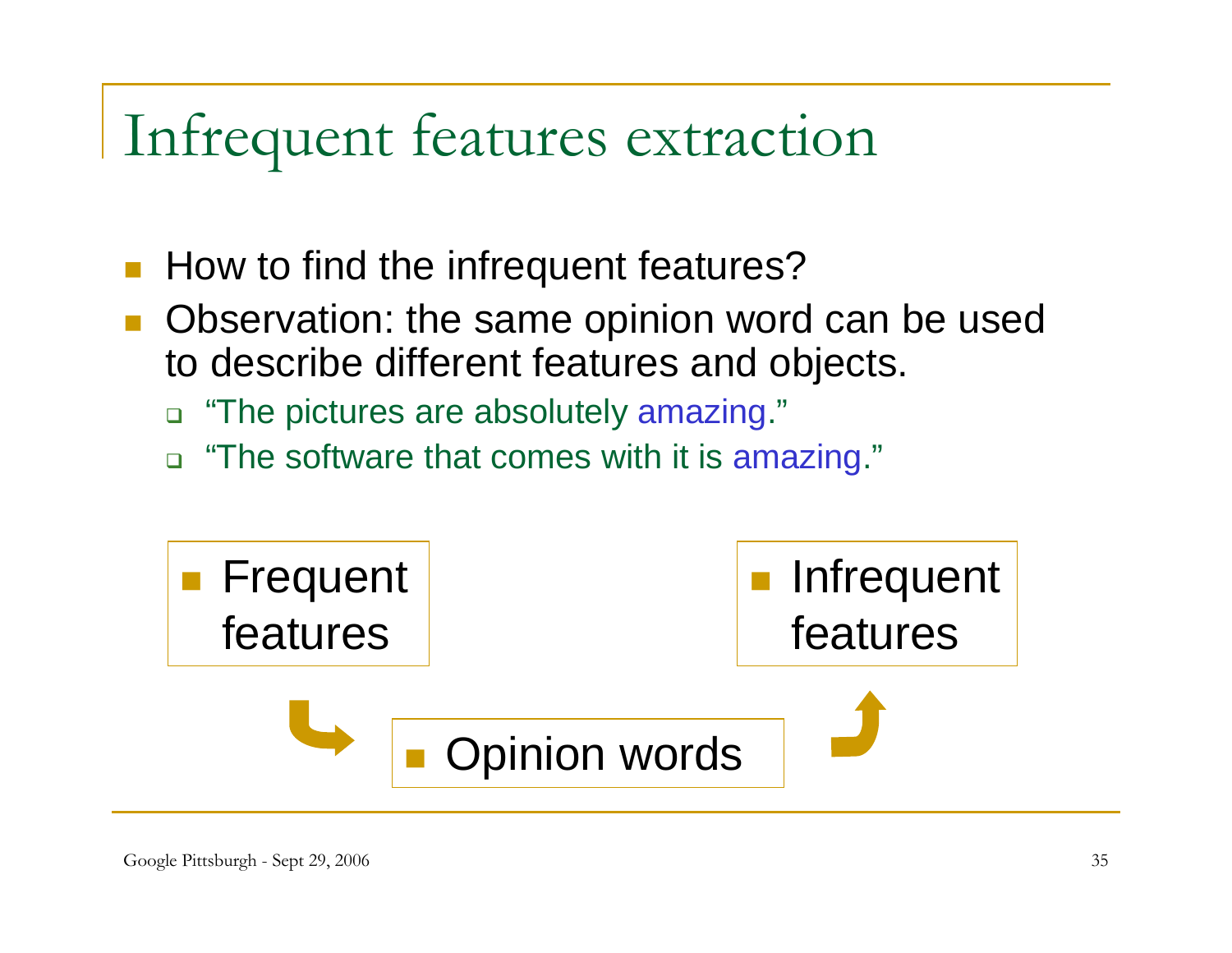# Identify feature synonyms

- Liu et al (2005) made an attempt using only WordNet.
- Carenini et al (2005) proposed a more sophisticated method based on several similarity metrics, but it requires a taxonomy of features to be given.
	- $\Box$  The system merges each discovered feature to a feature node in the taxonomy.
	- $\Box$  The similarity metrics are defined based on string similarity, synonyms and other distances measured using WordNet.
	- $\Box$  Experimental results based on digital camera and DVD reviews show promising results.
- Many ideas in information integration are applicable.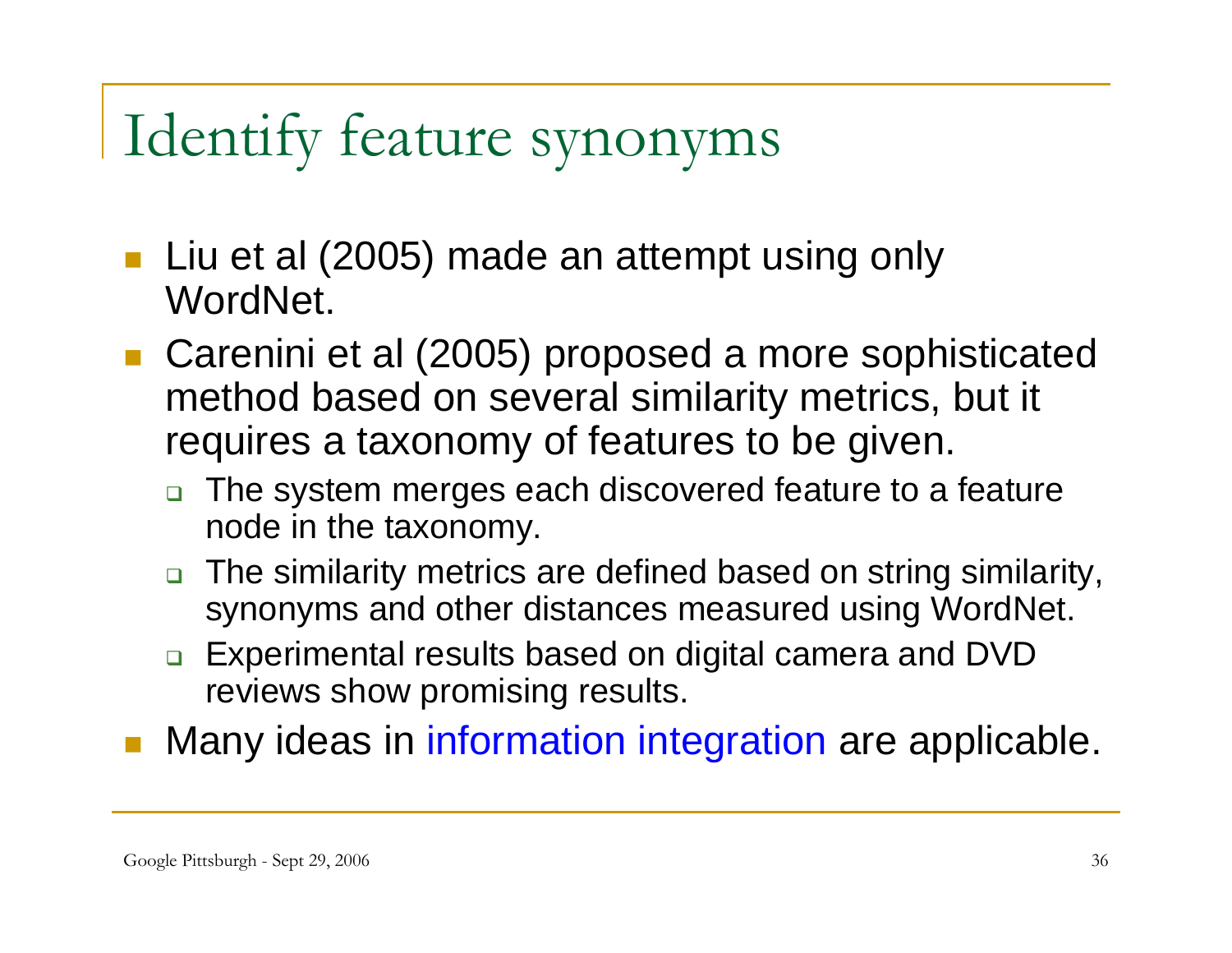# Identify opinion orientation of features

Using sentiment words and phrases (Hu and Liu 2004; Kim and Hovy 2004)

- □ Identify words that are often used to express positive or negative sentiments
- □ There are many ways.
- **Use dominate orientation of opinion words as the** sentence orientation, e.g.,
	- $\Box$  Sum: a negative word is near the feature, -1, a positive word is near a feature, +1
- $\overline{\phantom{a}}$  (Yu and Hatzivassiloglou, 2003; Popescu and Etzioni, 2005) used some different methods.
- Text classification methods can be employed too.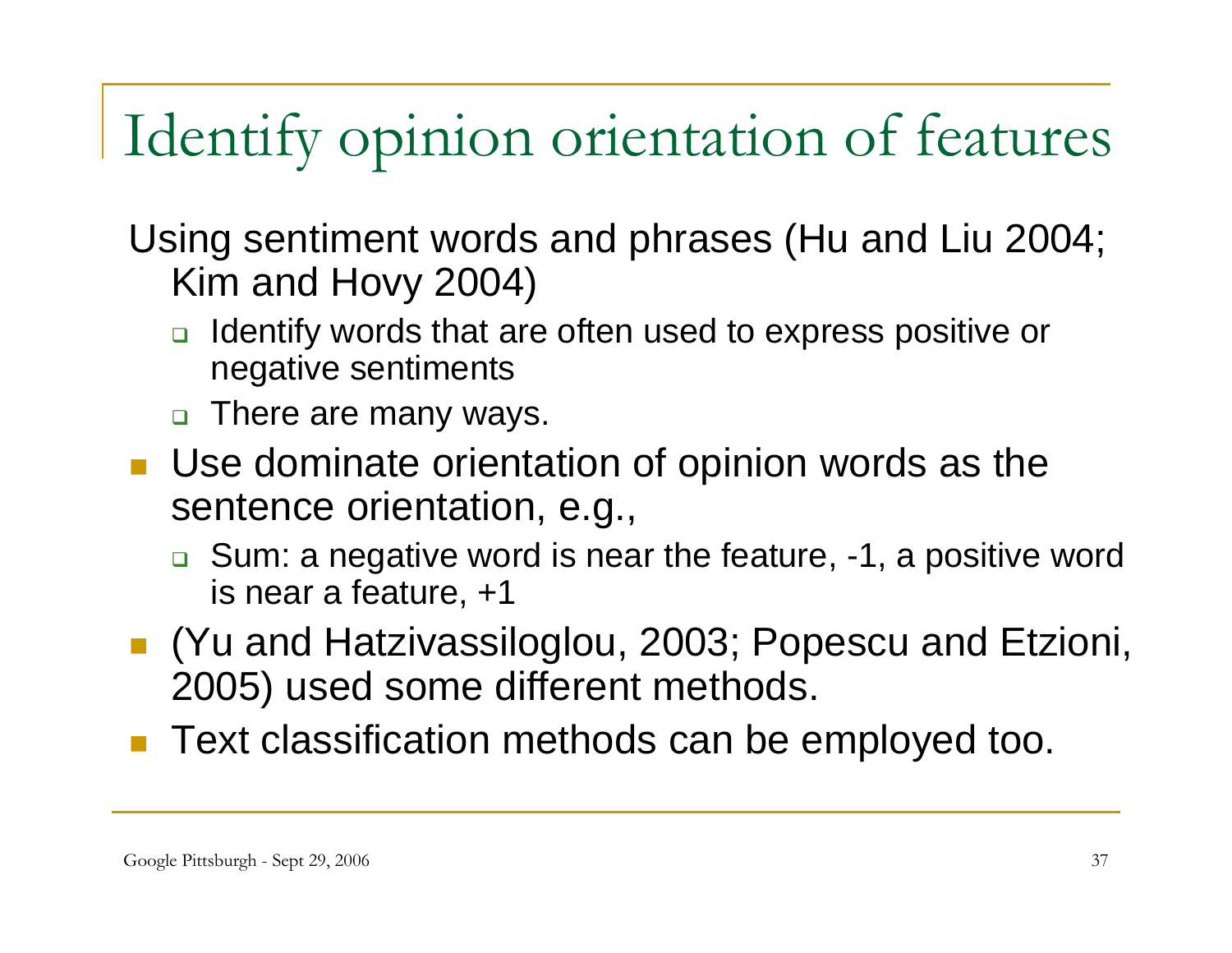# Sample results

- Feature extraction: Recall ≈ 0.80%, precision  $\approx$ 70+% of feature extraction (Hu and Liu 2004)
- $\overline{\phantom{a}}$  The precision result was improved subsequently in (Popescu and Etzioni, 2005), but with drop in recall.
- **Opinion orientation classification:** 70+ to 80+% in F-score.
- П Many other researchers have worked on related problems, e.g.,
	- Carenini et al (2005), Kim and Hovy (2004), Kobayashi et al. (2005), Ku et al. (2005) and Morinaga et al. (2002), Popescu and Etzioni (2005), Yi et al. (2003), (Gamon 2004), (Riloff and Wiebe, 2003), (Wilson, Wiebe and Hwa, 2004), and many more

■ More than 15 new papers from ACL-06, EMNLP-06. AAAI-06…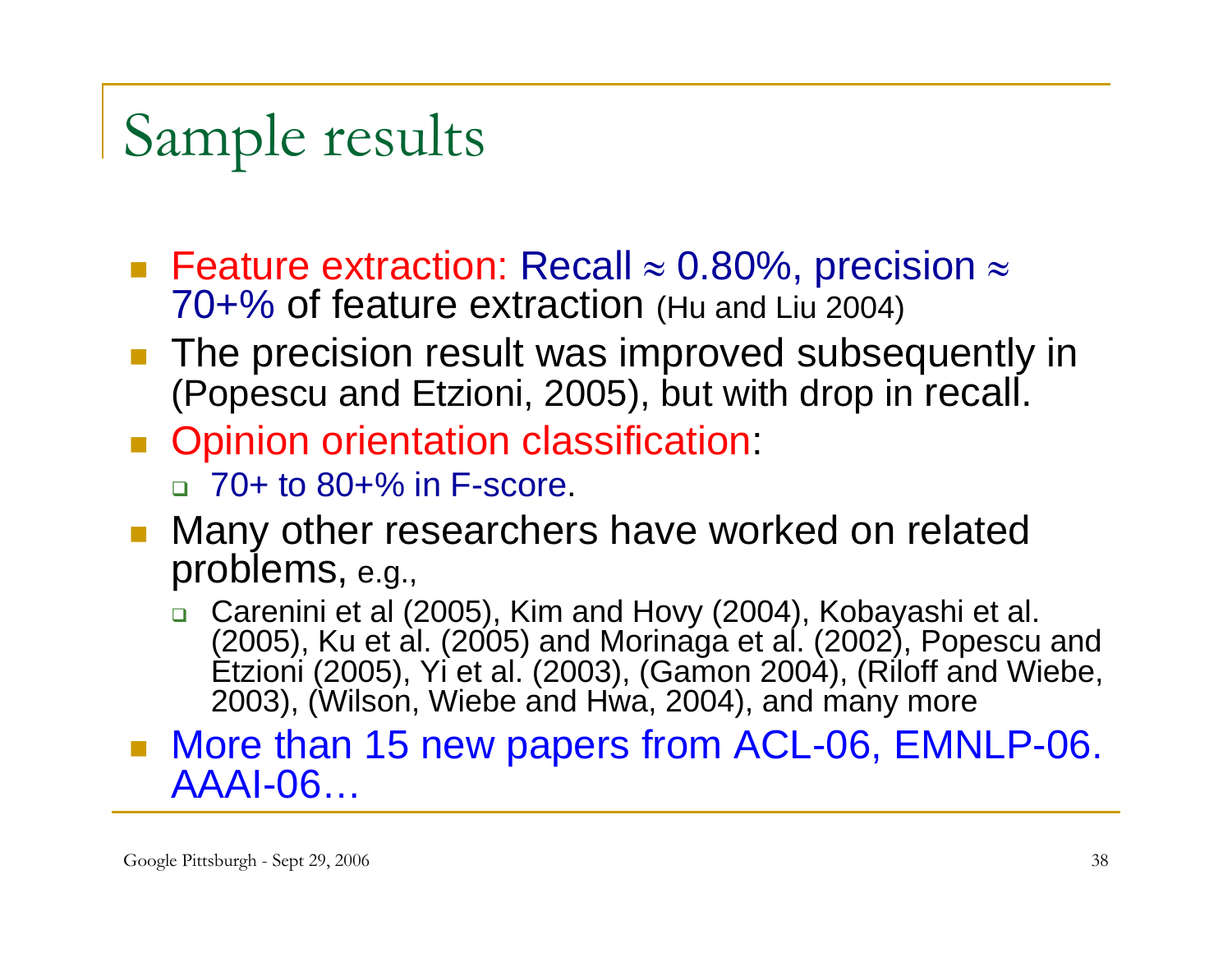# Roadmap

- **Sentiment classification**
- **Feature-based opinion extraction** 
	- Problems
	- □ Some existing techniques
- **Examperative sentence and relation extraction** 
	- Problems
	- □ Some existing techniques.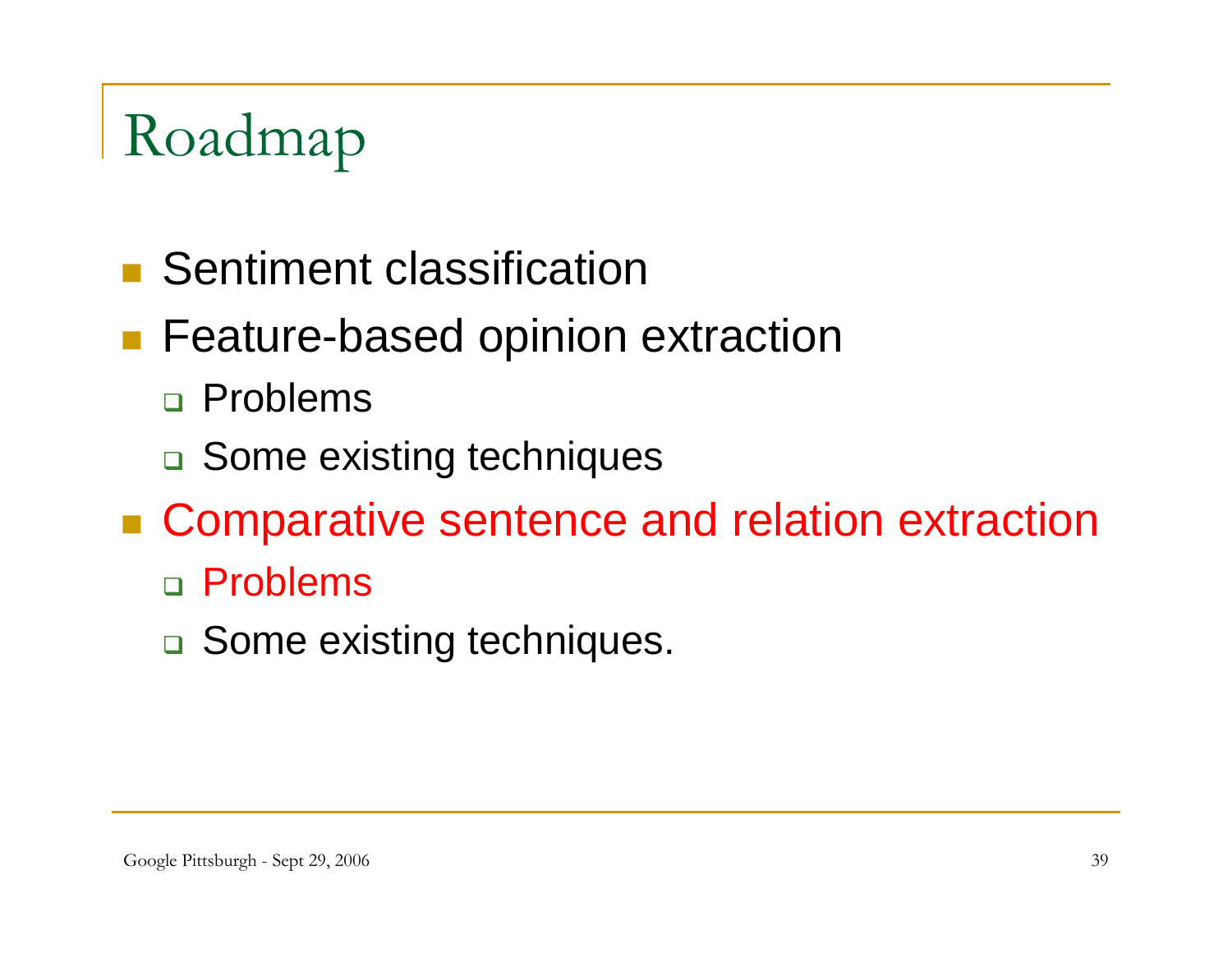#### Extraction of Comparatives (Jinal and Liu SIGIR- 06, AAAI- 06; Liu's Web mining book)

П Recall: Two types of evaluation

- □ Direct opinions: "This car is bad"
- □ Comparisons: "Car X is not as good as car Y"
- **They use different language constructs.**
- $\mathcal{L}(\mathcal{A})$  Direct expression of sentiments are good. Comparison may be better.
	- □ Good or bad, compared to what?
- Comparative Sentence Mining
	- □ Identify comparative sentences, and
	- □ extract comparative relations from them.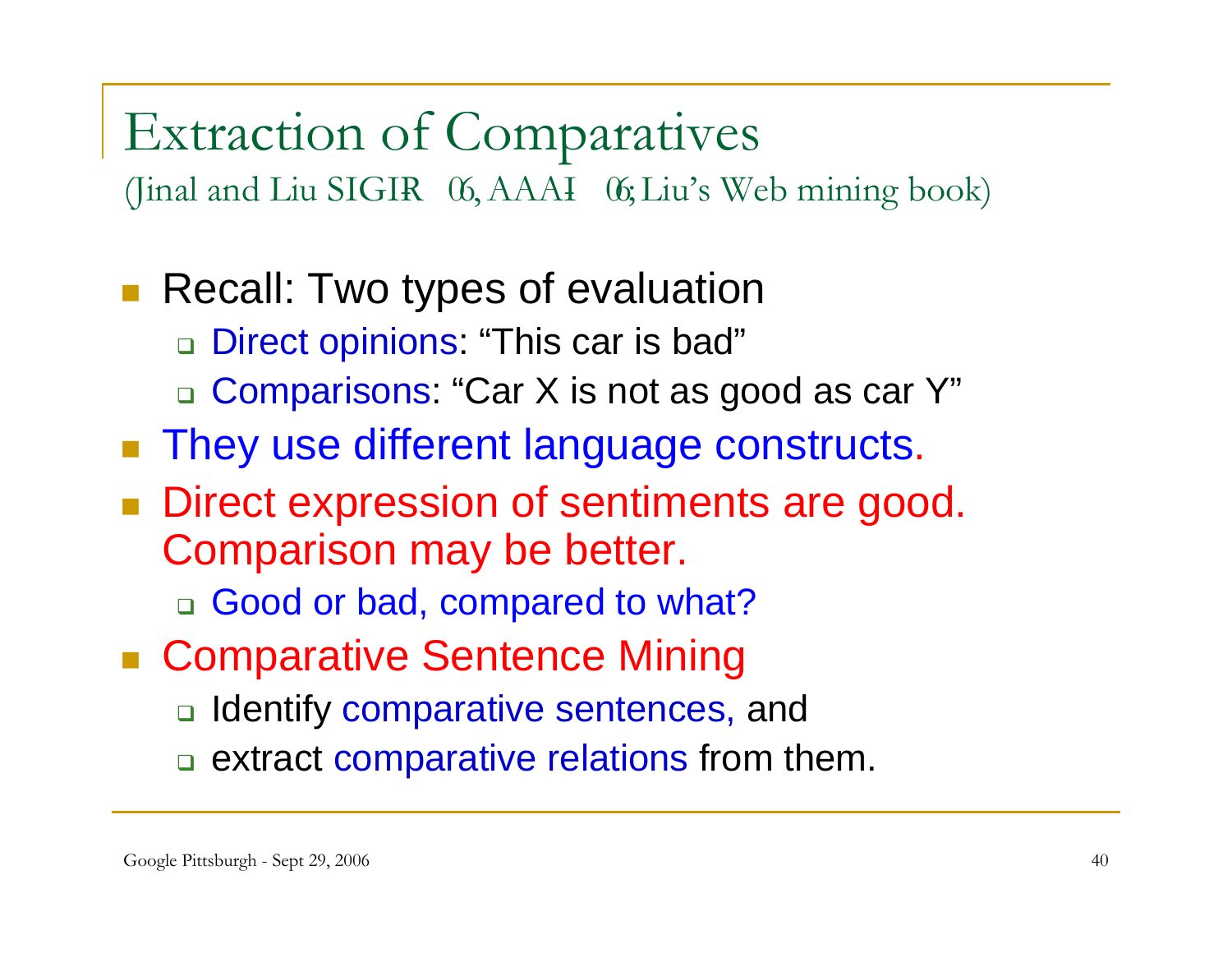# Linguistic Perspective

#### $\mathcal{L}_{\mathcal{A}}$ Comparative sentences use morphemes like

- more/most, -er/-est, less/least and as*.*
- **han and as are used to make a 'standard' against** which an entity is compared.

### **Limitations**

- **Limited coverage** 
	- *Ex: "In market capital, Intel is way ahead of Amd*"
- Non-comparatives with comparative words
	- Ex1: "*In the context of speed, faster means better*"
- For human consumption; no computational methods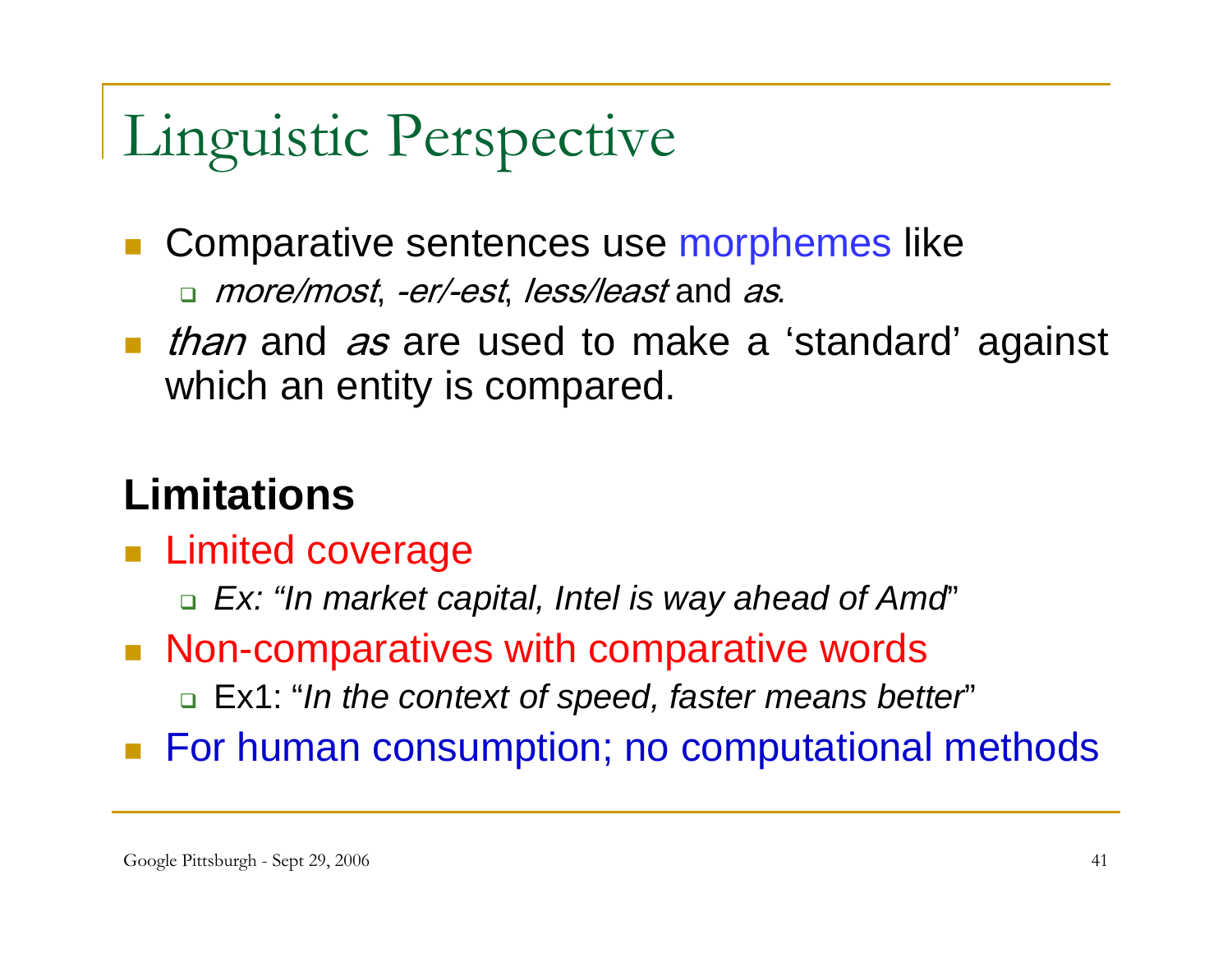### Types of Comparatives: Gradable

#### $\mathcal{C}^{\mathcal{A}}$ *Gradable*

- *Non-Equal Gradable*: Relations of the type *greater* or *less than*
	- *Keywords like better, ahead, beats, etc*
	- *Ex: "optics of camera A is better than that of camera B"*
- *Equative*: Relations of the type *equal to*
	- Keywords and phrases like *equal to*, *same as*, *both*, *all*
	- Ex: "*camera A and camera B both come in 7MP*"
- *Superlative*: Relations of the type *greater* or *less than all others*
	- Keywords and phrases like *best, most, better than all*
	- × Ex: "*camera A is the cheapest camera available in market*"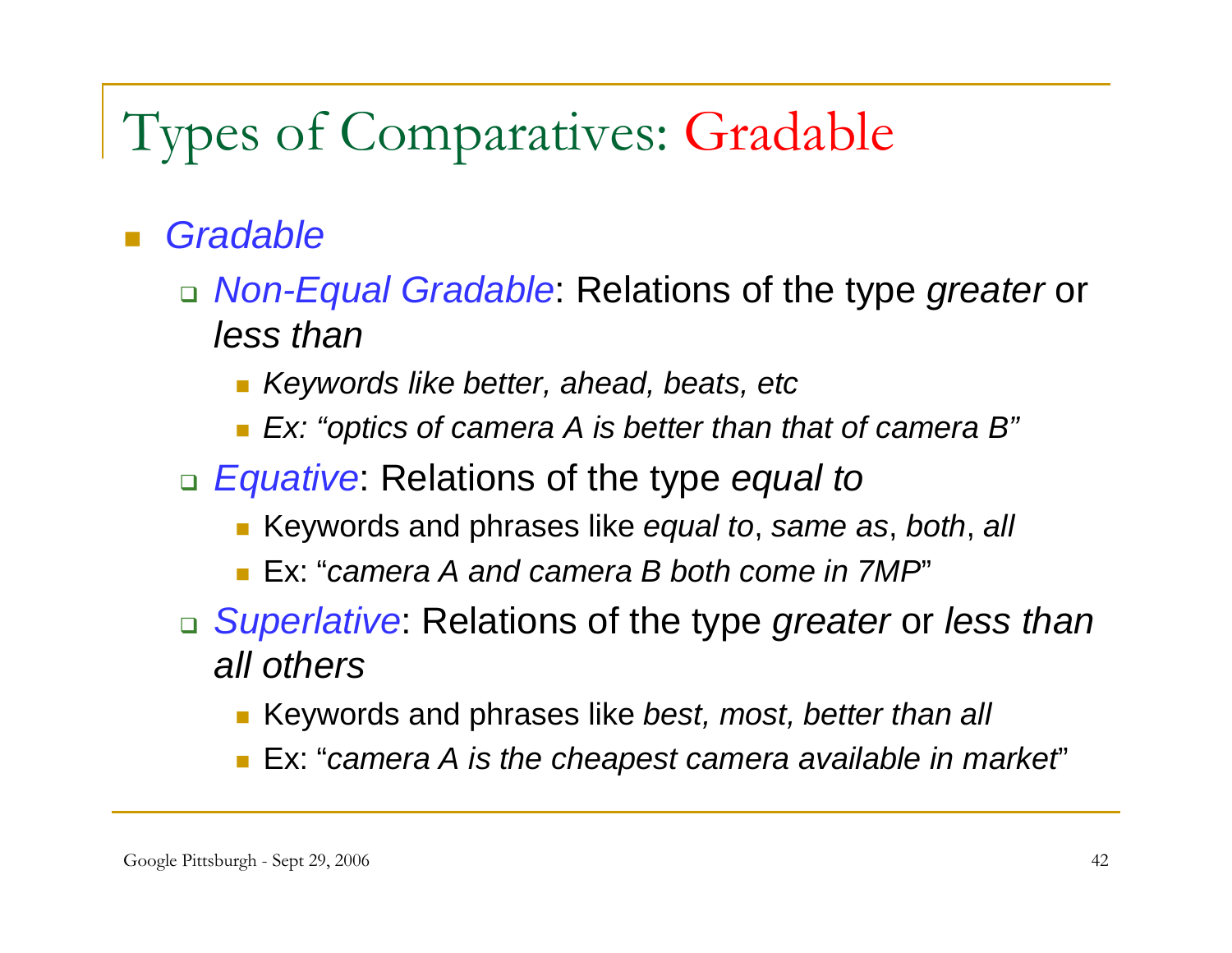# Types of comparatives: non-gradable

- Non-Gradable: Sentences that compare features of two or more objects, but do not grade them. Sentences which imply:
	- $\Box$  Object A is similar to or different from Object B with regard to some features.
	- $\Box$ Object A has feature  $F_1$ , Object B has feature  $F_2$ (F<sub>1</sub> and F<sub>2</sub> are usually substitutable).
	- $\Box$  Object A has feature F, but object B does not have.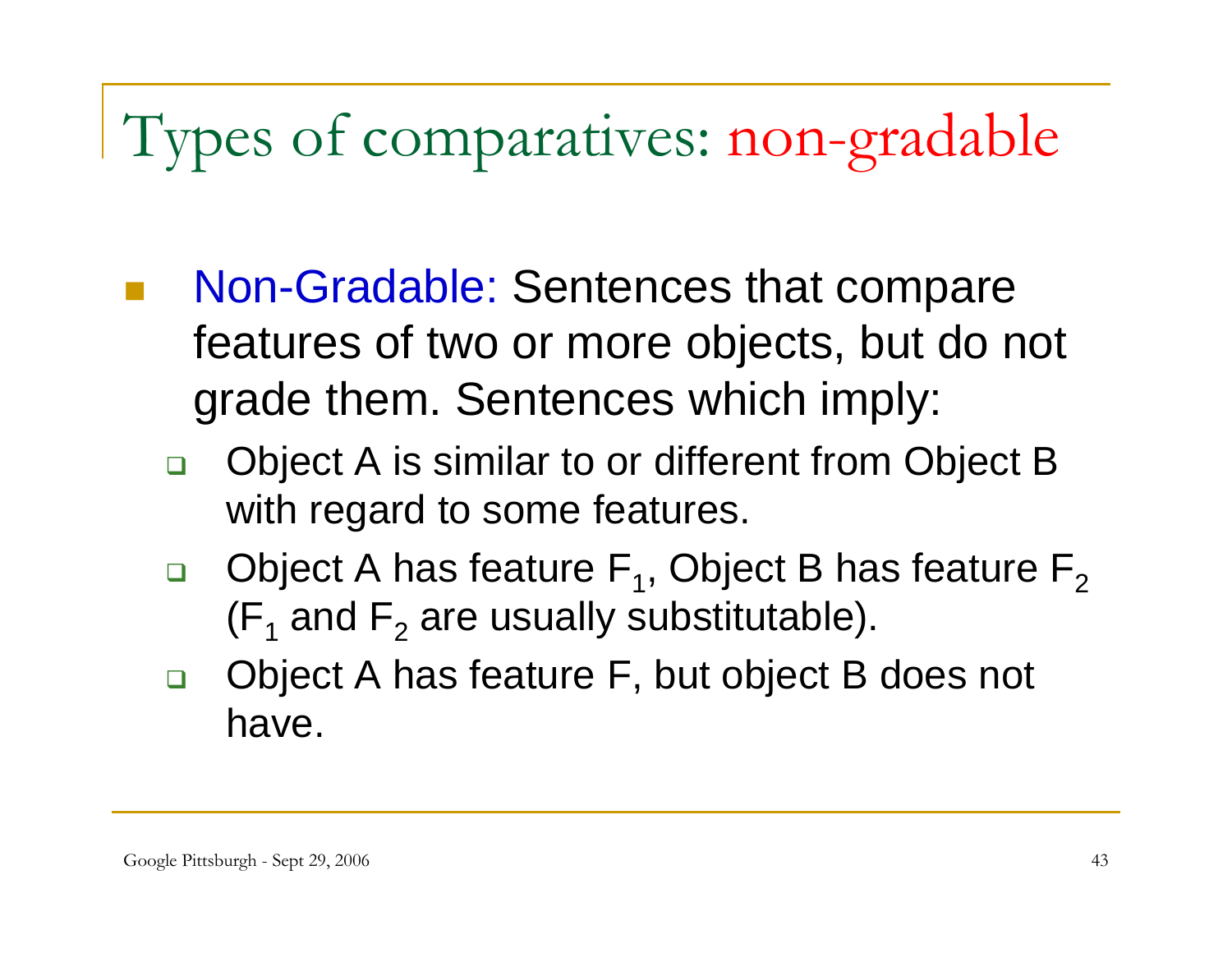## Comparative Relation: gradable

T **Definition**: A gradable comparative relation captures the essence of a gradable comparative sentence and is represented with the following:

#### **(relationWord, features, entityS1, entityS2, type)**

- *relationWord*: The keyword used to express a comparative relation in a sentence.
- *features*: a set of features being compared.
- $\Box$  *entityS*1 and *entityS*2: Sets of entities being compared.
- *type*: *non-equal gradable*, *equative* or *superlative*.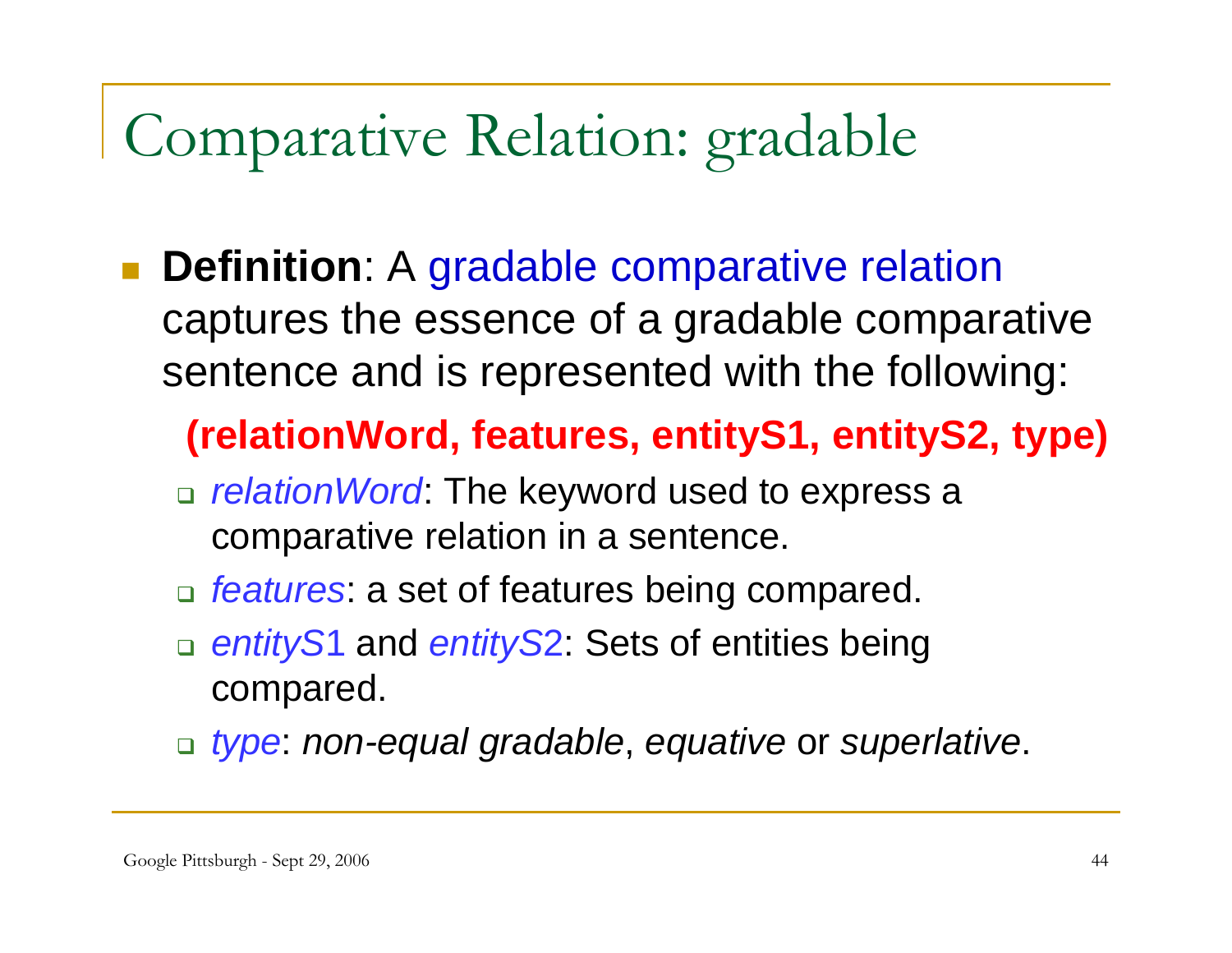### Examples: Comparative relations

- Ex1: "*car X has better controls than car Y*"  $(relationWord = better, features = controls, entityS1 = car X,$ entityS2 = car Y, type = non-equal-gradable)
- Ex2: "*car X and car Y have equal mileage*"  $(relationWord = equal, features = mileage, entityS1 = car X,$ entityS2 = car Y, type = equative)
- Ex3: "*Car X is cheaper than both car Y and car Z*"  $(relationWord = cheaper, features = null, entityS1 = car X, entityS2$  $=$  {car Y, car Z}, type = non-equal-gradable )
- F Ex4: "company X produces a variety of cars, but still best cars come from company Y" (relationWord = best, features = cars, **entityS1** = company Y, entityS2 <sup>=</sup> null, type = superlative)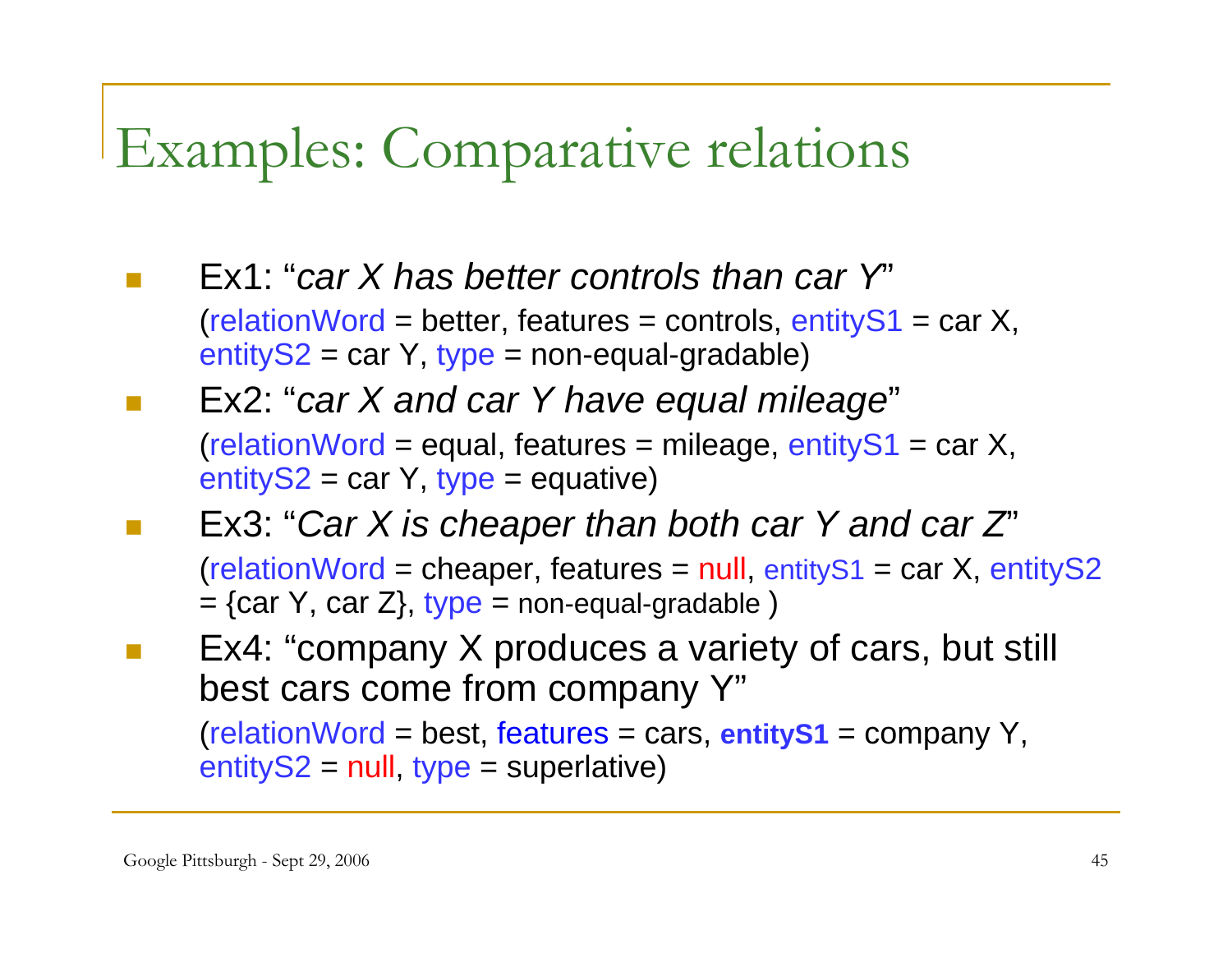## Tasks

Given a collection of evaluative texts Task 1: Identify comparative sentences. Task 2: Categorize different types of comparative sentences. Task 2: Extract comparative relations from the

sentences.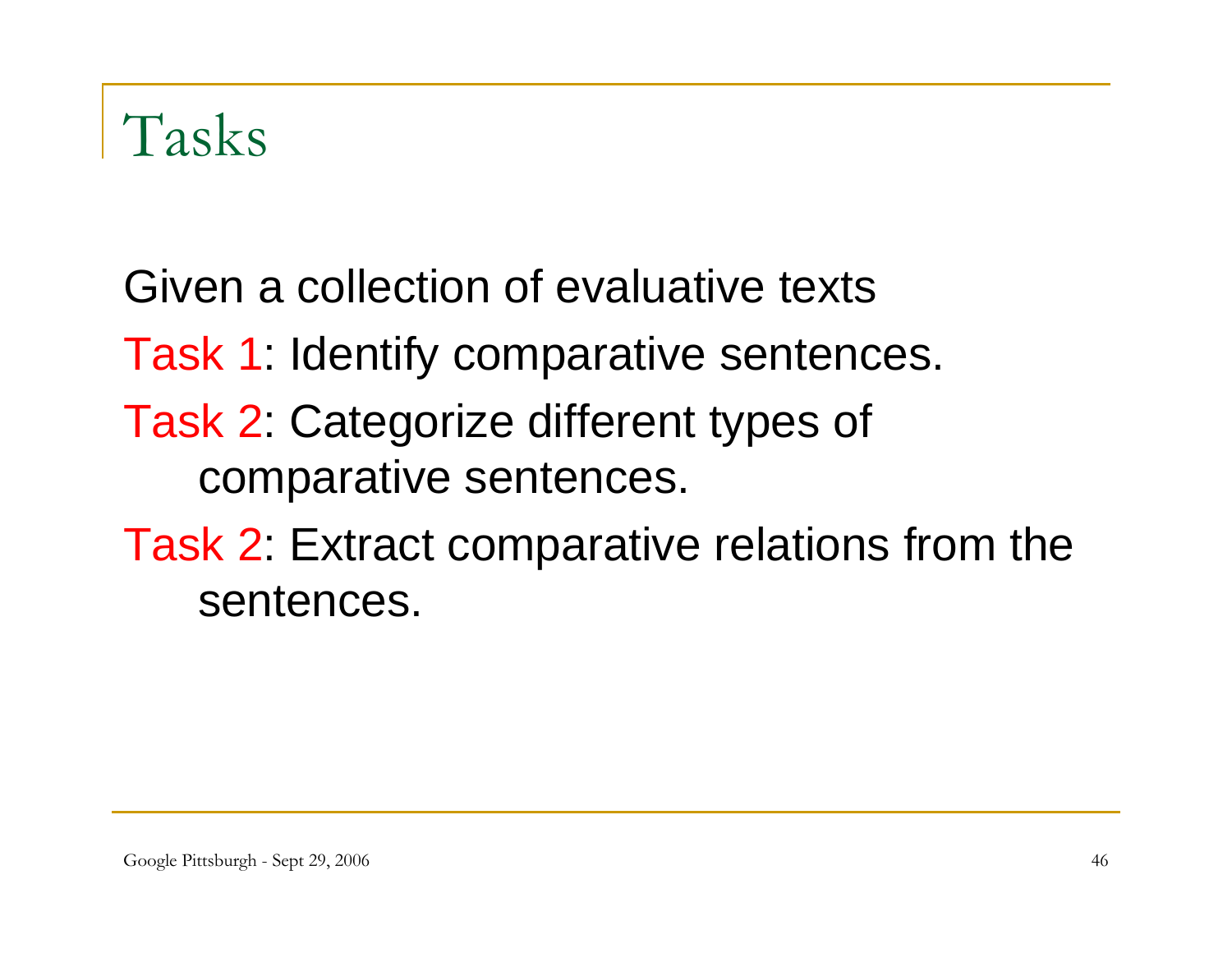# Roadmap

- **Sentiment classification**
- **Feature-based opinion extraction** 
	- Problems
	- □ Some existing techniques
- **Examperative sentence and relation extraction** 
	- Problems
	- □ Some existing techniques.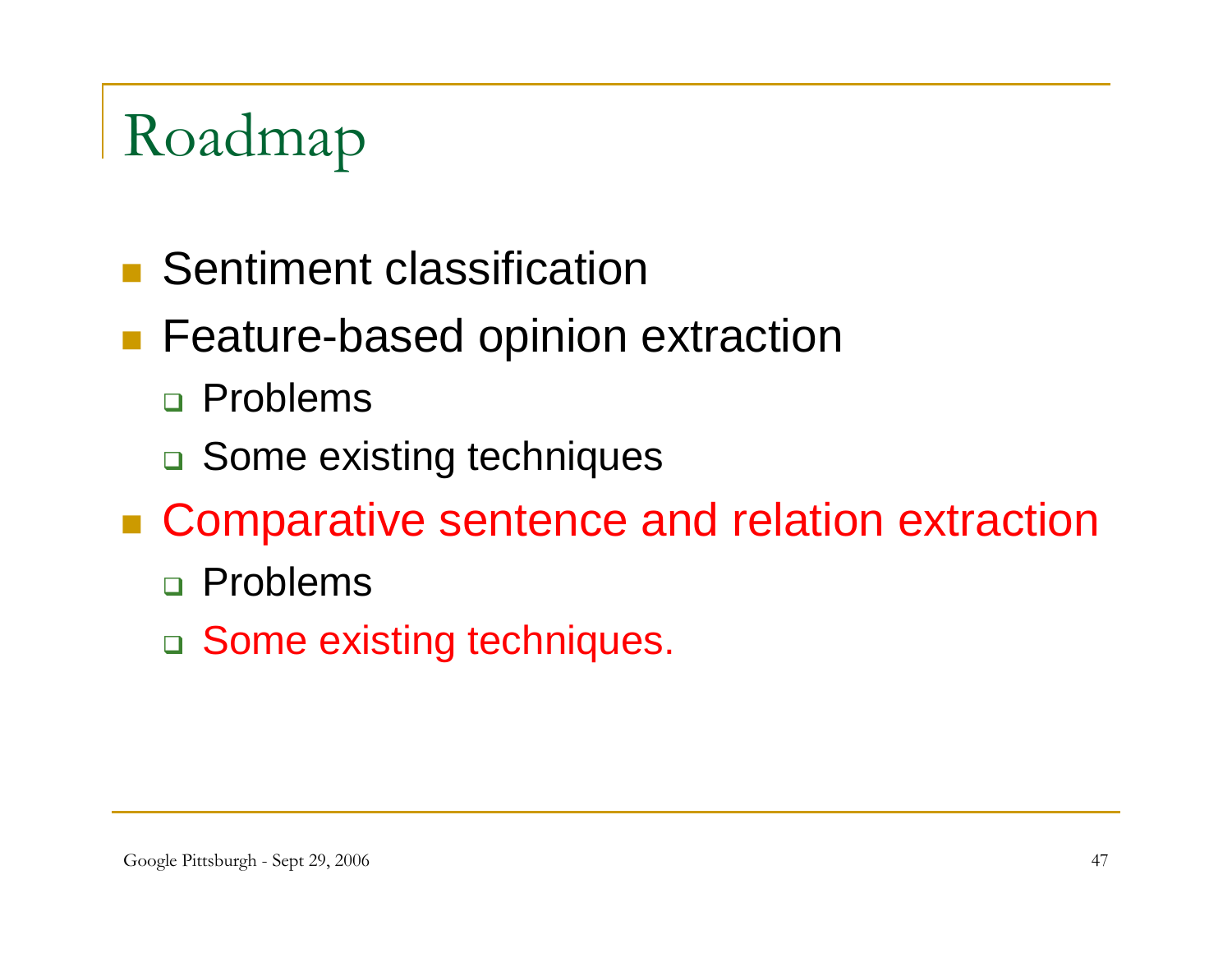### Identify comparative sentences (Jinal and Liu,  $SIGH_{\omega}$ )

### Keyword strategy

- **An observation:** It is easy to find a small set of keywords that covers almost all comparative sentences, i.e., with a very high recall and a reasonable precision
- We have compiled a list of **83 keywords** used in comparative sentences, which includes:
	- □ Words with POS tags of <u>JJR, JJS, RBR, RBS</u>
		- **POS tags are used as keyword instead of individual** words.
		- Exceptions: <u>more, less, most</u> and <u>least</u>
	- Other indicative words like *beat*, *exceed*, ahead, etc
	- Phrases like *in the lead*, *on par with*, etc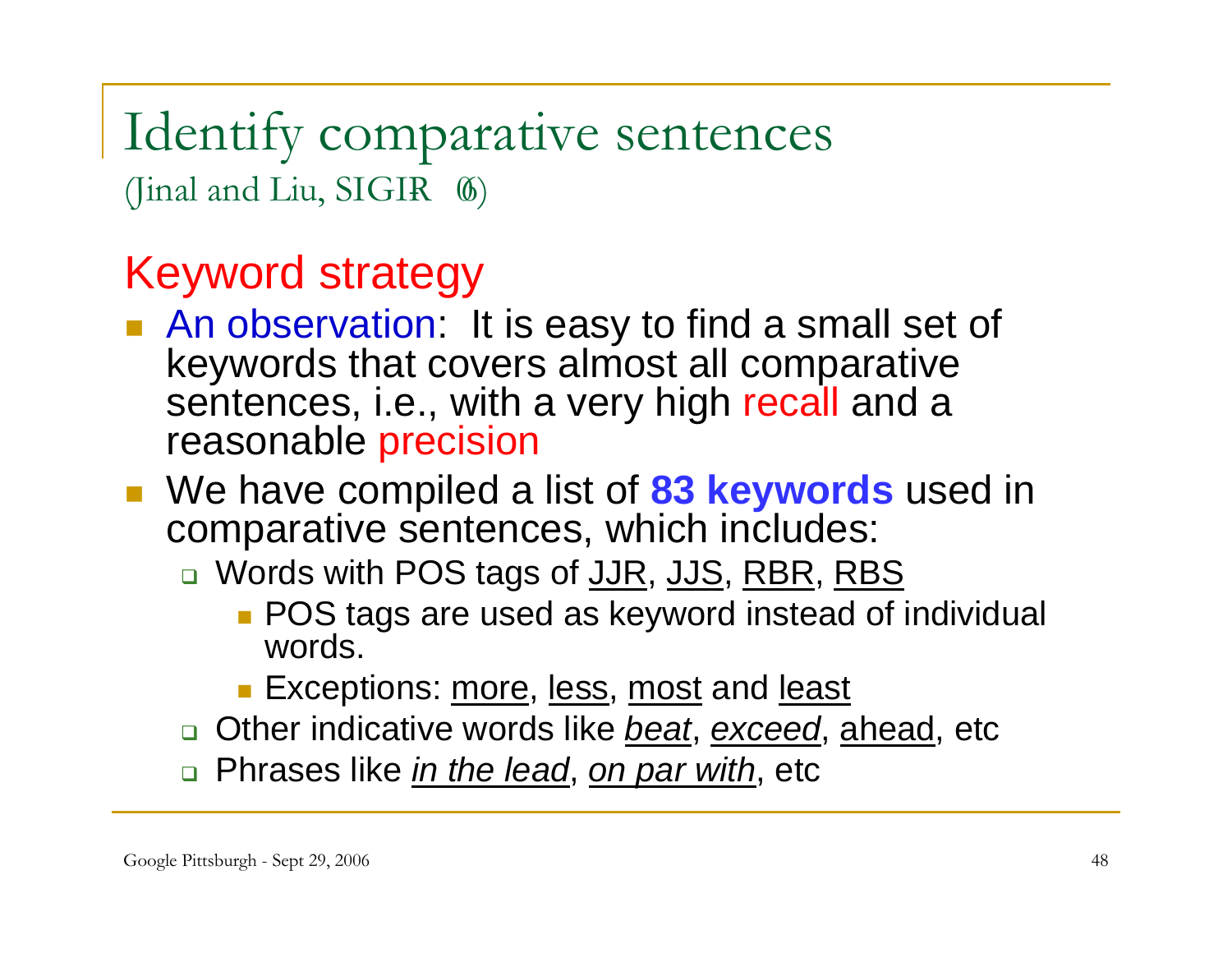# 2-step learning strategy

- **Step1**: Extract sentences which contain at least a keyword (recall  $= 98\%$ , precision  $=$ 32% on our data set for gradables)
- Step2: Use the naïve Bayes (NB) classifier to classify sentences into two classes

□ comparative and non-comparative

 Attributes: **class sequential rules** (CSRs) generated from sentences in step1, e.g.,

 $\langle \{1\}\!\!\{3\}\!\!\{7,\,8\}\rangle\rightarrow \mathsf{class}_\mathsf{i}$  [sup = 2/5,  $\mathsf{conf}$  = 3/4]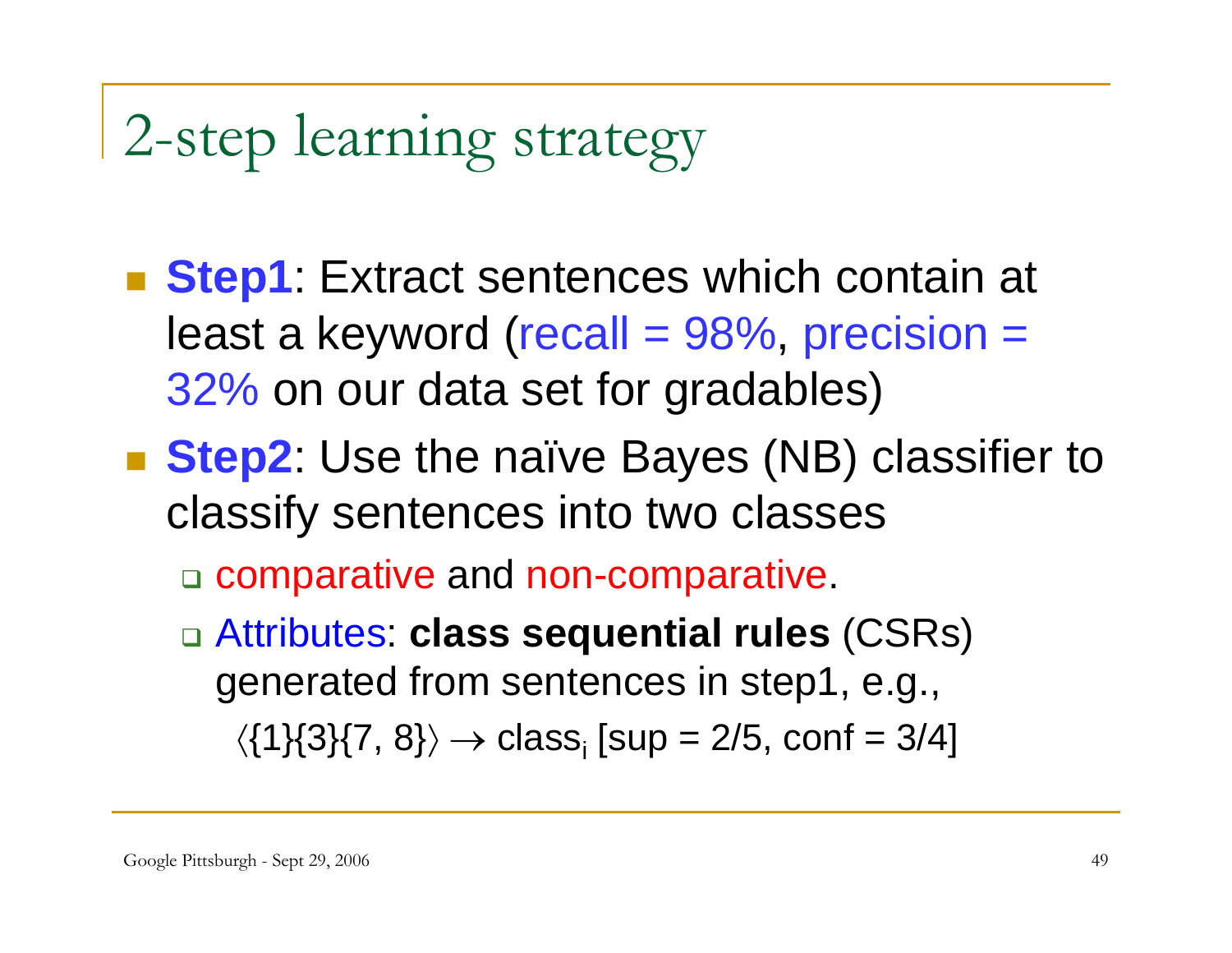### **1. Sequence data preparation**

 Use words within radius *<sup>r</sup>* of a keyword to form a sequence (words are replaced with POS tags)

a....

### **2. CSR generation**

- □ Use different minimum supports for different keywords (multiple minimum supports)
- □ 13 manual rules, which were hard to generate automatically.

### **3. Learning using a NB classifier**

**□ Use CSRs and manual rules as attributes to build** a final classifier.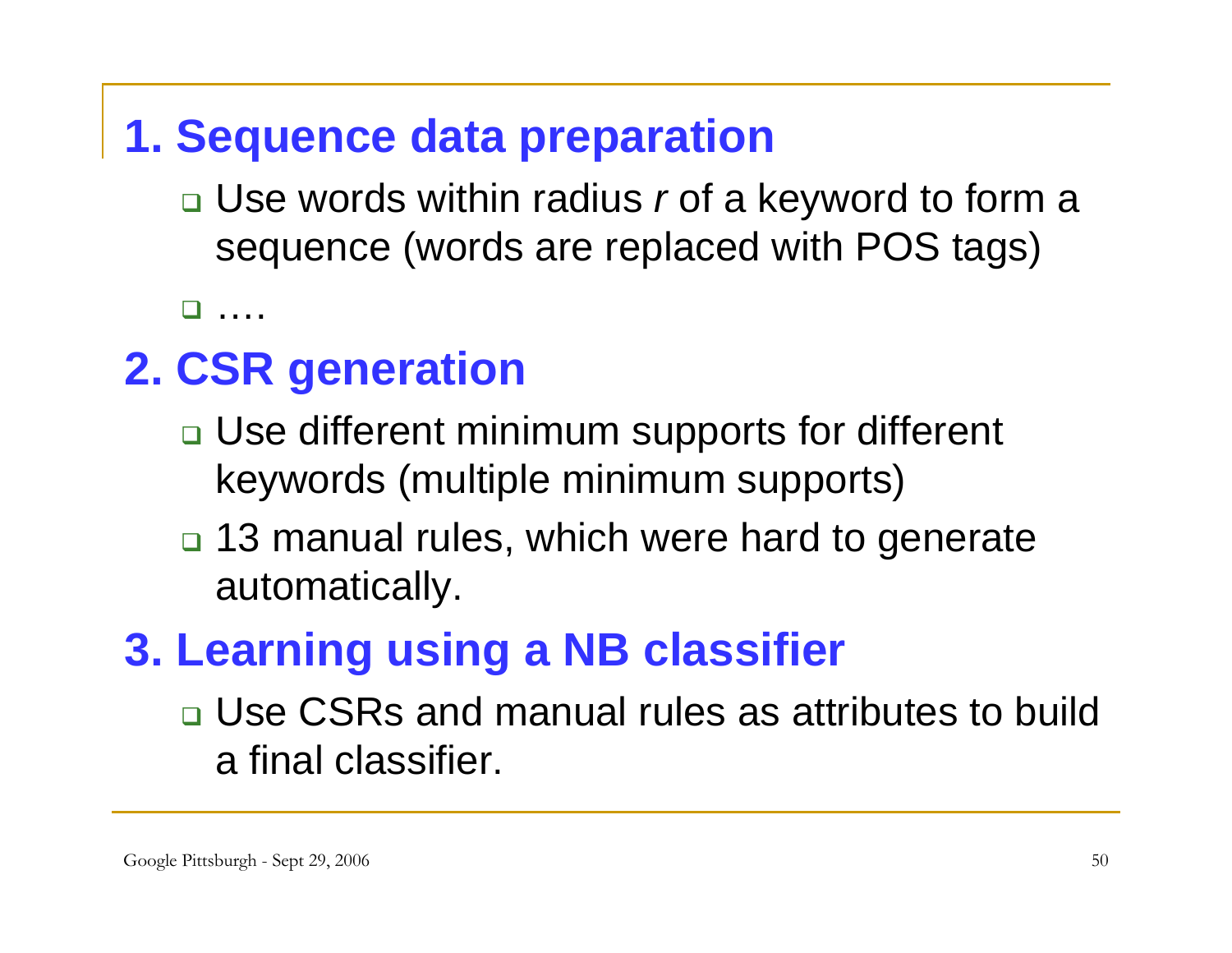# Classify different types of comparatives

- Classify comparative sentences into three types: non-equal gradable, equative, and superlative
	- □ SVM learner gave the best result.
	- □ Attribute set is the set of keywords.
	- $\Box$  If the sentence has a particular keyword in the attribute set, the corresponding value is 1, and 0 otherwise.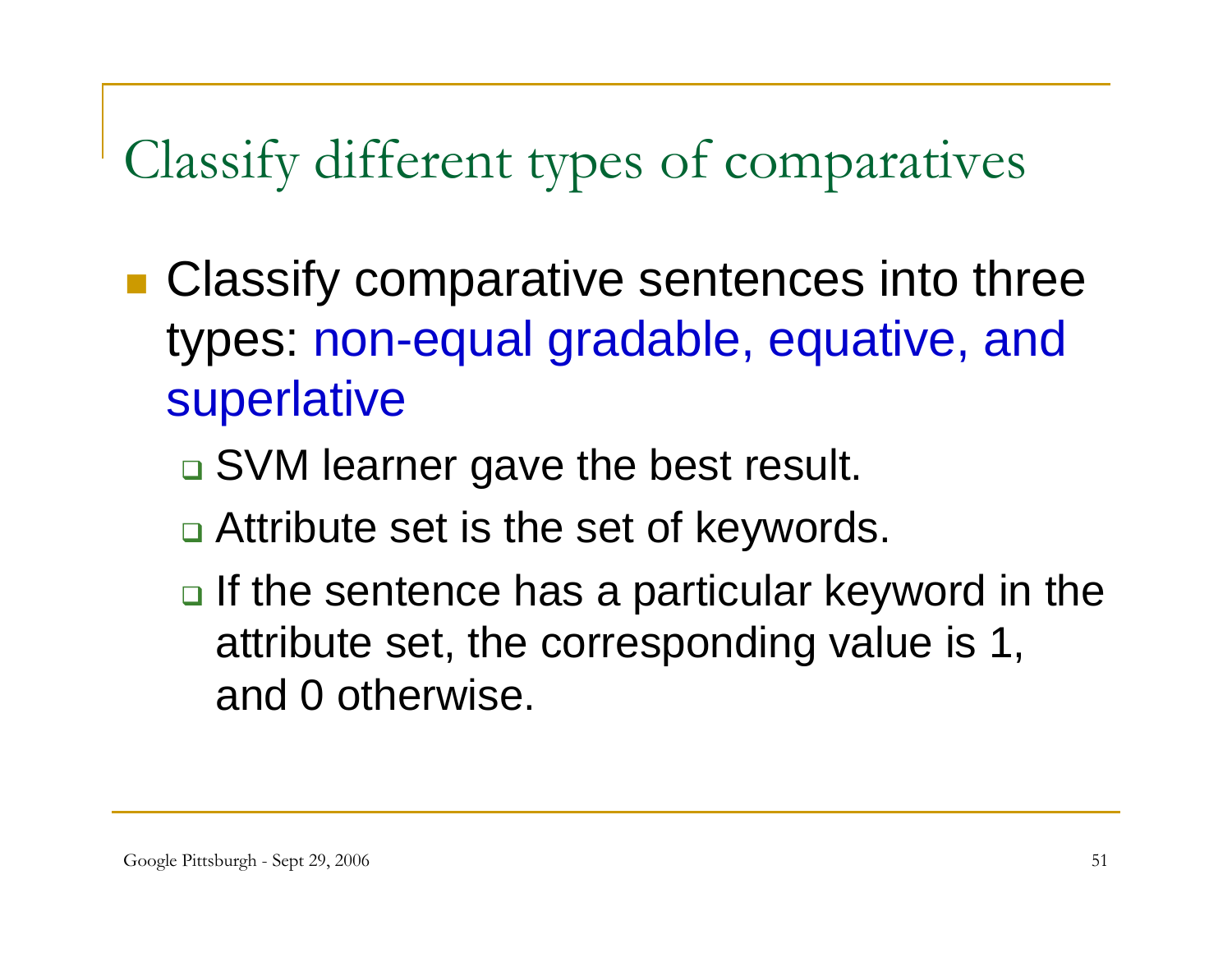Extraction of comparative relations (Jindal and Liu, AAAI- 06; Liu's Web mining book 2006)

Assumptions

- П There is only one relation in a sentence.
- **Entities and features are nouns (includes nouns,** plural nouns and proper nouns) and pronouns.
	- □ Adjectival comparatives
	- □ Does not deal with adverbial comparatives
- 3 steps
- Sequence data generation
- Label sequential rule (LSR) generation
- П Build a sequential cover/extractor from LSRs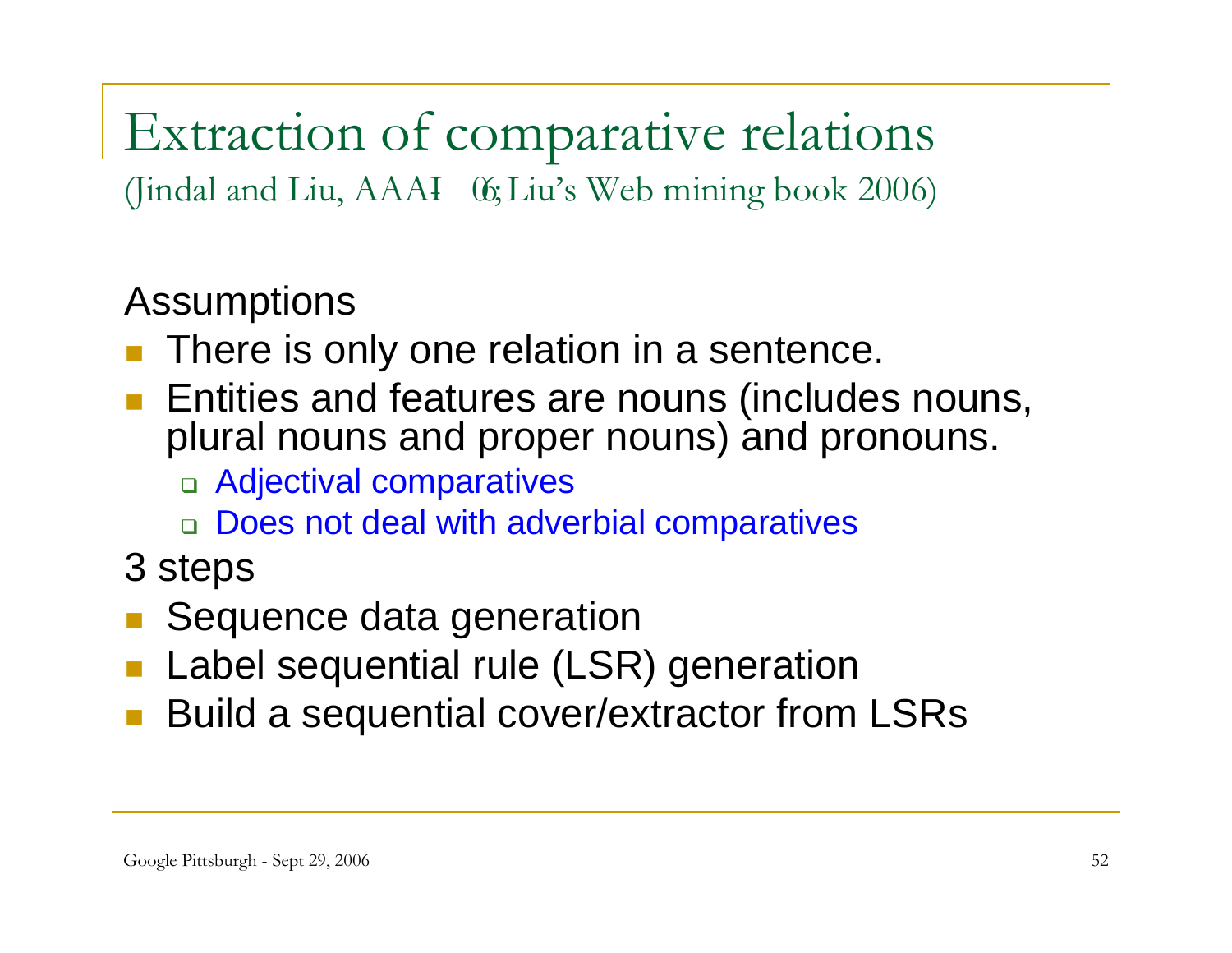## Sequence data generation

- Label Set = {\$entityS1, \$entityS2, \$feature}
- Three labels are used as pivots to generate sequences.
	- $\Box$ Radius of 4 for optimal results
- Following words are also added
	- $\Box$  Distance words = {*l*1, *l*2, *l*3, *l*4, *r*1, *r*2, *r*3, *r*4}, where "*li*" means distance of *i* to the left of the pivot.

"*ri*" means the distance of *i* to the right of pivot.

 $\Box$  Special words #*start* and #*end* are used to mark the start and the end of a sentence.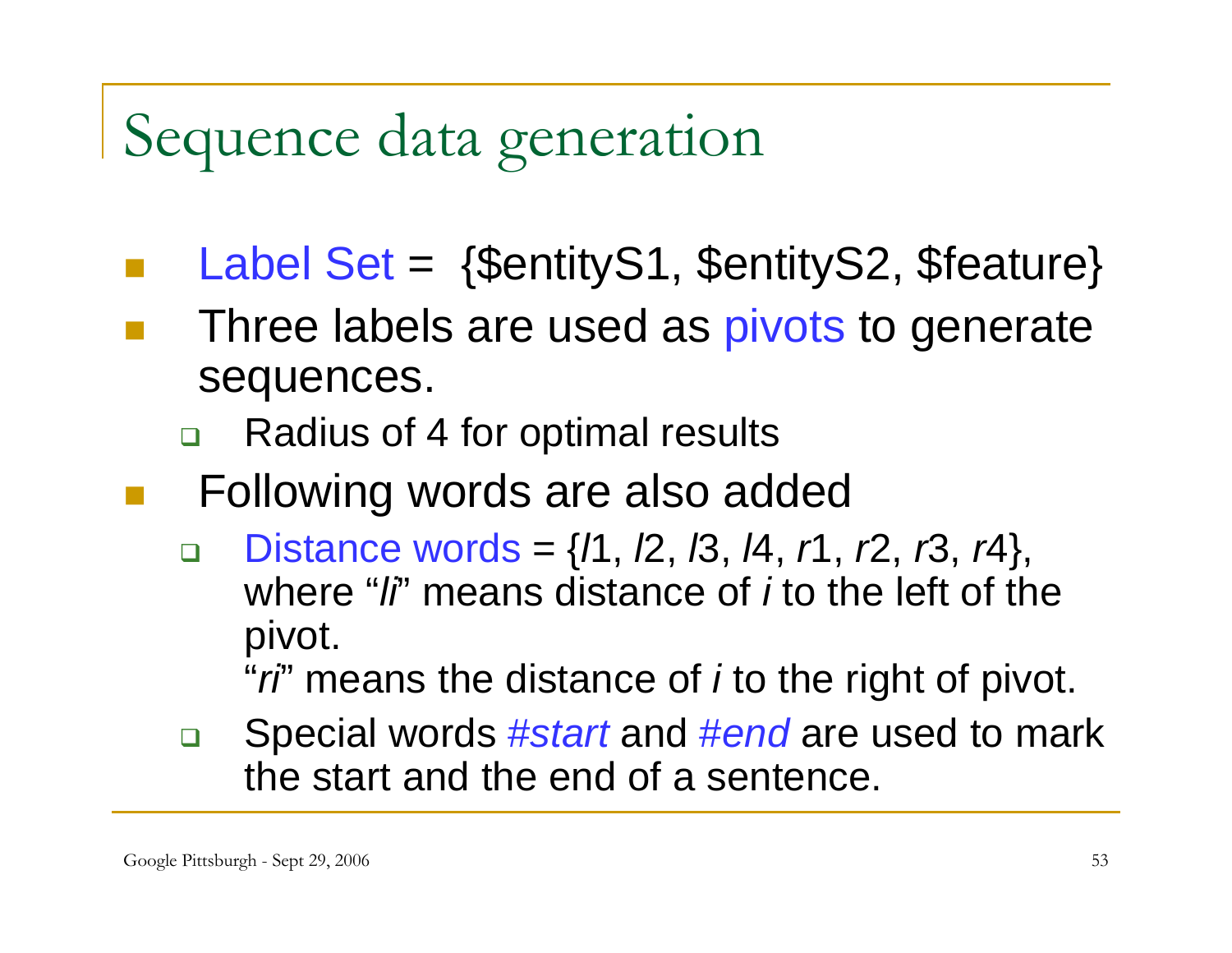Sequence data generation example

The comparative sentence

*"Canon/NNP has/VBZ better/JJR optics/NNS*" has *\$entityS1* "*Canon*" and *\$feature* "*optics*".

#### **Sequences are:**

 〈{#start}{l1}{\$**entityS1,** NNP}{*r*1}{has, VBZ }{r2 } {better, JJR}{*r*3}{\$Feature, NNS}{r4}{#end}〉

 〈{#start}{l4}{**\$entityS1**, NNP}{l3}{has, VBZ}{*l*2} {better, JJR}{*l*1}{**\$Feature**, NNS}{*r*1}{#end}〉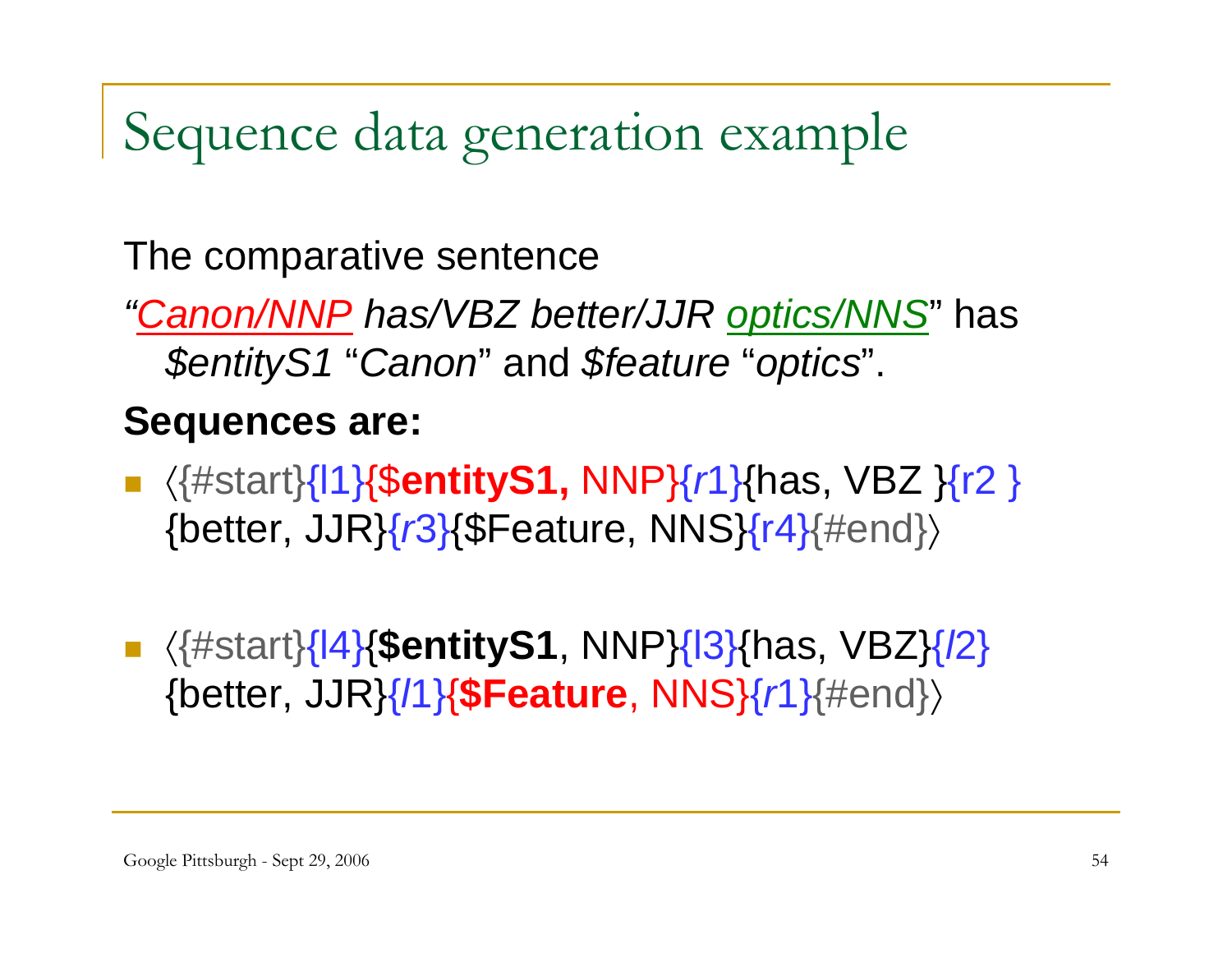Build a sequential cover from LSRs

#### LSR:  $\langle \{^*, NN\} \{V BZ\} \rangle \rightarrow \langle \{\$entityS1, NN\} \{V BZ\} \rangle$

- • Select the LSR rule with the highest confidence. Replace the matched elements in the sentences that satisfy the rule with the labels in the rule.
- • Recalculate the confidence of each remaining rule based on the modified data from step 1.
- • Repeat step 1 and 2 until no rule left with confidence higher than the *minconf* value (we used 90%).

(Details skipped)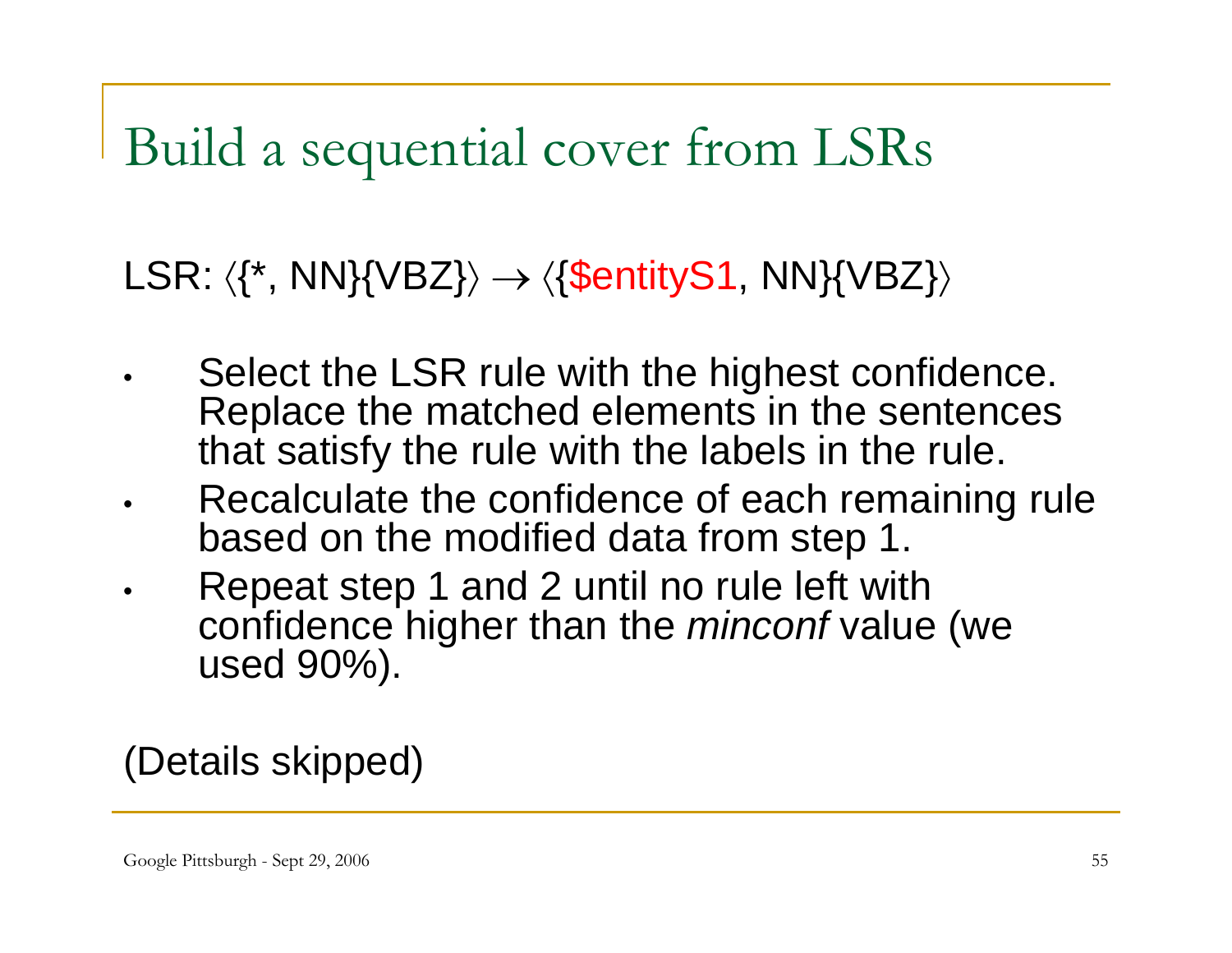# Experimental results

### Identifying Gradable Comparative Sentences

□ NB using CSRs and manual rules as attribute precision  $= 82\%$  and recall  $= 81\%$ .

□ NB using CSRs alone:

precision  $= 76\%$  and recall  $= 74\%$ .

- $\square$  SVM: precision = 71% and recall = 69%
- Classification into three different gradable types
	- □ SVM gave accuracy of 96%
	- □ NB gave accuracy of 87%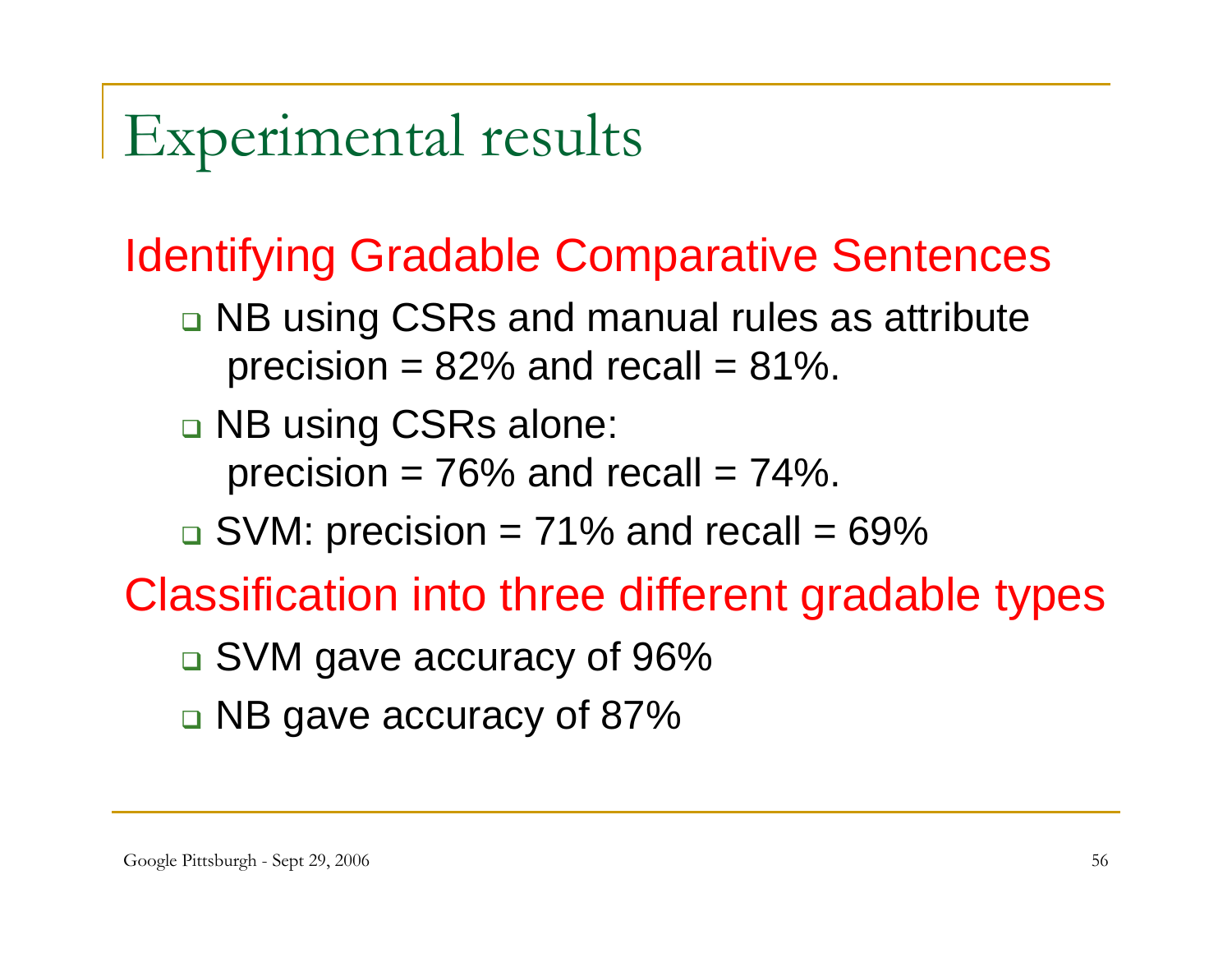## Extraction of comparative relations

- LSR (label sequential rules): F-score = 72%
- CRF (conditional random fields): F-score = 58%
- LSR extracted
	- □ 32% of complete relations
	- □ 32% relations where one item was not extracted correctly

#### E Extracting relation words:

- □ Non-Equal Gradable  $Precision = 97\%$ . Recall = 88%
- **D** Equative: Precision =  $93\%$ . Recall =  $91\%$
- □ Superlative: Precision =  $96\%$ . Recall =  $89\%$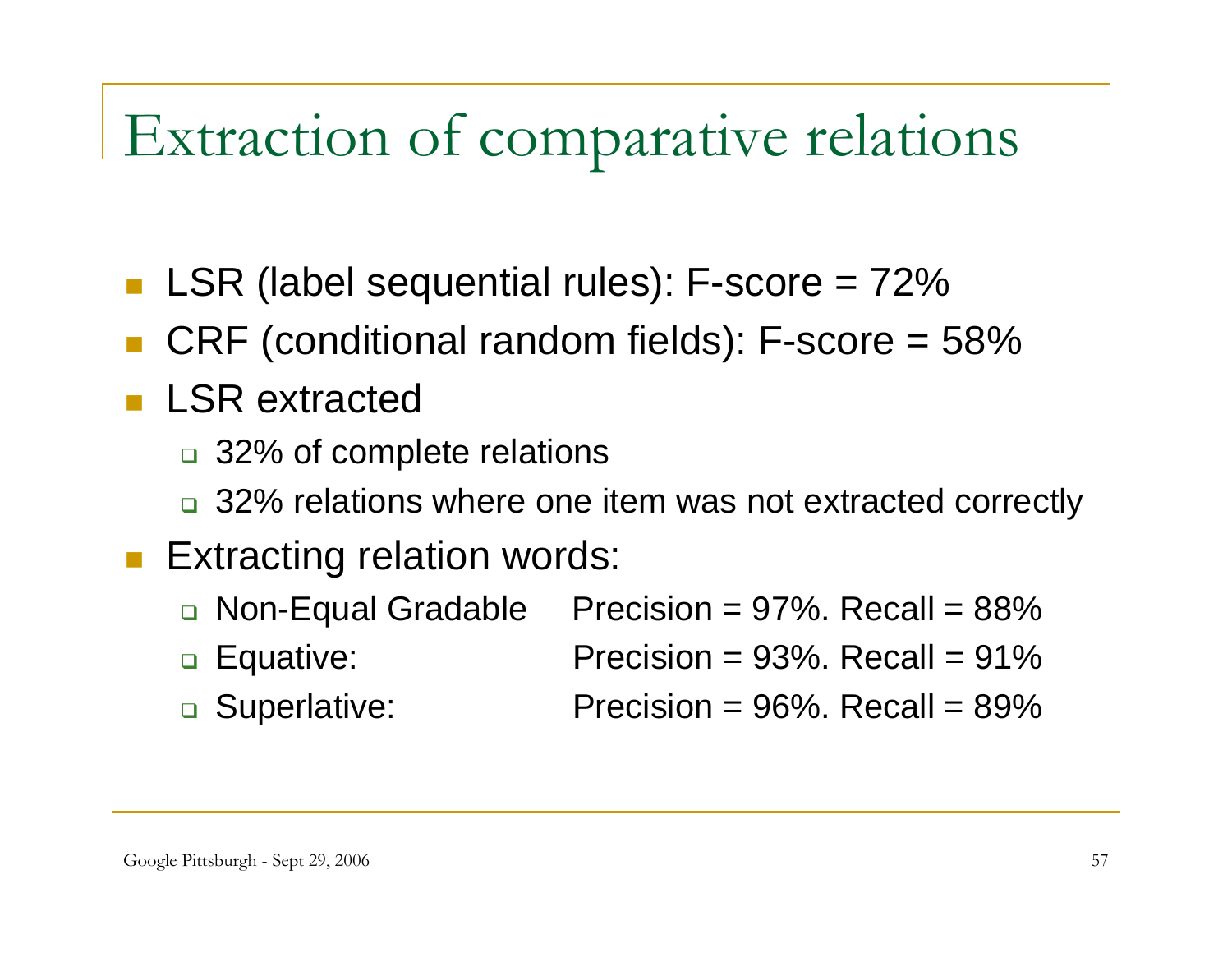### LSR vs. CRF on relation item extraction